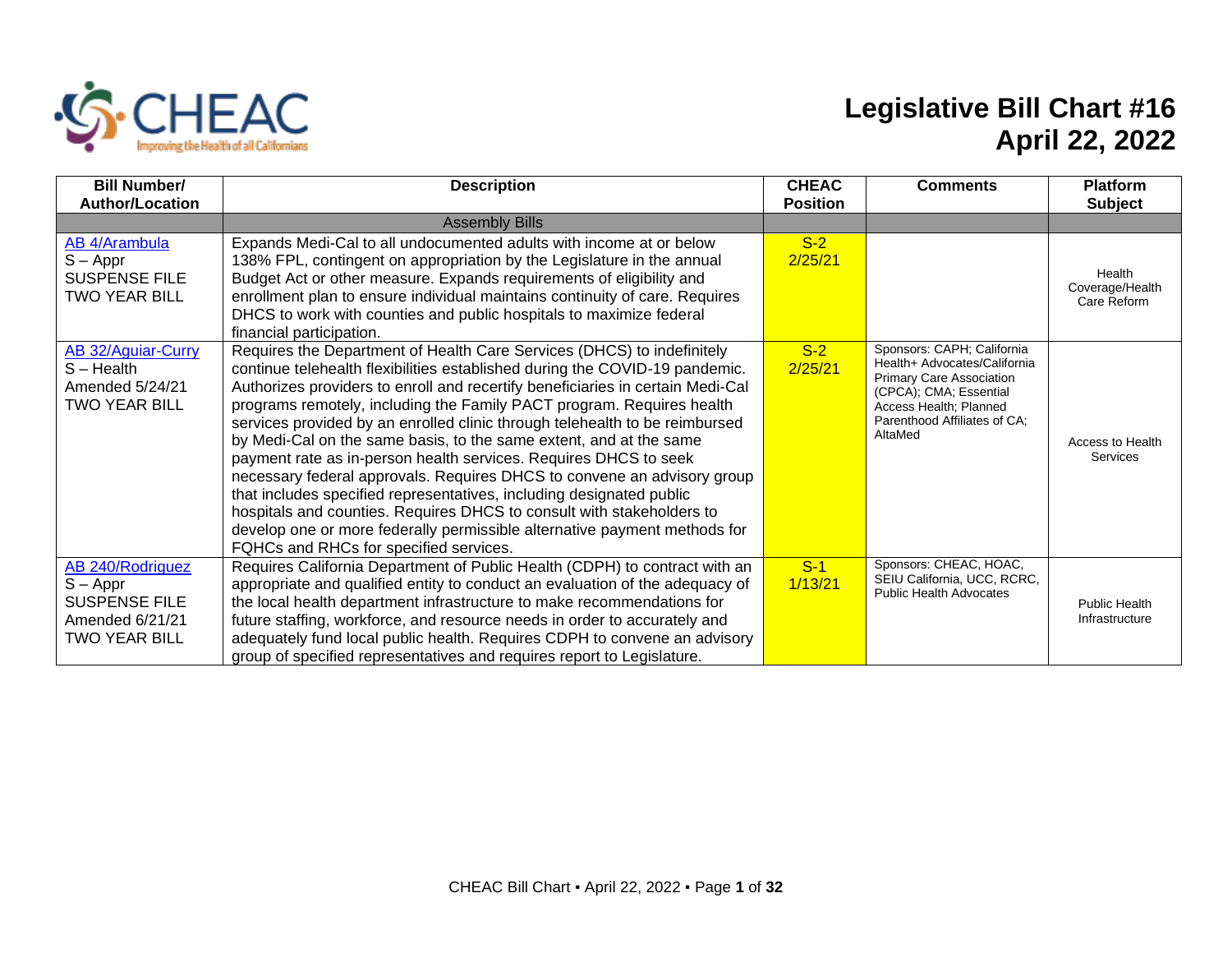| <b>Bill Number/</b>                                                                                 | <b>Description</b>                                                                                                                                                                                                                                                                                                                                                                                                                                                                                                                                                                                                                                                                                                                                                                                                                                                                                                                                                      | <b>CHEAC</b>                            | <b>Comments</b>                         | <b>Platform</b>                                  |
|-----------------------------------------------------------------------------------------------------|-------------------------------------------------------------------------------------------------------------------------------------------------------------------------------------------------------------------------------------------------------------------------------------------------------------------------------------------------------------------------------------------------------------------------------------------------------------------------------------------------------------------------------------------------------------------------------------------------------------------------------------------------------------------------------------------------------------------------------------------------------------------------------------------------------------------------------------------------------------------------------------------------------------------------------------------------------------------------|-----------------------------------------|-----------------------------------------|--------------------------------------------------|
| <b>Author/Location</b>                                                                              |                                                                                                                                                                                                                                                                                                                                                                                                                                                                                                                                                                                                                                                                                                                                                                                                                                                                                                                                                                         | <b>Position</b>                         |                                         | <b>Subject</b>                                   |
| AB 257/Holden<br>$S - Rules$<br>Amended 1/27/22<br><b>TWO YEAR BILL</b>                             | Establishes the Fast-Food Sector Council to set forth sector-wide minimum<br>standards on wages, working hours, and working conditions adequate to<br>ensure and maintain health, safety, and welfare of fast-food restaurant<br>workers. Specifies membership and appointment processes for the council,<br>including representatives from CDPH, Cal/OHSA, and fast-food franchisor,<br>franchisees, and employees. Requires the council to conduct a full review<br>of the adequacy of minimum fast food employment standards at least once<br>every three years and conduct public hearings every six months to review<br>issues related to fast food restaurant health, safety, and employment<br>conditions. Authorizes county and city with a population greater than<br>200,000 to establish a Local Fast Food Sector Council to provide direction<br>to and coordinate with local enforcement agencies. Specifies labor and<br>employment condition provisions. | <b>OUA</b><br>1/25/22                   | 1/28/22: CSAC, HOAC,<br>CAEHA in OUA    | Environmental<br>Health                          |
| AB 536/Rodriguez<br>$S - Appr$<br><b>HELD ON SUSPENSE</b><br><b>TWO YEAR BILL</b>                   | Requires CalOES to conduct a gap analysis of the state's mutual aid<br>system on a biennial basis considering the firefighting, law enforcement,<br>emergency medical services, mass care, shelter, and hospital surge<br>capacity. Specifies minimum requirements of gap analysis, including<br>response requirements, baseline preparedness levels, and strategies to<br>reduce and eliminate response shortfalls.                                                                                                                                                                                                                                                                                                                                                                                                                                                                                                                                                    | Watch<br>2/25/21                        |                                         | Public Health<br>Emergency<br>Preparedness       |
| AB 585/L. Rivas<br>$S - Appr$<br><b>HELD ON SUSPENSE</b><br>Amended 7/13/21<br><b>TWO YEAR BILL</b> | Establishes, upon appropriation by the Legislature, the Extreme Heat and<br>Community Resilience Program within the Office of Planning and Research<br>(OPR) to coordinate state efforts and support local and regional efforts to<br>mitigate the impacts of and reduce the public health risks of extreme heat.<br>Specifies eligible activities of the program, including construction and<br>retrofitting of facilities to serve as community resilience centers. Directs<br>OPR to establish criteria and guidelines for grants and directs OPR to give<br>priority to applicants serving disadvantaged communities and vulnerable<br>populations, as determined by the relevant local health department, CDPH,<br>or both.                                                                                                                                                                                                                                        | $S-3$<br>2/25/21                        | Sponsor: Climate Resolve                | <b>Built Environment &amp;</b><br>Climate Change |
| AB 587/Gabriel<br>$S -$ Judiciary                                                                   | Requires social media companies to post their terms of service and submit<br>quarterly reports to the Attorney General on their terms of service, content<br>moderation practices, and information on content flagged by the company<br>for content action, among other data points.                                                                                                                                                                                                                                                                                                                                                                                                                                                                                                                                                                                                                                                                                    | <b>Support In</b><br>Concept<br>3/11/22 |                                         | Communicable<br><b>Disease Control</b>           |
| AB 814/Levine<br>$S - Appr$<br><b>HELD ON SUSPENSE</b><br>Amended 7/8/21<br><b>TWO YEAR BILL</b>    | Requires that data collected, received, or used for contact tracing purposes<br>cannot be used, maintained, or disclosed for any purpose other than for<br>facilitating contact tracing efforts. Authorizes state or local health<br>department to disclose specified contact tracing data to University of<br>California or a nonprofit educational institution conducting scientific<br>research. Prohibits law enforcement officials from engaging in contact<br>tracing, unless conducting contact tracing among employees of the same<br>law enforcement agency. Authorizes healthcare worker who is not a<br>correctional officer to conduct contact tracing in a jail or prison.                                                                                                                                                                                                                                                                                 | Watch<br>3/11/21                        | Similar to last year's AB<br>661/Levine | Communicable<br>Disease Control                  |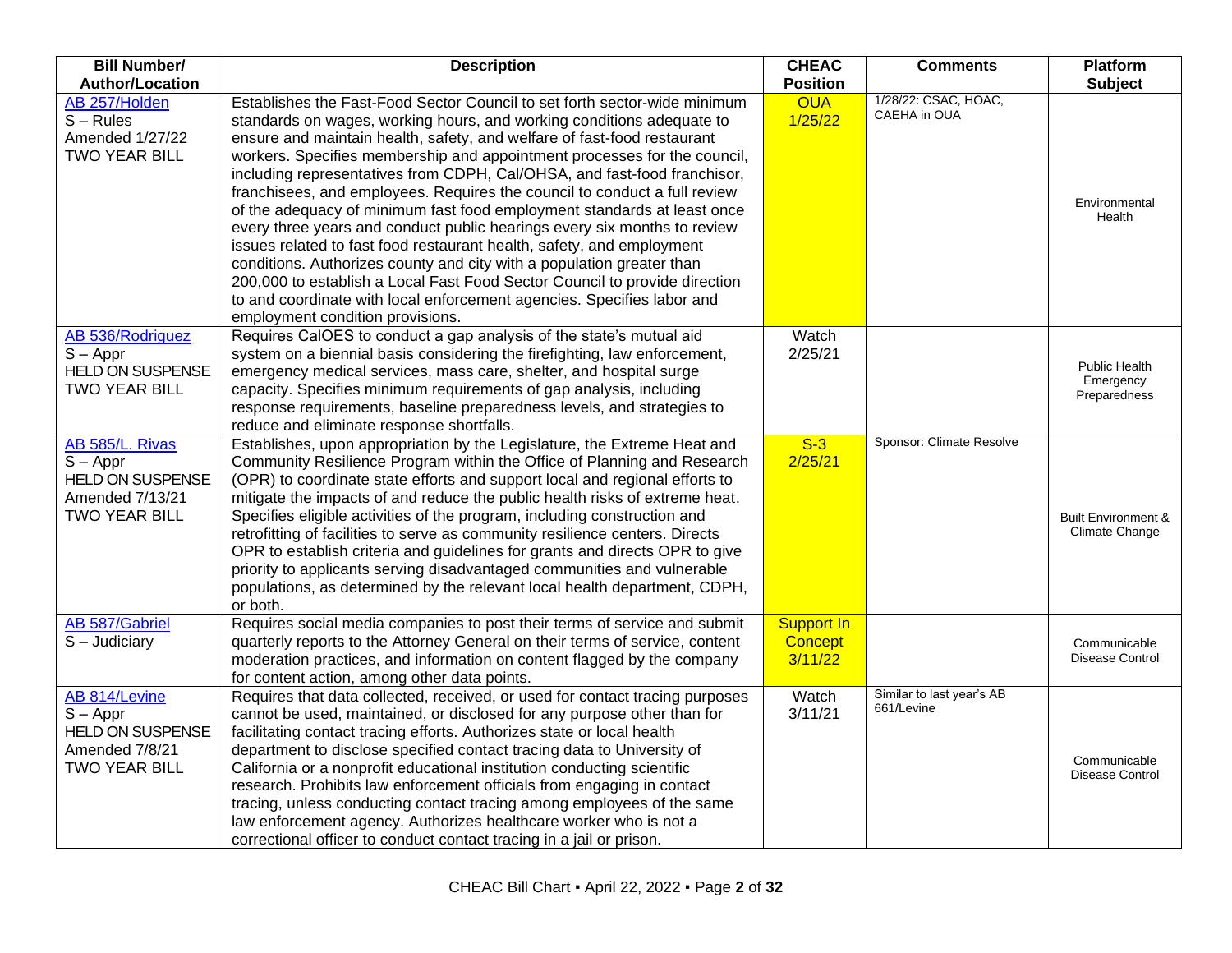| <b>Bill Number/</b>                                                                                 | <b>Description</b>                                                                                                                                                                                                                                                                                                                                                                                                                                                                                                                                                                                                                                                                                                                                                                                                                                                                                                                                                                                                                                                                                                                                                                                                                                                                                                                                                                                                                                                                                                                                                                                                                                                                                                                        | <b>CHEAC</b>        | <b>Comments</b>                                                                                                                                                  | <b>Platform</b>                 |
|-----------------------------------------------------------------------------------------------------|-------------------------------------------------------------------------------------------------------------------------------------------------------------------------------------------------------------------------------------------------------------------------------------------------------------------------------------------------------------------------------------------------------------------------------------------------------------------------------------------------------------------------------------------------------------------------------------------------------------------------------------------------------------------------------------------------------------------------------------------------------------------------------------------------------------------------------------------------------------------------------------------------------------------------------------------------------------------------------------------------------------------------------------------------------------------------------------------------------------------------------------------------------------------------------------------------------------------------------------------------------------------------------------------------------------------------------------------------------------------------------------------------------------------------------------------------------------------------------------------------------------------------------------------------------------------------------------------------------------------------------------------------------------------------------------------------------------------------------------------|---------------------|------------------------------------------------------------------------------------------------------------------------------------------------------------------|---------------------------------|
| <b>Author/Location</b>                                                                              |                                                                                                                                                                                                                                                                                                                                                                                                                                                                                                                                                                                                                                                                                                                                                                                                                                                                                                                                                                                                                                                                                                                                                                                                                                                                                                                                                                                                                                                                                                                                                                                                                                                                                                                                           | <b>Position</b>     |                                                                                                                                                                  | <b>Subject</b>                  |
| AB 835/Nazarian<br>$S - Appr$<br><b>HELD ON SUSPENSE</b><br>Amended 7/12/21<br><b>TWO YEAR BILL</b> | Requires every patient who is 12 years of age and older and has blood<br>drawn at a hospital emergency department to be offered an HIV test,<br>consistent with the most recent CDC and U.S. Preventive Services Task<br>Force guidance. Requires hospital to attempt to provide test results before<br>patient leaves the facility. Authorizes emergency department to refer patient<br>with positive test result to a local health department or other qualified third<br>party to provide post-HIV testing counseling and requires patients to be<br>provided a standard form developed by CDPH that includes information on<br>HIV and LHD contact information. Specifies testing offer does is not<br>required if emergency department medical personnel determine the patient<br>is being treated for a life-threatening emergency, if the patient lacks<br>capacity to consent to an HIV test, if the person was a patient of the<br>hospital emergency department within the previous 12 months and was<br>offered and consented to an HIV test, or if the person is pregnant and was<br>already tested.                                                                                                                                                                                                                                                                                                                                                                                                                                                                                                                                                                                                                          | Watch<br>3/11/21    | Sponsor: AIDS Healthcare<br>Foundation                                                                                                                           | Communicable<br>Disease Control |
| AB 988/Bauer-Kahan<br>S-Gov. Org.; Health<br>Amended 6/22/21<br><b>TWO YEAR BILL</b>                | Establishes provisions related to the statewide 988 behavioral health crisis<br>hotline and services. Requires 988 centers to provide a person<br>experiencing a behavioral health crisis access to a trained counselor by call<br>by July 16, 2022, and by call, text, and chat by January 1, 2027. Requires<br>mobile crisis teams to respond to any individual in need of immediate<br>suicidal or behavioral health crisis intervention services in a timely manner<br>in all jurisdictions. Requires any call made to 911 pertaining to a behavioral<br>health crisis to be transferred to a 988 center. Requires CalOES to<br>implement 988 emergency communications systems and processes.<br>Establishes the State 988 Technical Advisory Board and sets forth<br>responsibilities of the board relative to developing policies, practices, and<br>procedures for 988 systems communications. Requires CalOES, in<br>partnership with the California Health and Human Services (CHHS)<br>Agency, to develop a plan to fully implement 988 provisions by January 1,<br>2027. Requires CHHS to provide direction and oversight of the<br>implementation and administration of mental health services available<br>through 988. Requires county boards of supervisors to appoint a 988 Local<br>Planning Council by July 1, 2022, to implement guidelines, standards, and<br>regulations established by CalOES and CHHS relative to the coordination<br>of county behavioral health crisis services with 988 centers, EMS, law<br>enforcement, and other entities. Establishes a 988 surcharge on all<br>telephone access lines to support 988 crisis hotline centers and mobile<br>crisis team deployment. Includes urgency clause. | Watch/BB<br>3/11/21 | Sponsors: Contra Costa<br>County; Los Angeles County;<br>Kennedy Forum; Miles Hall<br>Foundation; NAMI Contra<br>Costa; Steinberg Institute;<br>Re:Store Justice | <b>Injury Prevention</b>        |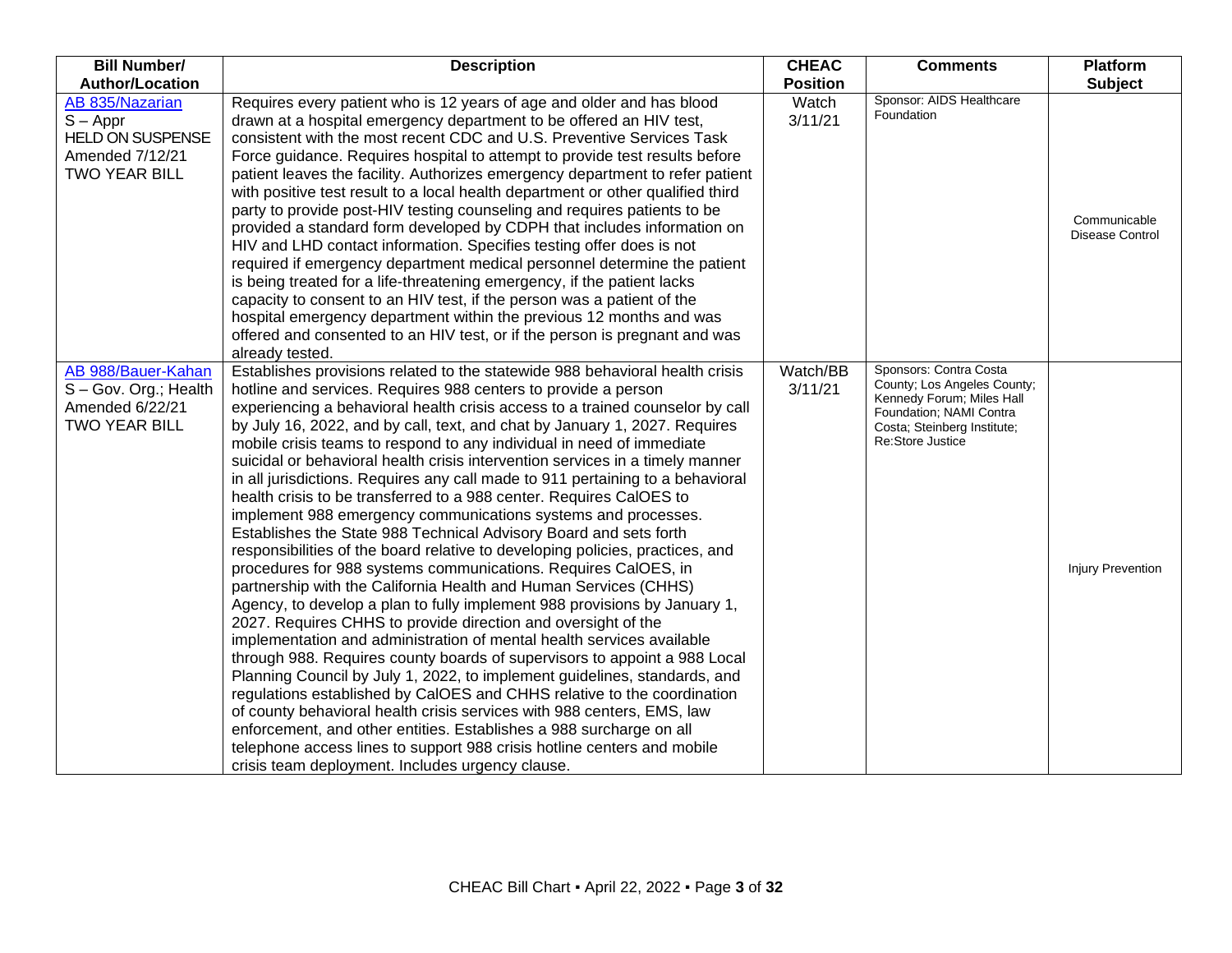| <b>Bill Number/</b><br><b>Author/Location</b>                                                           | <b>Description</b>                                                                                                                                                                                                                                                                                                                                                                                                                                                                                                                                                                                                                                                                                                                                                                                                                                                                                                                                                             | <b>CHEAC</b><br><b>Position</b> | <b>Comments</b>                                                                                                                                                                                                                                        | <b>Platform</b><br><b>Subject</b>               |
|---------------------------------------------------------------------------------------------------------|--------------------------------------------------------------------------------------------------------------------------------------------------------------------------------------------------------------------------------------------------------------------------------------------------------------------------------------------------------------------------------------------------------------------------------------------------------------------------------------------------------------------------------------------------------------------------------------------------------------------------------------------------------------------------------------------------------------------------------------------------------------------------------------------------------------------------------------------------------------------------------------------------------------------------------------------------------------------------------|---------------------------------|--------------------------------------------------------------------------------------------------------------------------------------------------------------------------------------------------------------------------------------------------------|-------------------------------------------------|
| AB 998/Lackey<br>$S - Appr$<br>HELD ON SUSPENSE<br>Amended 3/30/21<br><b>TWO YEAR BILL</b>              | Requires the California Department of Corrections and Rehabilitation<br>(CDCR), Department of State Hospitals (DSH), and any county agency<br>caring for inmates to disclose, by electronic transmission when possible,<br>inmate mental health records when an inmate who received mental health<br>services while in custody of the transferring facility is transferred between a<br>county correctional facility, county medical facility, state correctional facility,<br>or state hospital to ensure sufficient mental health history is available for<br>inmate assessment and continuity of mental health treatment. Requires<br>mental health records to be disclosed at the time of transfer or within seven<br>days.                                                                                                                                                                                                                                                | Watch<br>3/11/21                | Sponsor: AFSCME                                                                                                                                                                                                                                        | Jail & Community<br><b>Corrections Services</b> |
| AB 1017/Quirk-Silva<br>$S - Appr$<br><b>HELD ON SUSPENSE</b><br>Amended 7/12/21<br><b>TWO YEAR BILL</b> | Requires local governments to complete an inventory of public restrooms<br>owned and maintained, either directly or by contract, by the local<br>government available to the general population. Requires local<br>governments to submit a report to CDPH no later than July 1, 2022,<br>providing a map and listing of available public restrooms, including hours of<br>operation, basic maintenance practices, security presence, and applicable<br>usage fees. Requires local governments to develop short- and long-term<br>strategies for ensuring general and homeless populations have adequate<br>access to restrooms. Requires local governments to make available<br>restroom location data on its internet website and in user friendly formats,<br>including paper pamphlet, PDF, and complete data in a binder. Requires<br>local governments to make available restroom data to agencies and service<br>providers that work directly with homeless populations. | Watch<br>3/11/21                |                                                                                                                                                                                                                                                        | <b>Health Equity</b>                            |
| AB 1034/Bloom<br>$S - Bus., Prof., &$<br>Econ. Devel.<br>Amended 3/4/21<br><b>TWO YEAR BILL</b>         | Allows local jurisdictions to allow the smoking, vaporizing, and ingesting of<br>cannabis or cannabis products on the premises of a licensed cannabis or<br>microbusiness retailer and the preparation or sale of noncannabis food or<br>beverage products so long as access to the area where the consumption<br>occurs is restricted to those 21 years or older, consumption is not visible<br>from any public place or nonage-restricted area, and the sale or<br>consumption of alcohol or tobacco is not allowed on the premises.                                                                                                                                                                                                                                                                                                                                                                                                                                         | Watch<br>3/11/21                |                                                                                                                                                                                                                                                        | Cannabis                                        |
| AB 1038/Gipson<br>S-Appr SUSPENSE<br><b>FILE</b><br>Amended 7/12/21<br><b>TWO YEAR BILL</b>             | Establishes the California Health Equity Program within the CDPH Office of<br>Health Equity for the purpose of awarding competitive grants to community-<br>based organizations (CBOs), community clinics, local health departments,<br>and tribal organizations. Specifies grants shall be used to support<br>partnerships in the areas of housing security, food security, economic<br>stability, schools and childcare, Health in All Policies, and health-promoting<br>built environments. Specifies selection criteria for competitive grants,<br>including elevated COVID-19 death rates, high risks of health inequities,<br>and implementation readiness. Establishes the 15-member California<br>Health Equity Fund Oversight and Accountability Committee to monitor<br>grant activities.                                                                                                                                                                            | Watch<br>4/8/21                 | Sponsors: California Black<br>Health Network; Latino<br>Coalition for a Healthy<br>California; Public Health<br>Institute; Roots of Change;<br>APPEAL<br>Companion measure to<br>sponsoring group's California<br>Health Equity Fund budget<br>request | <b>Health Equity</b>                            |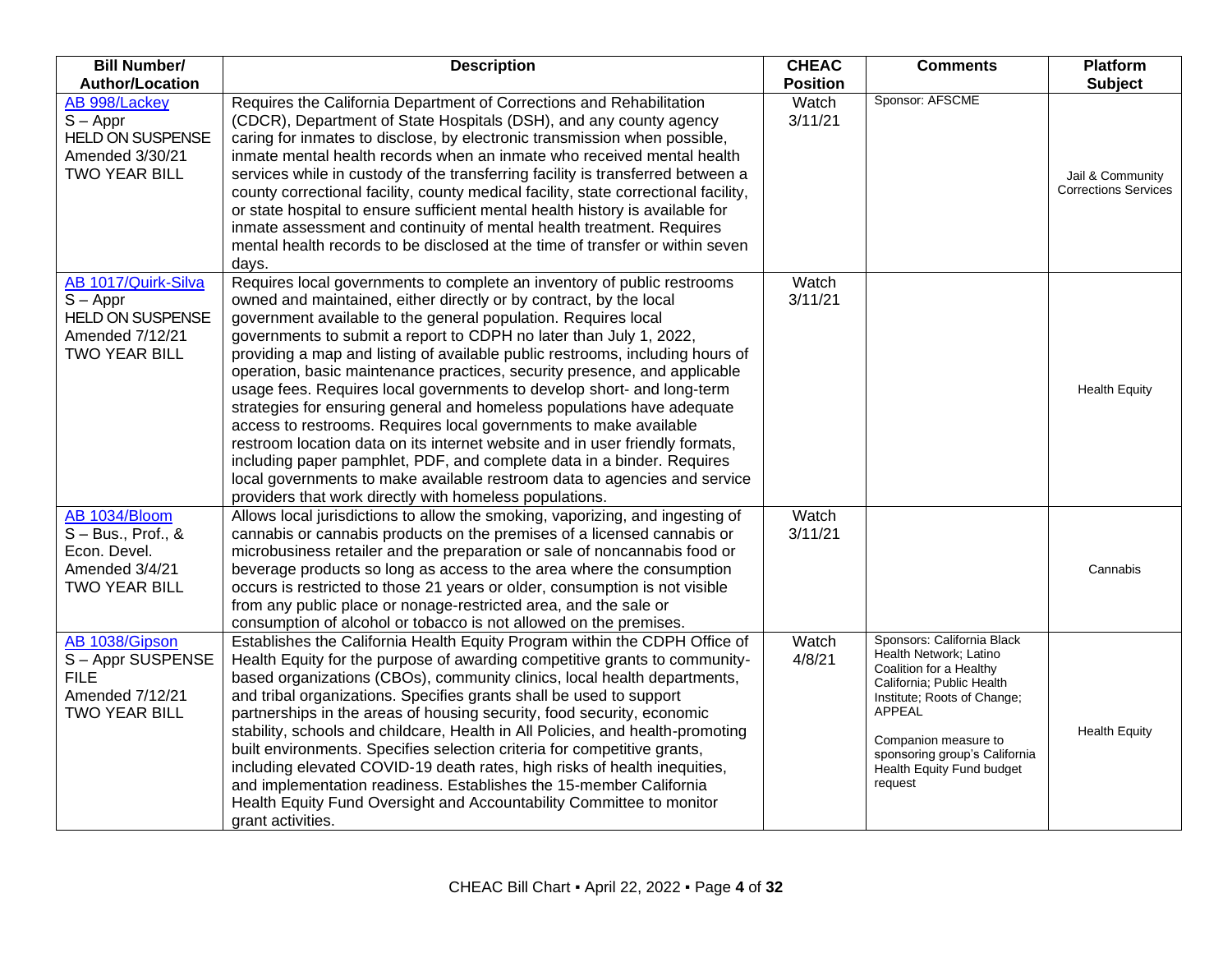| <b>Bill Number/</b><br><b>Author/Location</b>                                                         | <b>Description</b>                                                                                                                                                                                                                                                                                                                                                                                                                                                                                                                                                                                                                                                                                                                                                                                                                              | <b>CHEAC</b><br><b>Position</b> | <b>Comments</b>                                     | <b>Platform</b><br><b>Subject</b>                            |
|-------------------------------------------------------------------------------------------------------|-------------------------------------------------------------------------------------------------------------------------------------------------------------------------------------------------------------------------------------------------------------------------------------------------------------------------------------------------------------------------------------------------------------------------------------------------------------------------------------------------------------------------------------------------------------------------------------------------------------------------------------------------------------------------------------------------------------------------------------------------------------------------------------------------------------------------------------------------|---------------------------------|-----------------------------------------------------|--------------------------------------------------------------|
| AB 1046/Rubio<br>$S - Rules$<br>Amended 5/24/21<br><b>TWO YEAR BILL</b>                               | Requires the California Health and Human Services (CHHS) Agency, upon<br>availability of funding, to consult with stakeholders to improve state and<br>counties' abilities to draw down Medi-Cal funding for evidence-based<br>maternal-infant and early childhood home visiting encounters. Specifies<br>stakeholders to be consulted, including developers of the California Home<br>Visiting and CalWORKs Home Visiting programs, LHD divisions, human<br>services, and behavioral health services, among others.                                                                                                                                                                                                                                                                                                                            | $S-2$<br>3/11/21                | Sponsor: Nurse-Family<br>Partnership                | Maternal, Child, and<br>Adolescent Health<br>Services (MCAH) |
| <b>AB 1130/Wood</b><br>$S -$ Health &<br>Judiciary<br>Amended 2/14/22<br><b>TWO YEAR BILL</b>         | Establishes the Office of Health Care Affordability within the Department of<br>Health Care Access and Information (HCAI). The office will be responsible<br>for analyzing the healthcare market for cost trends and drivers of spending,<br>develop data-informed policies for lowering health care costs for<br>consumers, create a state strategy for controlling the cost of health care,<br>and ensure affordability for consumers.                                                                                                                                                                                                                                                                                                                                                                                                        | Watch<br>3/11/21                |                                                     | Health<br>Coverage/Health<br>Care Reform                     |
| AB 1214/Waldron<br>$S - Health$<br>Amended 6/23/21<br><b>TWO YEAR BILL</b>                            | Would make an incarcerated individual eligible for Medi-Cal 30 days prior to<br>their release date if they otherwise meet Medi-Cal eligibility criteria but for<br>their commitment in a correctional facility. Directs DHCS to seek any<br>necessary federal waivers or state plan amendments to implement these<br>provisions.                                                                                                                                                                                                                                                                                                                                                                                                                                                                                                                | Watch<br>4/8/21                 |                                                     | Health<br>Coverage/Health<br>Care Reform                     |
| AB 1251/Muratsuchi<br>$A - Health$<br>Amended 4/5/21<br><b>TWO YEAR BILL</b>                          | Requires a public health order issued by the local health officer for Los<br>Angeles County, during the COVID-19 pandemic, to be based on data for<br>each county service planning area.                                                                                                                                                                                                                                                                                                                                                                                                                                                                                                                                                                                                                                                        | $O-2$<br>4/8/21                 | <b>HOAC</b> opposed                                 | Communicable<br><b>Disease Control</b>                       |
| AB 1306/Arambula<br>$S - Appr$<br><b>HELD ON SUSPENSE</b><br>Amended 6/16/21<br><b>TWO YEAR BILL</b>  | Adds legislative findings language relative to the Health Professions<br>Careers Opportunity Program (HCOP) under the jurisdiction of OSHPD.<br>Added language identifies the urgent and growing need for California to<br>expand the pool of diverse health workers to and connect them more<br>effectively to jobs statewide. Incorporates recommendations set forth by the<br>California Future Health Workforce Commission and authorizes OSHPD to<br>fund 20 pilot programs to serve 4,800 students, secure ongoing funding and<br>establish statewide infrastructure to support the pilot program, and fund<br>internships and fellowships in community health centers, local health<br>departments, and public behavioral health settings to enable more students<br>to compete for graduate health professions programs and employment. | Watch<br>4/8/21                 |                                                     | <b>Public Health</b><br>Workforce                            |
| <b>AB 1328/Irwin</b><br>$S - Appr$<br><b>SUSPENSE FILE</b><br>Amended 7/14/21<br><b>TWO YEAR BILL</b> | Authorizes licensed pharmacists and specified licensed pharmacist interns<br>to perform a CLIA-waived clinical laboratory test or examination. Authorizes<br>licensed pharmacists to order and interpret tests for the purpose of<br>promoting patient health. Broadens scope of licensed pharmacists by<br>authorizing patient assessment procedures and health screenings. Revises<br>requirements related to procedures performed by a licensed pharmacist to<br>be a condition for which the patient has first been seen by a diagnosing or<br>treating prescriber.                                                                                                                                                                                                                                                                         | Watch<br>3/25/21                | Sponsor: CA Society of<br>Health System Pharmacists | Access to Health<br><b>Services</b>                          |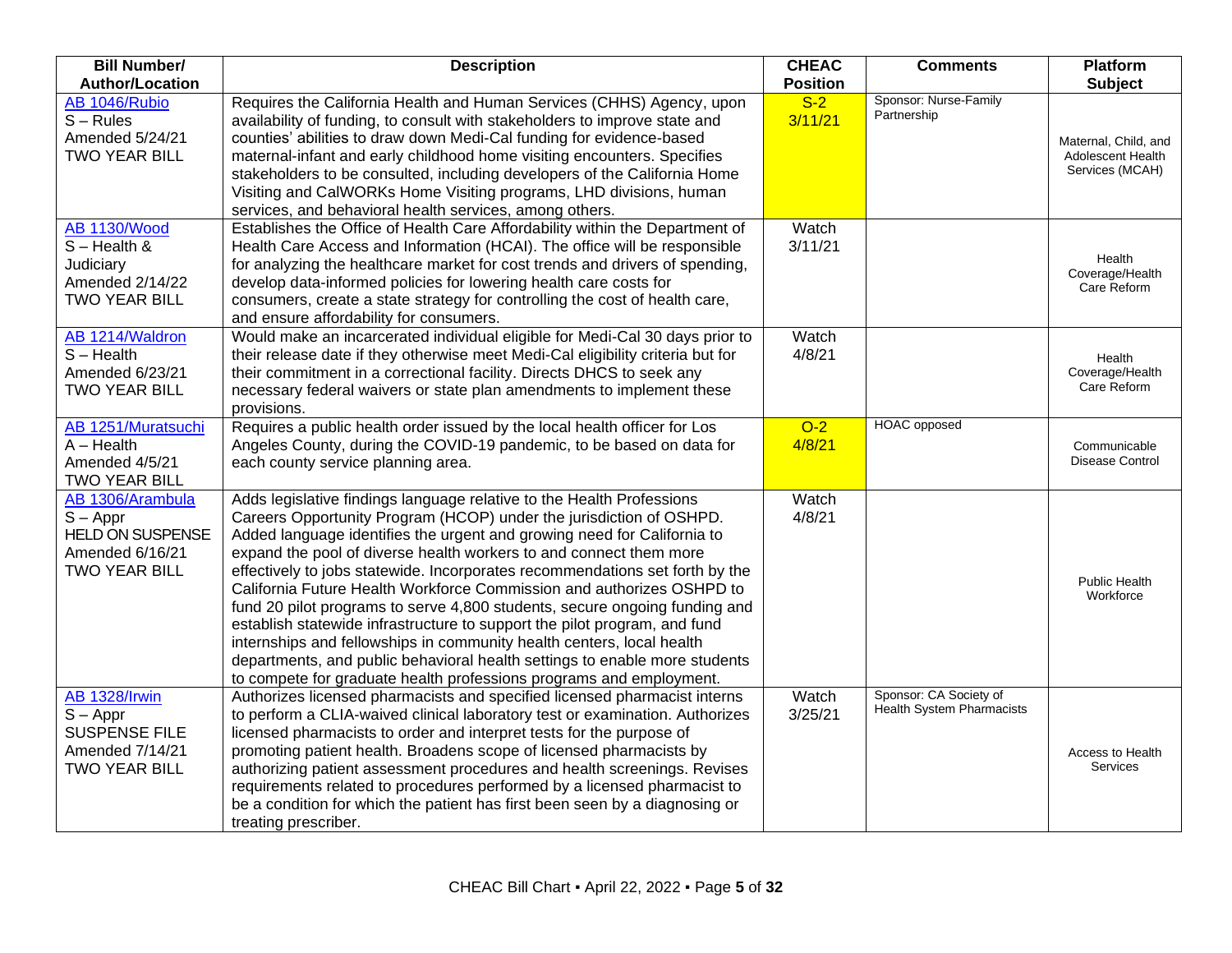| <b>Bill Number/</b>                                                                                          | <b>Description</b>                                                                                                                                                                                                                                                                                                                                                                                                                                                                                                                                                                                                                                                                                                                                                                                                                                                                                                                                                                                                                                                                                                                                                                                                                                                 | <b>CHEAC</b>     | <b>Comments</b> | <b>Platform</b>                                  |
|--------------------------------------------------------------------------------------------------------------|--------------------------------------------------------------------------------------------------------------------------------------------------------------------------------------------------------------------------------------------------------------------------------------------------------------------------------------------------------------------------------------------------------------------------------------------------------------------------------------------------------------------------------------------------------------------------------------------------------------------------------------------------------------------------------------------------------------------------------------------------------------------------------------------------------------------------------------------------------------------------------------------------------------------------------------------------------------------------------------------------------------------------------------------------------------------------------------------------------------------------------------------------------------------------------------------------------------------------------------------------------------------|------------------|-----------------|--------------------------------------------------|
| <b>Author/Location</b>                                                                                       |                                                                                                                                                                                                                                                                                                                                                                                                                                                                                                                                                                                                                                                                                                                                                                                                                                                                                                                                                                                                                                                                                                                                                                                                                                                                    | <b>Position</b>  |                 | <b>Subject</b>                                   |
| AB 1355/Levine<br>$S - Rules$<br><b>TWO YEAR BILL</b><br>Amended 1/13/22                                     | Requires Department of Health Care Services (DHCS) to establish<br>beginning January 2023 an Independent Medical Review (IMR) system<br>within the Medi-Cal program for purposes of allowing Medi-Cal beneficiaries<br>that have had services denied by their health plans to seek a reversal of the<br>health plan denial. Specifies circumstances under which beneficiaries may<br>request an IMR. Specifies Know-Keene licensed managed care plans shall<br>follow the existing Independent Medical Review System. Requires DHCS to<br>contract with an IMR organization to conduct reviews and specifies<br>requirements of that organization, including provisions relative to conflict of<br>interest and quality assurance mechanisms. Requires IMR medical<br>consultants to review IMR requests and provide a written determination on<br>whether the disputed medical service is medically necessary. Requires<br>DHCS Director to adopt the IMR determination and issue a binding written<br>notification to involved parties. Requires DHCS to create an online public<br>searchable database of IMR determinations and specified related<br>information. Requires DHCS to establish an external, independent review<br>process of coverage decisions. | Watch<br>3/11/21 |                 | Health<br>Coverage/Health<br>Care Reform         |
| AB 1358/Muratsuchi<br>$S - Appr$<br><b>HELD ON SUSPENSE</b><br>Amended 7/8/21<br><b>TWO YEAR BILL</b>        | Requires CDPH to establish standards for the collection of demographic<br>information of California residents by local health officers and health care<br>providers, including vaccination sites. Standards established must include<br>the collection of data for the major Asian and Pacific Islander groups,<br>median income, employment status, languages spoken, and occupation.                                                                                                                                                                                                                                                                                                                                                                                                                                                                                                                                                                                                                                                                                                                                                                                                                                                                             | Watch<br>7/1/21  |                 | Communicable<br>Disease Control                  |
| <b>AB 1394/Irwin</b><br>$S - Rules$<br>Amended 1/3/22<br><b>TWO YEAR BILL</b>                                | Requires general acute care hospitals on or before January 2025 to<br>establish and adopt written policies and procedures to screen patients who<br>are 8 years of age and older for risk of suicide and screen those patients<br>pursuant to written policies and procedures.                                                                                                                                                                                                                                                                                                                                                                                                                                                                                                                                                                                                                                                                                                                                                                                                                                                                                                                                                                                     | Watch<br>4/8/21  |                 | <b>Injury Prevention</b>                         |
| <b>AB 1441/Cervantes</b><br>$S - Appr$<br><b>HELD ON SUSPENSE</b><br>Amended 5/24/21<br><b>TWO YEAR BILL</b> | Requires Cal OES, at the request of a county, to assist the county, in<br>conjunction with local hospitals, to prepare for an emergency disaster<br>evacuation for critically ill newborn infants in neonatal intensive care units in<br>the county.                                                                                                                                                                                                                                                                                                                                                                                                                                                                                                                                                                                                                                                                                                                                                                                                                                                                                                                                                                                                               | Watch<br>4/8/21  |                 | Public Health<br>Emergency<br>Preparedness       |
| AB 1500/E. Garcia<br>$A - Rules$<br>Amended 5/11/21<br><b>TWO YEAR BILL</b>                                  | Enacts the Safe Drinking Water, Wildfire Prevention, Drought<br>Preparedness, Flood Protection, Extreme Heat Mitigation, and Workforce<br>Development Bond Act of 2022 which, upon approval by voters in the June<br>2022 Primary Election, would authorize the issuance of \$7.08 billion in<br>bonds for various built environment and climate change projects statewide.<br>Includes urgency clause.                                                                                                                                                                                                                                                                                                                                                                                                                                                                                                                                                                                                                                                                                                                                                                                                                                                            | Watch<br>3/11/21 |                 | <b>Built Environment &amp;</b><br>Climate Change |
| AB 1598/Davies<br>$S - Rules$<br>Amended 3/10/22                                                             | Excludes testing equipment for fentanyl, ketamine, gamma hydroxybutyric<br>acid, and any analog of fentanyl from the statutory definition of drug<br>paraphernalia.                                                                                                                                                                                                                                                                                                                                                                                                                                                                                                                                                                                                                                                                                                                                                                                                                                                                                                                                                                                                                                                                                                | $S-3$<br>2/25/22 |                 | Drug & Alcohol<br>Services                       |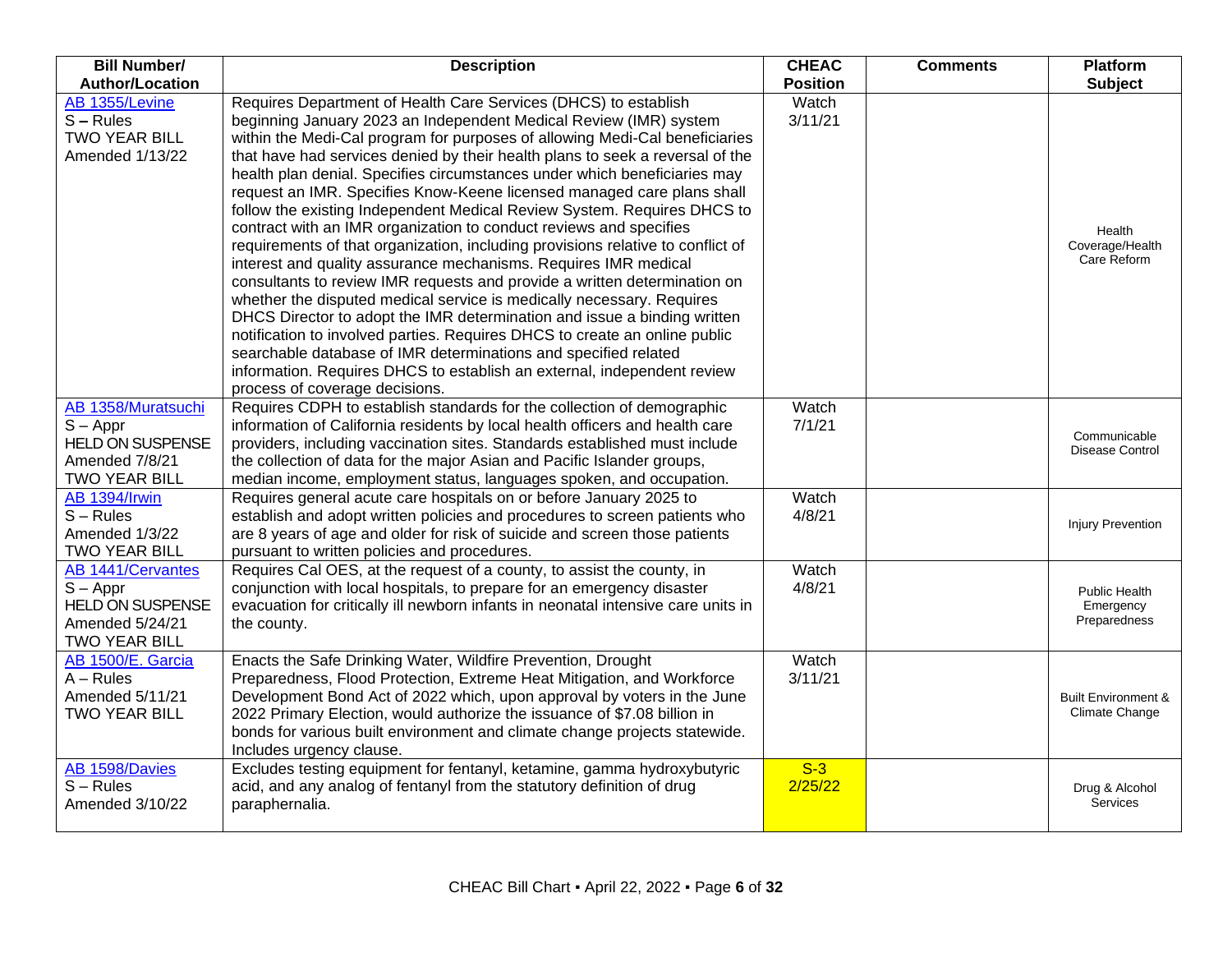| <b>Bill Number/</b><br><b>Author/Location</b>                                                   | <b>Description</b>                                                                                                                                                                                                                                                                                                                                                                                                                                                                                                                                                                                                                                                                                                                                                                                                            | <b>CHEAC</b><br><b>Position</b>                   | <b>Comments</b>                                                                     | <b>Platform</b><br><b>Subject</b>                            |
|-------------------------------------------------------------------------------------------------|-------------------------------------------------------------------------------------------------------------------------------------------------------------------------------------------------------------------------------------------------------------------------------------------------------------------------------------------------------------------------------------------------------------------------------------------------------------------------------------------------------------------------------------------------------------------------------------------------------------------------------------------------------------------------------------------------------------------------------------------------------------------------------------------------------------------------------|---------------------------------------------------|-------------------------------------------------------------------------------------|--------------------------------------------------------------|
| AB 1618/Aguiar-<br><b>Curry</b><br>A - Appropriations<br><b>SUSPENSE FILE</b><br>Amended 3/8/22 | Requires the California Department of Public Health (CDPH) to establish an<br>Office of the Healthy Brain Initiative and tasks the Office with activities and<br>programs related to Alzheimer's disease. Requires CDPH, upon an<br>appropriation, to establish a program in at least 10 LHJs to develop local<br>initiatives consistent with the Healthy Brain Initiative. Specifies awarded<br>LHJs must include at least two rural and at least one coastal LHJ.                                                                                                                                                                                                                                                                                                                                                           | <b>SIA</b><br>2/25/22                             |                                                                                     | Chronic Disease<br>Prevention &<br><b>Wellness Promotion</b> |
| <b>AB 1643/R. Rivas</b><br>$A -$ Appropriations<br>Amended 4/7/22                               | Requires the Labor and Workforce Development Agency (LWDA) to<br>establish an advisory committee to study the effects of extreme heat and<br>humidity on California's workers, businesses, and the economy.                                                                                                                                                                                                                                                                                                                                                                                                                                                                                                                                                                                                                   | Watch<br>3/31/22                                  |                                                                                     | <b>Built Environment</b><br>and Climate Change               |
| AB 1656/Aguiar-<br><b>Curry</b><br><b>Passed to Senate</b><br>Amended 3/24/22                   | Specifies the Medicinal and Adult-Use Cannabis Regulation and Safety Act<br>(MAUCRSA) does not prohibit a cannabis licensee from manufacturing,<br>distributing, or selling products containing industrial hemp or cannabinoids,<br>extracts, or derivatives from industrial hemp.                                                                                                                                                                                                                                                                                                                                                                                                                                                                                                                                            | <b>Special</b><br><b>Interest Bill</b><br>2/25/22 |                                                                                     | Cannabis                                                     |
| AB 1670/Bryan<br>A - Appropriations<br>Hearing: 4/27/22<br>Amended 3/31/22                      | Creates the Commission on Alternatives to Incarceration within the<br>California Health and Human Services Agency (CalHHS) to research and<br>develop policy recommendations on alternatives to incarceration, reentry,<br>restorative justice, and the impacts of separation within jail and prison<br>systems. Specifies Commission membership to include the California<br>Department of Public Health (CDPH) and the California Department of<br>Social Services (CDSS), among others.                                                                                                                                                                                                                                                                                                                                    | Watch<br>3/11/22                                  |                                                                                     | Jail & Community<br><b>Corrections Services</b>              |
| AB 1673/Seyarto<br>$A -$ Appropriations<br><b>Amended 4/18/22</b>                               | Establishes the California Fentanyl Abuse Task Force to conduct specified<br>activities to increase public awareness of fentanyl and prevent fentanyl<br>misuse. Specifies membership of Task Force, including the Department of<br>Public Health (CDPH), Department of Health Care Services (DHCS),<br>CHEAC, and the California Welfare Directors' Association (CWDA).                                                                                                                                                                                                                                                                                                                                                                                                                                                      | $S-2$<br>3/31/22                                  |                                                                                     | Drug & Alcohol<br>Services                                   |
| AB 1687/Seyarto<br>A - Emerg. Mngmnt.                                                           | Specifies the Governor may only suspend a statute, ordinance, regulation,<br>or rule during a state of emergency in connection with the specific<br>conditions of the emergency proclaimed by the Governor.                                                                                                                                                                                                                                                                                                                                                                                                                                                                                                                                                                                                                   | Watch<br>2/25/22                                  |                                                                                     | <b>Public Health</b><br>Emergency<br>Preparedness            |
| <b>AB 1690/L. Rivas</b><br>$A -$ Floor<br><b>Amended 4/20/22</b>                                | Prohibits the sale or distribution of a single-use electronic cigarette or<br>single-use integrated cannabis vaporizer statewide.                                                                                                                                                                                                                                                                                                                                                                                                                                                                                                                                                                                                                                                                                             | $S-2$<br>4/21/22                                  | Sponsor: National<br>Stewardship Action Council;<br>Action on Smoking and<br>Health | <b>Tobacco Control</b>                                       |
| AB 1721/Rodriguez<br>A - Appropriations<br>Amended 3/21/22                                      | Establishes the Emergency Medical Services Mutual Aid Program to be<br>administered by Cal OES to provide noncompetitive grant funding to local<br>governments, special districts, and tribes for the purpose of acquiring<br>emergency medical services resources, including mobile field hospitals,<br>triage tents, ambulances, and body armor and personal protective<br>equipment for emergency medical services personnel. Establishes the<br>Local Resilience, Emergency Preparedness, and Mutual Aid Program to<br>support staffing, planning, emergency mitigation priorities, and enhancing<br>mutual aid for local governments. Establishes the Seismic Retrofitting<br>Program for Soft Story Multifamily Housing to provide financial assistance<br>for seismic retrofitting at risk of collapse in earthquakes. | Watch w/<br><b>Concerns</b><br>2/25/22            |                                                                                     | Public Health<br>Emergency<br>Preparedness                   |

CHEAC Bill Chart ▪ April 22, 2022 ▪ Page **7** of **32**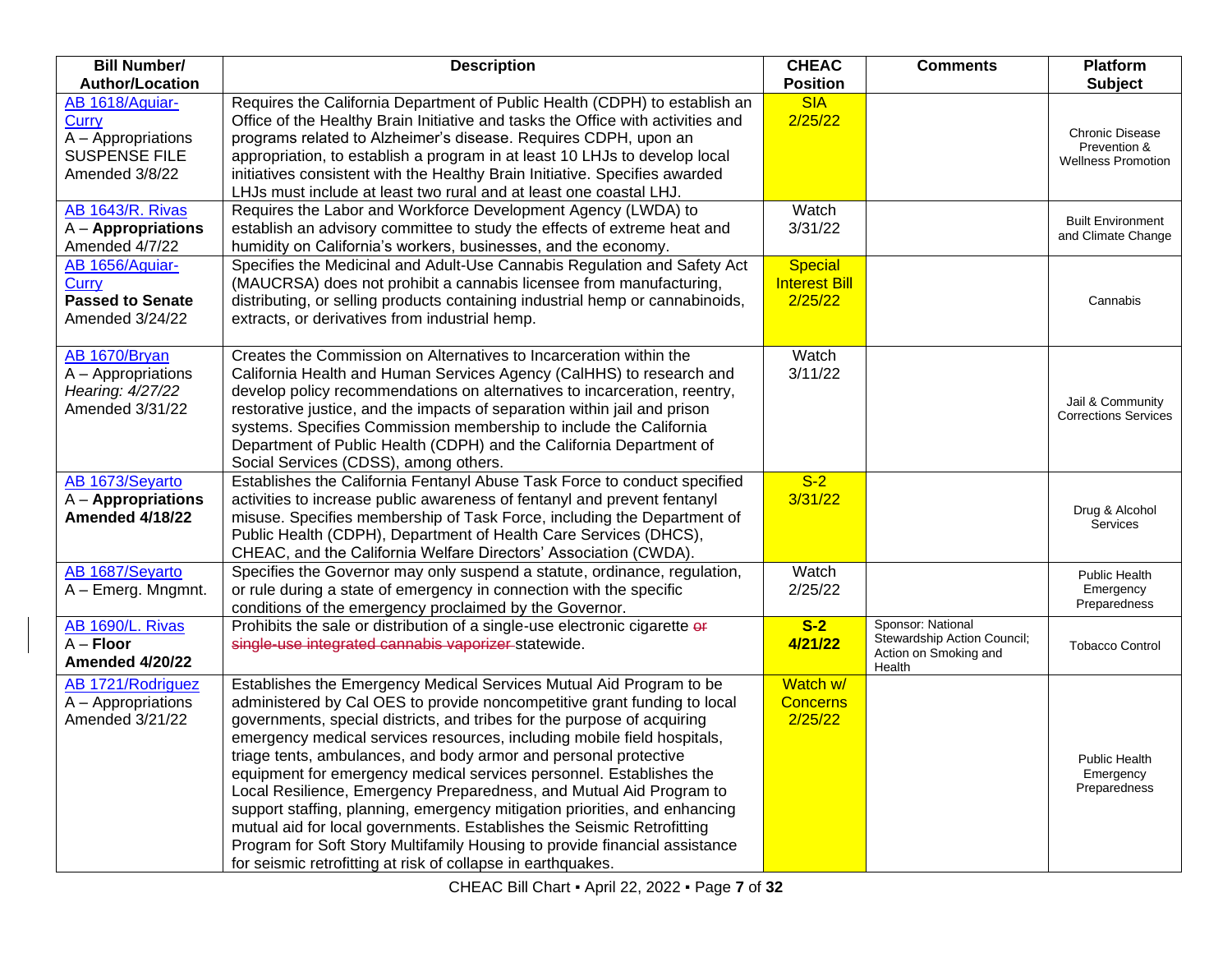| <b>Bill Number/</b>                                                                                                            | <b>Description</b>                                                                                                                                                                                                                                                                                                                                                                                                                                                                                                                                                                                                                                                                                                                                                                                                                                                                                                                                                                                                                                                                                                                                                                                                                                                                                                              | <b>CHEAC</b>                           | <b>Comments</b>                                                                                                                              | Platform                                 |
|--------------------------------------------------------------------------------------------------------------------------------|---------------------------------------------------------------------------------------------------------------------------------------------------------------------------------------------------------------------------------------------------------------------------------------------------------------------------------------------------------------------------------------------------------------------------------------------------------------------------------------------------------------------------------------------------------------------------------------------------------------------------------------------------------------------------------------------------------------------------------------------------------------------------------------------------------------------------------------------------------------------------------------------------------------------------------------------------------------------------------------------------------------------------------------------------------------------------------------------------------------------------------------------------------------------------------------------------------------------------------------------------------------------------------------------------------------------------------|----------------------------------------|----------------------------------------------------------------------------------------------------------------------------------------------|------------------------------------------|
| <b>Author/Location</b>                                                                                                         |                                                                                                                                                                                                                                                                                                                                                                                                                                                                                                                                                                                                                                                                                                                                                                                                                                                                                                                                                                                                                                                                                                                                                                                                                                                                                                                                 | <b>Position</b>                        |                                                                                                                                              | <b>Subject</b>                           |
| AB 1737/Holden<br>A - Public Safety<br>Hearing: 4/26/22<br><b>Amended 4/20/22</b>                                              | Expands the definition of an organized camp to now also include a new<br>definition of what constitutes a children's camp. Local health officers<br>continue to have responsibility for the oversight of children's camps.<br>Requires local agencies to develop a form for camp operators that<br>documents camp information including, but not limited to, number of<br>campers, number of staff, and whether high risk activities are offered such<br>as motorsports, aquatic activities, or zip lines. Requires local agencies to<br>make two inspections annually for each registered children's camp – one<br>announced and one unannounced. Requires local agencies to conduct<br>complaint investigations and for any deaths occurring at the children's<br>camp. Requires local agencies to issue corrective actions for any violations<br>and to post those violations on their website. Allows local agencies to<br>charge registration fees to not exceed reasonable costs for both<br>registrations and inspections of children's camps. Requires local agencies<br>to annually report data such as camp names, number of children, high risk<br>activities, and violations to CDPH. Requires CDPH to develop and maintain<br>a public database containing local children's camp information. Other<br>provisions. | $O-1$<br>2/25/22                       |                                                                                                                                              | Environmental<br>Health                  |
| AB 1781/Rubio<br>A - Bus. & Prof.<br>Hearing: 4/26/22<br>Amended 4/5/22                                                        | Requires transporting vehicles used by animal control agencies and<br>shelters to not endanger the health and well-being of an animal due to heat,<br>cold, lack of adequate ventilation, lack of food or water, or other<br>circumstances that could reasonably be expected to cause suffering,<br>disability, or death to the animal.                                                                                                                                                                                                                                                                                                                                                                                                                                                                                                                                                                                                                                                                                                                                                                                                                                                                                                                                                                                         | Watch w/<br><b>Concerns</b><br>2/25/22 | 4/22/22: Recent<br>amendments addressed<br>concerns; measure will be<br>dropped from subsequent<br>bill charts.                              | Animal Care &<br>Control                 |
| <b>NEW BILL</b><br>AB 1797/Weber<br>$A - Health;$<br><b>Education</b><br><b>Hearing: 4/26/22</b><br>(Health); 4/27/22<br>(Edu) | Requires health care providers and other agencies, including schools,<br>childcare facilities, WIC providers, health plans, foster care agencies,<br>and county human services agencies, to disclose specified<br>immunization information to local health departments operating<br>countywide or regional immunization systems and CDPH. Authorizes<br>schools, childcare facilities, and county human services agencies, in<br>the event of a public health emergency, to perform immunization<br>status assessments of pupils, adults, and clients to ensure health and<br>safety.                                                                                                                                                                                                                                                                                                                                                                                                                                                                                                                                                                                                                                                                                                                                           | Watch<br>4/21/22                       |                                                                                                                                              | Communicable<br><b>Disease Control</b>   |
| AB 1883/Quirk-Silva<br>A - Local Gov.<br>Hearing: 4/27/22<br><b>Amended 4/18/22</b>                                            | Requires local governments to conduct an inventory of accessible,<br>permanent restrooms available to the general population and report the<br>inventory to the California Department of Public Health (CDPH) by July 1,<br>2023, and quarterly thereafter. Requires CDPH to develop and maintain a<br>database of restroom inventory searchable by ZIP code by March 1, 2024.                                                                                                                                                                                                                                                                                                                                                                                                                                                                                                                                                                                                                                                                                                                                                                                                                                                                                                                                                  | Watch w/<br><b>Concerns</b><br>2/25/22 |                                                                                                                                              | <b>Health Equity</b>                     |
| AB 1900/Arambula<br>A - Appropriations<br><b>SUSPENSE FILE</b>                                                                 | Increases the Medi-Cal maintenance per month level to be equal to the<br>income limit for Medi-Cal without a share of cost for individuals who are 65<br>years of age or older or are disabled. Requires the Department of Health<br>Care Services (DHCS) to seek any necessary federal approvals.                                                                                                                                                                                                                                                                                                                                                                                                                                                                                                                                                                                                                                                                                                                                                                                                                                                                                                                                                                                                                              | $S-3$<br>2/25/22                       | Sponsors: Justice in Aging,<br>Senior & Disability Action,<br>Disability Rights CA, CANHR,<br>Western Center on Law &<br>Poverty, Bet Tzedek | Health<br>Coverage/Health<br>Care Reform |

 $\overline{\phantom{a}}$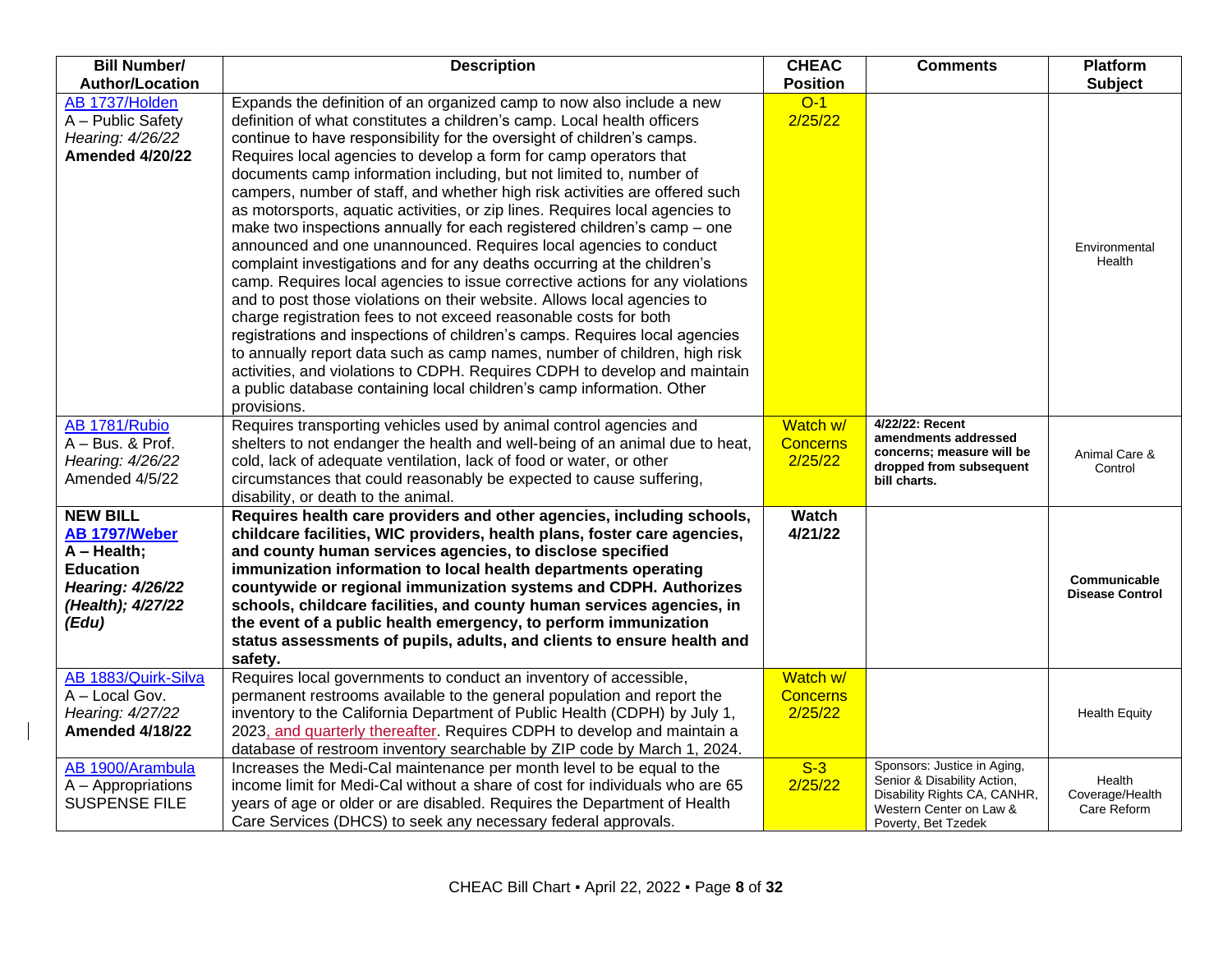| <b>Bill Number/</b><br><b>Author/Location</b>                                              | <b>Description</b>                                                                                                                                                                                                                                                                                                                                                                                                                                                                                         | <b>CHEAC</b><br><b>Position</b>         | <b>Comments</b> | Platform<br><b>Subject</b>                                          |
|--------------------------------------------------------------------------------------------|------------------------------------------------------------------------------------------------------------------------------------------------------------------------------------------------------------------------------------------------------------------------------------------------------------------------------------------------------------------------------------------------------------------------------------------------------------------------------------------------------------|-----------------------------------------|-----------------|---------------------------------------------------------------------|
| AB 1901/Nazarian<br>$A -$ Judiciary<br><b>Amended 4/20/22</b>                              | Establishes requirements for dog trainers, dog training facilities, and dog<br>training facility operators. Authorizes an animal control officer to enforce<br>requirements. Specifies violation penalties. Requires dog trainer to disclose<br>in writing specified information to a purchaser of dog training services.                                                                                                                                                                                  | Watch/BB<br>3/31/22                     |                 | Animal Care and<br>Control                                          |
| AB 1917/Levine<br>$A -$ Judiciary<br>Hearing: 4/26/22                                      | Prohibits a correctional officer or an officer, deputy, employee, or agent of a<br>law enforcement agency from conducting contact tracing except within their<br>own organization.                                                                                                                                                                                                                                                                                                                         | Watch<br>3/17/22                        |                 | Communicable<br>Disease Control                                     |
| AB 1929/Gabriel<br>A - Appropriations<br>Hearing: 4/27/22<br>Amended 3/15/22               | Requires DHCS to establish a community violence prevention and recovery<br>program under which violence preventive services are provided by qualified<br>violence prevention professionals as a covered within the Medi-Cal<br>program. Specifies DHCS may meet program requirements by ensuring<br>that qualified violence prevention professionals are designated as<br>community health workers. Requires DHCS to approve training and<br>certification programs for violence prevention professionals. | $S-3$<br>2/25/22                        |                 | <b>Injury Prevention</b>                                            |
| AB 1930/Arambula<br>$A - Health$<br>Hearing: 4/26/22<br>Amended 3/16/22                    | Extends the Comprehensive Perinatal Services Program (CPSP) benefit<br>duration from 60 days to one-year postpartum. Requires the state to<br>collaborate with a broad stakeholder group to determine the specific<br>number of assessments, care plans, and services to be covered under the<br>CPSP extension. Requires CDPH to seek federal approval for CPSP<br>coverage of in-home or community-based visits of nonlicensed perinatal<br>health workers.                                              | $S-2$<br>2/25/22                        |                 | Maternal, Child, and<br>Adolescent Health<br>Services (MCAH)        |
| AB 1937/Patterson<br>$A - Health$<br>Amended 3/16/22                                       | Requires the Department of Health Care Services (DHCS) to establish a<br>health expense account for pregnant Medi-Cal and Medi-Cal Access<br>Program beneficiaries. Specifies beneficiaries are eligible for<br>reimbursement of out-of-pocket pregnancy-related costs not to exceed<br>\$1,250 within three months of the last day of pregnancy. Specifies person<br>shall not have to seek approval or be denied reimbursement for care to be<br>considered an out-of-pocket pregnancy-related cost.     | $S-3$<br>2/25/22                        |                 | Maternal, Child, and<br>Adolescent Health<br>Services (MCAH)        |
| <b>AB</b><br>1953/Maienschein<br>A - Appropriations<br>Hearing: 4/27/22<br>Amended 3/29/22 | Requires, by January 2025, all owners and operators of a transit hub, local<br>park, public building, publicly owned building, shopping mall, or municipal<br>golf course that has a water infrastructure source to install and maintain at<br>least one accessible water bottle refill station. If installation of a refill station<br>is not feasible, an accessible water cooler or drinking fountain bubbler may<br>be used.                                                                           | <b>Support in</b><br>Concept<br>3/11/22 |                 | <b>Chronic Disease</b><br>Prevention &<br><b>Wellness Promotion</b> |
| AB 1965/Wicks<br>A - Appropriations<br><b>SUSPENSE FILE</b>                                | Establishes the California Antihunger Response and Employment Training<br>(CARET) Program as a state-administered, state-funded nutrition benefit for<br>individuals determined to be ineligible for CalFresh benefits due to the<br>federal able-bodied adult without dependents (ABAWD) time limits.                                                                                                                                                                                                     | Watch<br>2/25/22                        |                 | <b>Chronic Disease</b><br>Prevention &<br><b>Wellness Promotion</b> |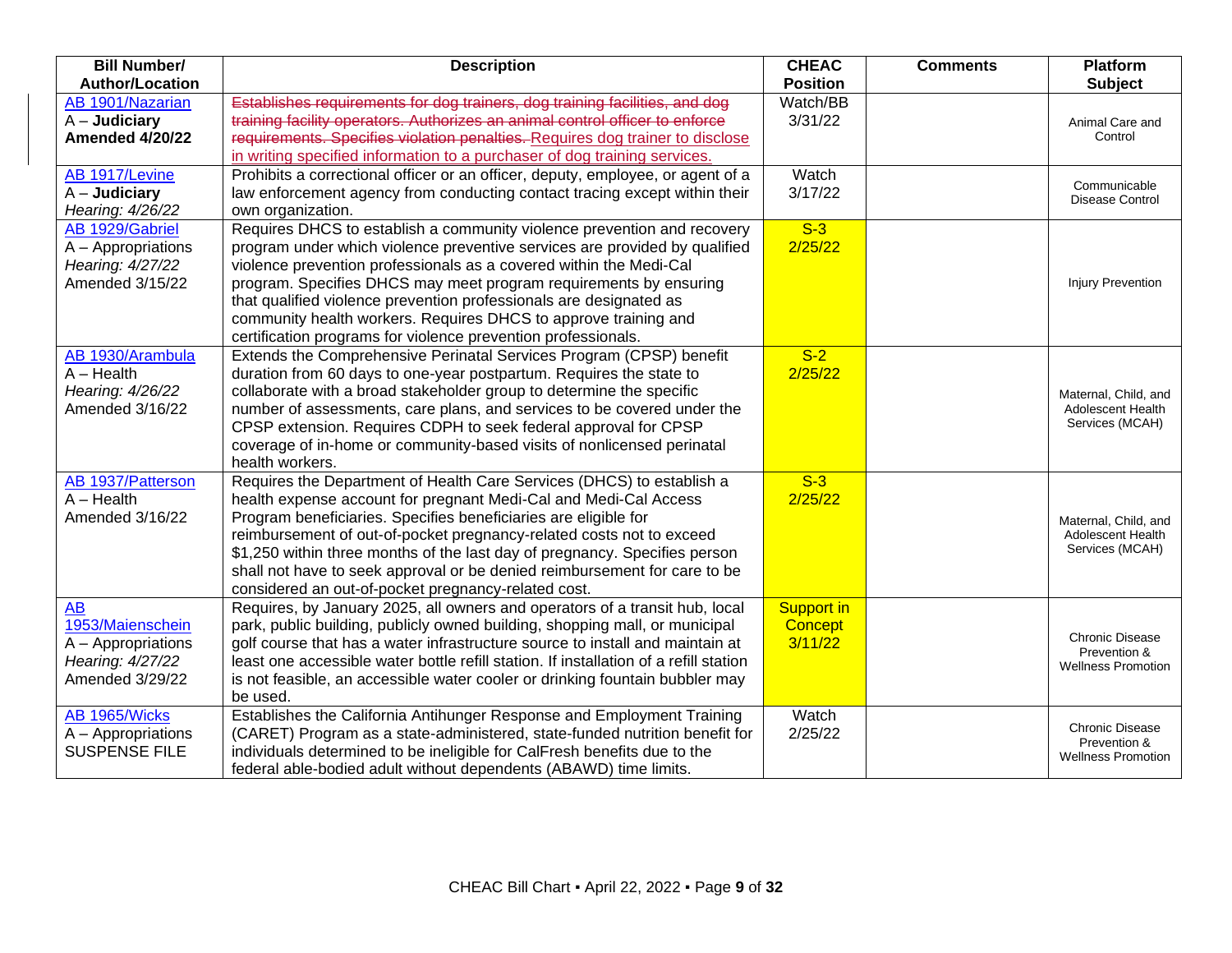| <b>Bill Number/</b><br><b>Author/Location</b>                                     | <b>Description</b>                                                                                                                                                                                                                                                                                                                                                                                                                                                                                                                                                                                                                                                                                                                                                                                                                                                                                                                                                                                                                                                                                                                                                                                                                                         | <b>CHEAC</b><br><b>Position</b>                   | <b>Comments</b>                                                                                                           | <b>Platform</b><br><b>Subject</b>              |
|-----------------------------------------------------------------------------------|------------------------------------------------------------------------------------------------------------------------------------------------------------------------------------------------------------------------------------------------------------------------------------------------------------------------------------------------------------------------------------------------------------------------------------------------------------------------------------------------------------------------------------------------------------------------------------------------------------------------------------------------------------------------------------------------------------------------------------------------------------------------------------------------------------------------------------------------------------------------------------------------------------------------------------------------------------------------------------------------------------------------------------------------------------------------------------------------------------------------------------------------------------------------------------------------------------------------------------------------------------|---------------------------------------------------|---------------------------------------------------------------------------------------------------------------------------|------------------------------------------------|
| AB 1993/Wicks<br>A - Labor & Employ.;<br>Judiciary                                | Requires all employers in California, regardless of size, to affirm all<br>employees have been vaccinated against COVID-19 on 1/1/23. Provides<br>vaccine exemptions for those with medical conditions, disabilities, or for<br>sincerely held religious beliefs (to be defined by CDPH and Cal/OSHA).<br>Penalizes employers for non-compliance (not yet defined) and repeals the<br>vaccine requirements once the CDC's Advisory Committee on<br>Immunization Practices (ACIP) determines COVID-19 vaccination is no<br>longer necessary to protect human health.                                                                                                                                                                                                                                                                                                                                                                                                                                                                                                                                                                                                                                                                                        | <b>Special</b><br><b>Interest Bill</b><br>2/25/22 | 3/31/22: L&E hearing<br>cancelled at the request of<br>author; author not moving<br>forward with measure at this<br>time. | Communicable<br>Disease Control                |
| AB 1995/Arambula<br>A - Appropriations<br>Hearing: 4/27/22<br>Amended 3/24/22     | Eliminates Medi-Cal premiums and subscriber contributions for children,<br>pregnant or postpartum women, and individuals with disabilities.                                                                                                                                                                                                                                                                                                                                                                                                                                                                                                                                                                                                                                                                                                                                                                                                                                                                                                                                                                                                                                                                                                                | $S-3$<br>2/25/22                                  | Sponsors: Children Now;<br>Western Center on Law &<br>Poverty                                                             | Health<br>Coverage/Health<br>Care Reform       |
| AB 2024/Friedman<br>$A - Health$<br>Hearing: 4/26/22<br>Amended 3/31/22           | Requires health plan and insurance coverage without cost sharing for<br>screening mammography, medically necessary diagnostic or supplemental<br>breast examinations, or testing.                                                                                                                                                                                                                                                                                                                                                                                                                                                                                                                                                                                                                                                                                                                                                                                                                                                                                                                                                                                                                                                                          | $S-3$<br>3/11/22                                  |                                                                                                                           | Health<br>Coverage/Health<br>Care Reform       |
| AB 2076/L. Rivas<br>$A - Health$<br>Hearing: 4/26/22<br>Amended 3/23/22           | Requires CDPH, upon an appropriation, to establish and maintain the<br>Extreme Heat Hospitalization and Death Reporting System as a syndromic<br>surveillance system to receive notice and data from state and local health<br>departments on emergency department visits and deaths resulting from<br>extreme heat. Establishes the Extreme Heat and Community Resilience<br>Program in the Office of Planning & Research (OPR) to be part of the<br>Integrated Climate Adaptation and Resiliency Program (ICARP). Tasks<br>Program with coordinating state efforts and local and regional efforts to<br>prevent and mitigate impacts of and reduce public health risks of extreme<br>heat. Requires OPR Director to appoint a Chief Heat Officer to coordinate<br>state activities and funding to address heat and implement the Extreme<br>Heat and Community Resilience Program. Tasks Heat Officer with<br>establishing an Interagency Heat Taskforce for state-level activities and an<br>Extreme Heat Advisory Council. Requires OPR, in collaboration with the<br>Interagency Heat Taskforce, to update the Extreme Heat Action Plan to<br>promote comprehensive, coordinated, and effective state and local<br>government action on extreme heat. | Support in<br>Concept<br>3/11/22                  | Sponsor: Climate Resolve                                                                                                  | <b>Built Environment</b><br>and Climate Change |
| AB 2077/Calderon<br>A - Appropriations<br><b>SUSPENSE FILE</b><br>Amended 3/24/22 | Increases the Medi-Cal monthly maintenance amount for personal and<br>incidental needs from \$35 to \$80.                                                                                                                                                                                                                                                                                                                                                                                                                                                                                                                                                                                                                                                                                                                                                                                                                                                                                                                                                                                                                                                                                                                                                  | $S-3$<br>3/11/22                                  |                                                                                                                           | Health<br>Coverage/Health<br>Care Reform       |
| <b>AB 2098/Low</b><br>$A -$ Appropriations<br><b>Amended 4/20/22</b>              | Designates dissemination or promotion of misinformation or disinformation<br>related to COVID-19 by physicians and surgeons as unprofessional<br>conduct. Specifies factors to be considered by the Medical Board of<br>California prior to bringing disciplinary action against a licensee.                                                                                                                                                                                                                                                                                                                                                                                                                                                                                                                                                                                                                                                                                                                                                                                                                                                                                                                                                               | Watch<br>3/11/22                                  |                                                                                                                           | Communicable<br>Disease Control                |

 $\overline{\phantom{a}}$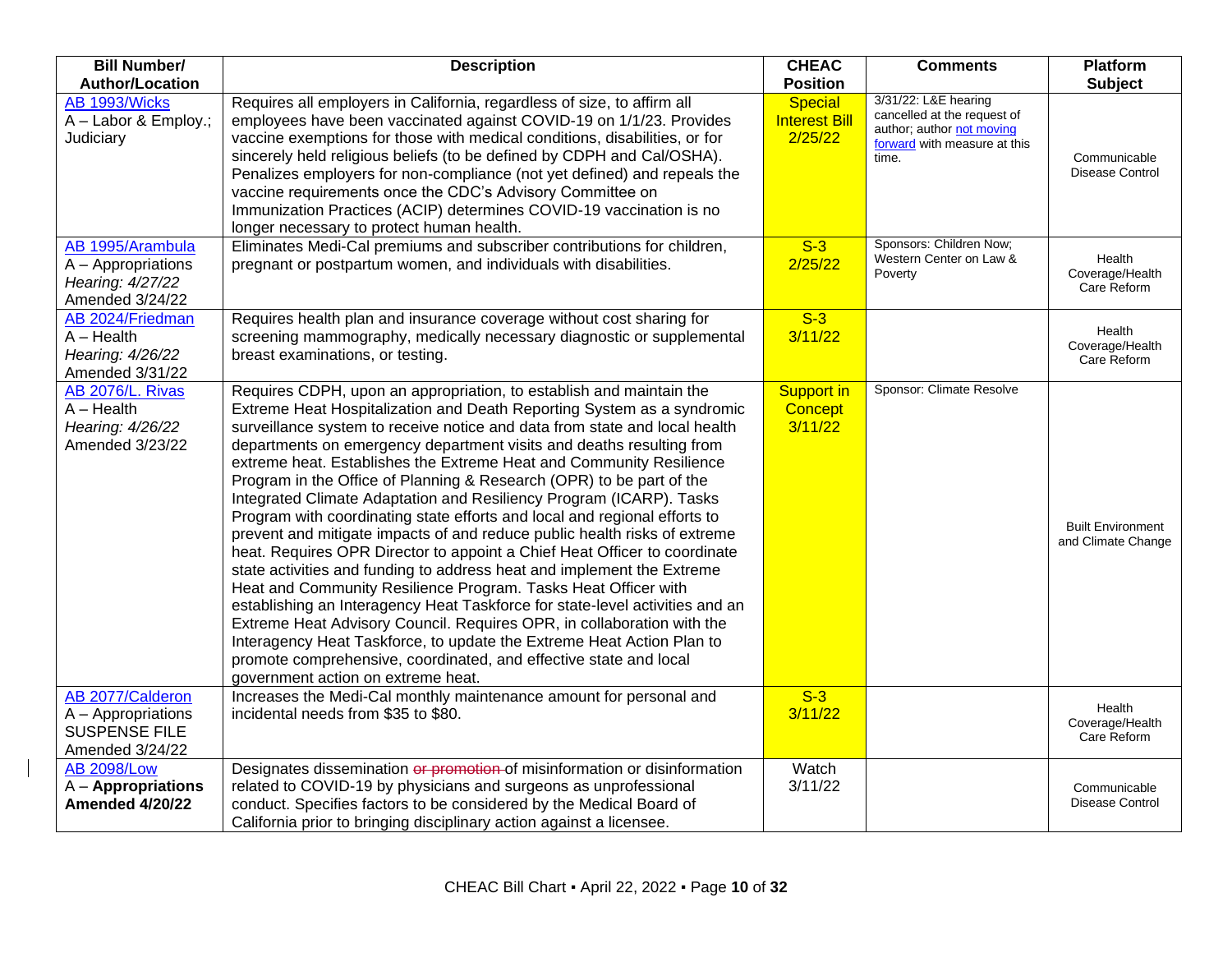| <b>Bill Number/</b><br><b>Author/Location</b>                                      | <b>Description</b>                                                                                                                                                                                                                                                                                                                                                                                                                                                                                                                                | <b>CHEAC</b><br><b>Position</b> | <b>Comments</b>                       | <b>Platform</b><br><b>Subject</b>                                   |
|------------------------------------------------------------------------------------|---------------------------------------------------------------------------------------------------------------------------------------------------------------------------------------------------------------------------------------------------------------------------------------------------------------------------------------------------------------------------------------------------------------------------------------------------------------------------------------------------------------------------------------------------|---------------------------------|---------------------------------------|---------------------------------------------------------------------|
| AB 2100/Carrillo<br>A - Human Services<br>Hearing: 4/26/22<br>Amended 4/19/22      | Specifies, to the extent permitted by federal law, all CalFresh recipients as<br>eligible to participate in the Restaurant Meals Program (RMP). Requires<br>CDSS to seek all necessary waivers to implement expanded eligibility.                                                                                                                                                                                                                                                                                                                 | Watch/BB<br>3/17/22             |                                       | Chronic Disease<br>Prevention &<br><b>Wellness Promotion</b>        |
| AB 2123/Villapudua<br>$A - Housing$ &<br>Comm. Devel.;<br>Health<br>Amended 4/7/22 | Requires the California Housing Financing Agency to administer the<br>Bringing Health Care into Communities Program to provide housing grants,<br>upon an appropriation by the Legislature, to specified health care<br>professionals to be used for mortgage payments for a permanent residence<br>in a health professional shortage area (HPSA).                                                                                                                                                                                                | Watch<br>3/11/22                |                                       | Access to Health<br>Services                                        |
| <b>AB 2147/Ting</b><br>A - Appropriations<br>Hearing: 4/27/22                      | Prohibits a peace officer from stopping a pedestrian for jaywalking unless a<br>reasonably careful person would realize there is an immediate danger of a<br>collision with a moving vehicle or other device moving exclusively by human<br>power.                                                                                                                                                                                                                                                                                                | Watch<br>3/11/22                |                                       | <b>Injury Prevention</b>                                            |
| AB 2153/Arambula<br>A - Agriculture<br>Hearing: 4/27/22<br>Amended 3/22/22         | Establishes the California Fruit and Vegetable Supplemental Benefits<br>Expansion Program and authorizes the California Department of Social<br>Services (CDSS), upon deposit of sufficient funds, to enroll authorized<br>retailers to provide supplemental benefits to CalFresh recipients purchasing<br>California-grown fresh fruits and vegetables. Requires CDSS to contract<br>with one or more vendors to develop solutions to allow authorized retailers<br>to wirelessly accept EBT CalFresh benefits and offer supplemental benefits.  | Watch<br>3/11/22                | Sponsors: SPUR; Nourish<br>California | <b>Chronic Disease</b><br>Prevention &<br><b>Wellness Promotion</b> |
| AB 2175/Rubio<br>A - Appropriations                                                | Establishes the California Wandering Prevention Task Force within the<br>Department of Justice to address, on a statewide basis, the issue of<br>wandering by individuals with cognitive impairment. Specifies Task Force<br>membership and activities.                                                                                                                                                                                                                                                                                           | Watch<br>3/11/22                | Sponsor: Alzheimer's Los<br>Angeles   | <b>Chronic Disease</b><br>Prevention &<br><b>Wellness Promotion</b> |
| <b>AB 2176/Wood</b><br><b>Passed to Senate</b>                                     | Modifies the timeframe in which each live birth must be registered with the<br>local registrar from 10 days to 21 days.                                                                                                                                                                                                                                                                                                                                                                                                                           | Watch<br>3/11/22                |                                       | <b>Vital Statistics</b>                                             |
| <b>AB 2194/Ward</b><br>A - Appropriations                                          | Requires at least one hour of cultural competency continuing education for<br>pharmacists. Prohibits the State Board of Pharmacy from renewing a<br>pharmacy technician license unless at least one hour of participation in a<br>cultural competency course occurs.                                                                                                                                                                                                                                                                              | $S-3$<br>3/11/22                |                                       | <b>Health Equity</b>                                                |
| AB 2199/Wicks<br>A - Appropriations<br>Amended 3/31/22                             | Establishes the Birthing Justice for California Families Pilot Program within<br>the Department of Health Care Services (DHCS) to, upon an appropriation,<br>provide grants to community-based doula groups, local health departments,<br>and other organizations to provide full-spectrum doula care to members of<br>communities with high rates of negative birth outcomes who are not eligible<br>for Medi-Cal and incarcerated people. Specifies allowable grant-funded<br>activities, doula payment rate processes, and doula competencies. | Watch/BB<br>3/24/22             |                                       | Maternal, Child, and<br>Adolescent Health<br>Services (MCAH)        |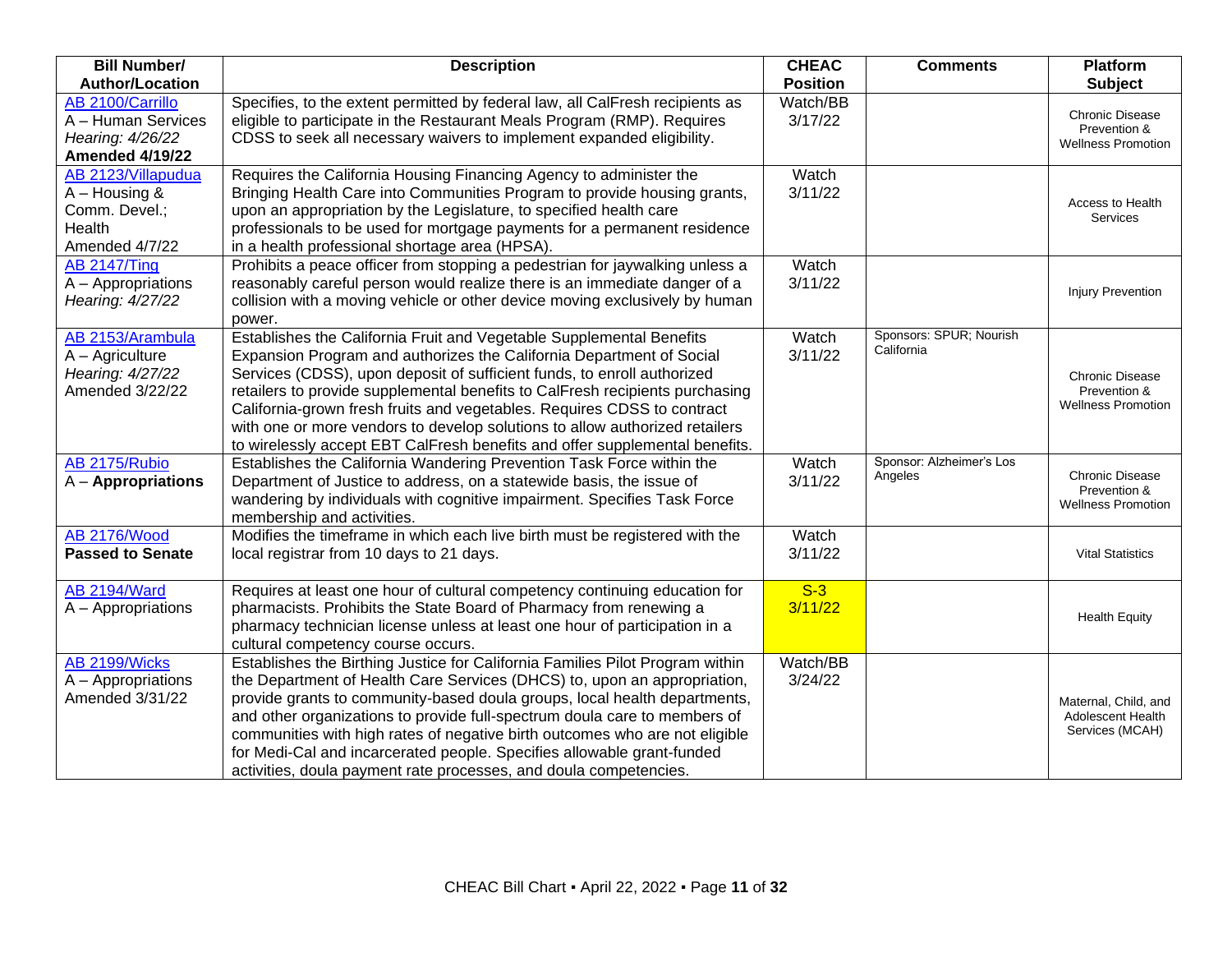| <b>Bill Number/</b>                                                          | <b>Description</b>                                                                                                                                                                                                                                                                                                                                                                                                                                                                                                                                                                                                                                              | <b>CHEAC</b>     | <b>Comments</b>                                 | Platform                                       |
|------------------------------------------------------------------------------|-----------------------------------------------------------------------------------------------------------------------------------------------------------------------------------------------------------------------------------------------------------------------------------------------------------------------------------------------------------------------------------------------------------------------------------------------------------------------------------------------------------------------------------------------------------------------------------------------------------------------------------------------------------------|------------------|-------------------------------------------------|------------------------------------------------|
| <b>Author/Location</b>                                                       |                                                                                                                                                                                                                                                                                                                                                                                                                                                                                                                                                                                                                                                                 | <b>Position</b>  |                                                 | <b>Subject</b>                                 |
| <b>AB 2238/L. Rivas</b><br>A - Appropriations<br>Amended 3/23/22             | Requires the California Environmental Protection Agency (CalEPA) by<br>January 2024 to develop a statewide extreme heat ranking system in<br>coordination with the Integrated Climate Adaptation and Resiliency Program<br>(ICARP) and the Department of Insurance (DOI). Requires ICARP to<br>develop a public communications plan for the ranking system, develop<br>statewide guidance for local governments in preparing and planning for<br>extreme heat events, and recommend adaptation measures that could be<br>triggered by the ranking system. Requires DOI to submit a study of insured<br>and uninsured costs related to past extreme heat events. | Watch<br>3/11/22 | Sponsor: Insurance<br>Commissioner Ricardo Lara | <b>Built Environment</b><br>and Climate Change |
| AB 2243/E. Garcia<br>A - Appropriations<br>Amended 3/21/22                   | Requires the Division of Occupational Safety and Health (CalOSHA) to<br>submit to the Occupational Safety and Health Standards Board (OSHSB) a<br>rulemaking proposal to revise: 1) the heat illness standard to include an<br>ultrahigh heat standard for employees of outdoor places of employment in<br>excess of 105 degrees Fahrenheit; and 2) wildfire smoke standards to<br>reduce the AQI threshold at which respiratory protective equipment<br>becomes mandatory. Requires consideration of additional protections and<br>training programs for outdoor employees in developing regulations.                                                          | Watch<br>3/11/22 |                                                 | <b>Built Environment</b><br>and Climate Change |
| AB 2253/Bonta<br>A - Public Safety<br>Hearing: 4/26/22                       | Declares as an established policy of the state that gun violence shall be<br>recognized and addressed as a public health crisis utilizing a public health<br>data-based approach. Establishes within the Department of Justice (DOJ)<br>the State Crime and Violence Prevention Center.                                                                                                                                                                                                                                                                                                                                                                         | Watch<br>3/24/22 |                                                 | <b>Injury Prevention</b>                       |
| AB 2265/Arambula<br>A - Appropriations<br>Hearing: 4/27/22<br>Amended 4/6/22 | Requires a pharmacist, when dispensing a Schedule II or Schedule IIN<br>drug, to place them in a lockable vial as well as to provide an educational<br>fact sheet on the potential for abuse and diversion of controlled substances.<br>Exempts requirement for patients who, to the pharmacist's knowledge,<br>would have difficulty opening the vial or when the drug is provided in a<br>hospital or other inpatient setting. Requires drug manufacturers to<br>reimburse the pharmacy for the cost of lockable vials within 30 days of<br>receiving a claim.                                                                                                | Watch<br>3/11/22 |                                                 | Drug & Alcohol<br>Services                     |
| <b>AB 2312/Lee</b><br>$A - Health$                                           | Prohibits retail establishments from refusing to furnish nonprescription<br>contraception to a person solely on the basis of age or any other<br>characteristic. Specifies local health officer, city attorney, district attorney, or<br>Attorney General may cooperate with the State Public Health Officer for<br>enforcement. Specifies civil penalty of \$25,000 for each violation.                                                                                                                                                                                                                                                                        | Watch<br>3/11/22 |                                                 | Communicable<br>Disease Control                |
| <b>AB 2320/C. Garcia</b><br>$A - Approx$<br><b>Amended 4/18/22</b>           | Requires <b>DHCSDepartment of Health Care Access and Information (HCAI)</b> ,<br>until January 2028, to establish and administer the Reproductive Health<br>Care Pilot Program to provide funds to community healthprimary care<br>clinics providing reproductive health services in five counties that agree to<br>participate. Specifies allowable grant funding activities.                                                                                                                                                                                                                                                                                  | $S-3$<br>3/11/22 |                                                 | Access to Health<br>Services                   |
| <b>AB 2324/Irwin</b><br><b>Passed to Senate</b>                              | Requires each local health officer to file their oath of office with the<br>Secretary of State.                                                                                                                                                                                                                                                                                                                                                                                                                                                                                                                                                                 | $S-3$<br>3/11/22 |                                                 | <b>LHD Administration</b><br>& Simplification  |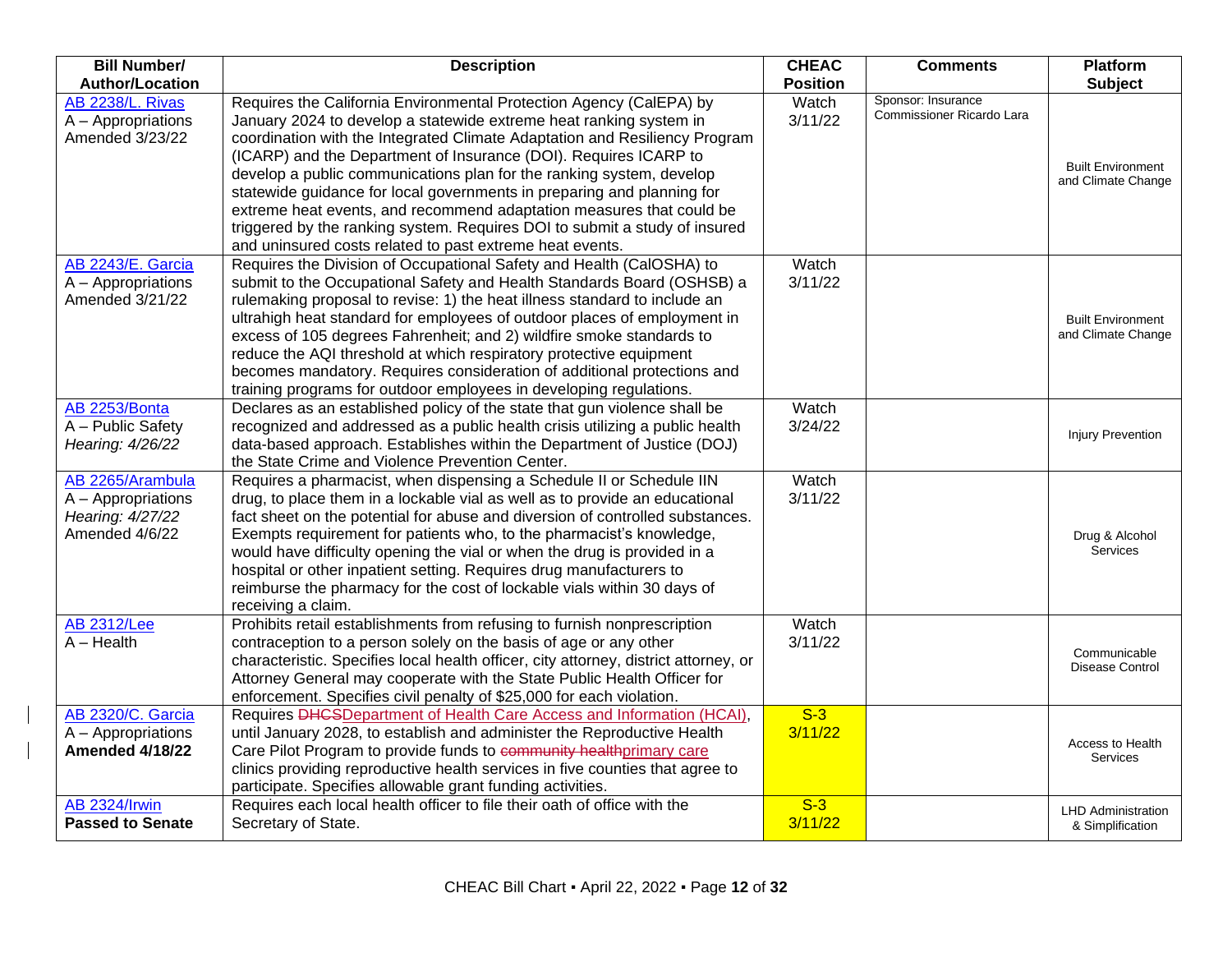| <b>Bill Number/</b>                                                              | <b>Description</b>                                                                                                                                                                                                                                                                                                                                                                                                                                                                                                                                                                                                                          | <b>CHEAC</b>        | <b>Comments</b>        | Platform                                                     |
|----------------------------------------------------------------------------------|---------------------------------------------------------------------------------------------------------------------------------------------------------------------------------------------------------------------------------------------------------------------------------------------------------------------------------------------------------------------------------------------------------------------------------------------------------------------------------------------------------------------------------------------------------------------------------------------------------------------------------------------|---------------------|------------------------|--------------------------------------------------------------|
| <b>Author/Location</b>                                                           |                                                                                                                                                                                                                                                                                                                                                                                                                                                                                                                                                                                                                                             | <b>Position</b>     | Sponsor: Environmental | <b>Subject</b>                                               |
| AB 2326/Reyes<br>$A - Health$<br>Hearing: 4/26/22                                | Requires laboratories conducting blood lead analyses to report additional<br>information, including patient race/ethnicity, sexual orientation, pregnancy<br>status, and health coverage information. Authorizes CDPH to share blood<br>lead analysis information with health care providers or federal, state, or<br>local governmental agencies for the purposes of care coordination. Updates                                                                                                                                                                                                                                            | Watch/BB<br>3/11/22 | <b>Working Group</b>   | Maternal, Child, and<br>Adolescent Health<br>Services (MCAH) |
|                                                                                  | blood lead reference levels in statute to most recent threshold from U.S.<br>Centers for Disease Control and Prevention (CDC).                                                                                                                                                                                                                                                                                                                                                                                                                                                                                                              |                     |                        |                                                              |
| AB 2343/Weber<br>A - Public Safety<br>Hearing: 4/26/22<br><b>Amended 4/19/22</b> | Modifies membership of the Board of State and Community Corrections<br>(BSCC) to add a licensed health care provider and licensed mental health<br>care provider. Requires BSCC to develop and adopt regulations<br>establishing minimum standards for mental health care at local correctional<br>facilities. Specifies elements to be included in regulations, including no<br>fewer than 12 hours of continuing education for health care and mental<br>health care providers working in a county jail and mental health<br>screening/evaluation to be conducted by a qualified mental health care<br>professional at booking or intake. | Watch<br>3/24/22    |                        | Jail & Community<br><b>Corrections Services</b>              |
| AB 2360/Arambula<br>$A - Health$<br>Hearing: 4/26/22<br>Amended 4/7/22           | Requires the CDPH Office of Health Equity, upon an appropriation, to<br>convene an advisory working group to develop tools and protocols for the<br>future allocation of funds to reduce racial disparities in recovery, response,<br>and repair efforts following state and local emergencies. Requires working<br>group to include representatives from a local public health department and<br>at least three leaders of community-based organizations representing three<br>different jurisdictions in the state. Specifies evaluation and reporting<br>requirements.                                                                   | Watch<br>3/31/22    |                        | <b>Health Equity</b>                                         |
| AB 2365/Patterson<br>A - Appropriations                                          | Requires the California Health and Human Services (CalHHS) Agency,<br>upon an appropriation, to issue six one-time grants to reduce fentanyl<br>overdoses and use throughout the state through education, fentanyl testing,<br>overdose prevention and recovery, and social services and substance use<br>recovery services. Specifies eligibility criteria and reporting information.                                                                                                                                                                                                                                                      | Watch<br>3/11/22    |                        | Drug & Alcohol<br>Services                                   |
| <b>AB 2381/Daly</b><br>A - Appropriations<br>Hearing: 4/27/22<br>Amended 3/24/22 | Establishes an address confidentiality program for code enforcement<br>officers, public health officers, and public health workers, among others.                                                                                                                                                                                                                                                                                                                                                                                                                                                                                           | $S-3$<br>3/24/22    |                        | <b>LHD Administration</b><br>& Simplification                |
| AB 2402/Rubio<br>A - Appropriations<br>Amended 3/17/22                           | Specifies a child under five years of age is continuously eligible for Medi-<br>Cal without regard to income or immigration status and without an annual<br>review of eligibility.                                                                                                                                                                                                                                                                                                                                                                                                                                                          | Watch<br>3/11/22    |                        | Health<br>Coverage/Health<br>Care Reform                     |
| AB 2420/Arambula<br>$A -$ Appropriations                                         | Requires CDPH, upon an appropriation, to review available literature on<br>adverse effects of extreme heat on perinatal health, develop guidance for<br>safe outdoor conditions for pregnant persons, and provide guidance to the<br>Legislature by submitting a report that includes best practices for<br>connecting perinatal patients with appropriate health and well-being<br>information related to extreme heat.                                                                                                                                                                                                                    | Watch<br>3/31/22    |                        | Maternal, Child, and<br>Adolescent Health<br>Services (MCAH) |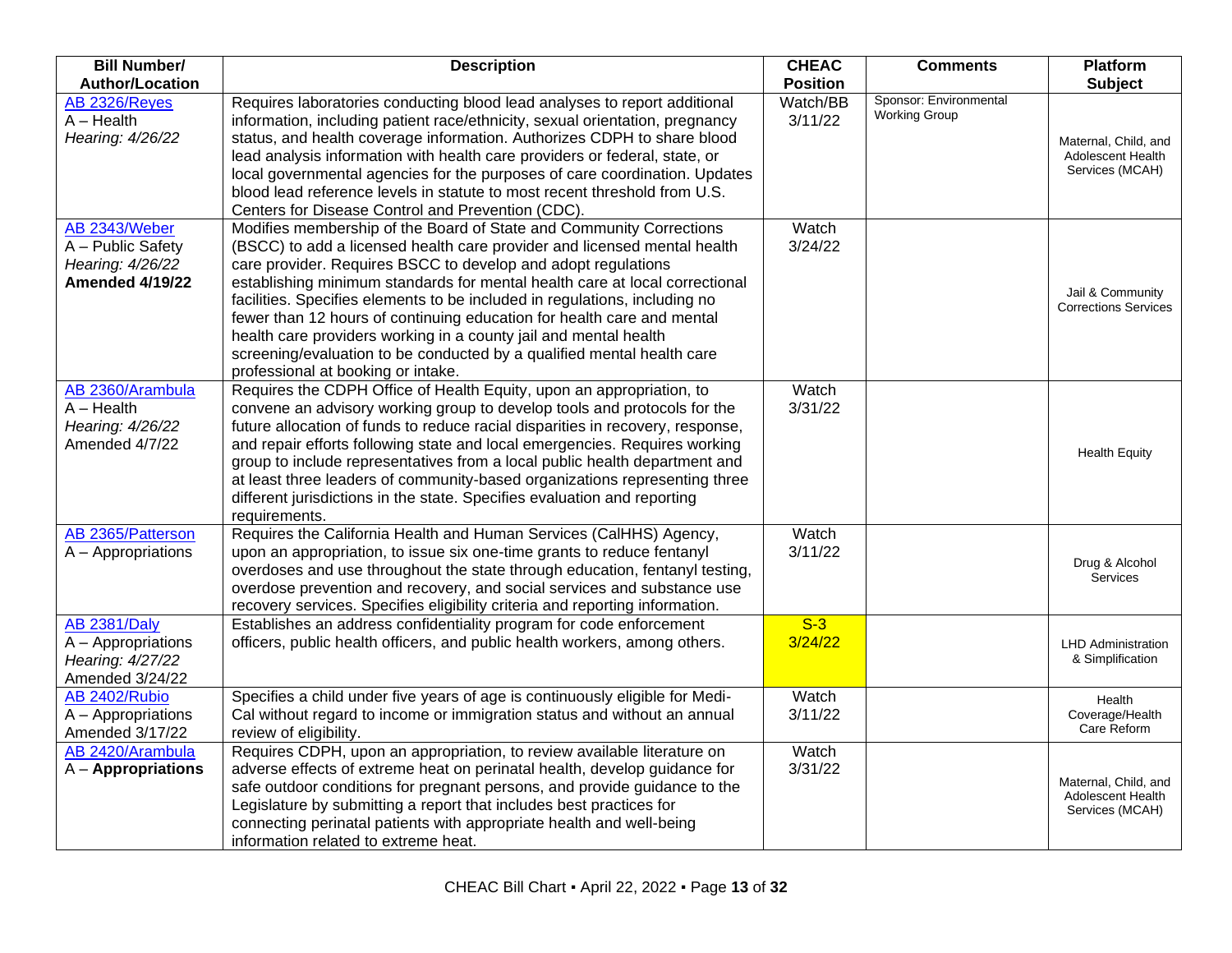| <b>Bill Number/</b>                                                                                                                 | <b>Description</b>                                                                                                                                                                                                                                                                                                                                                                                                                                                                                                                                                                                                                                               | <b>CHEAC</b>            | <b>Comments</b>                                           | <b>Platform</b>                                   |
|-------------------------------------------------------------------------------------------------------------------------------------|------------------------------------------------------------------------------------------------------------------------------------------------------------------------------------------------------------------------------------------------------------------------------------------------------------------------------------------------------------------------------------------------------------------------------------------------------------------------------------------------------------------------------------------------------------------------------------------------------------------------------------------------------------------|-------------------------|-----------------------------------------------------------|---------------------------------------------------|
| <b>Author/Location</b>                                                                                                              |                                                                                                                                                                                                                                                                                                                                                                                                                                                                                                                                                                                                                                                                  | <b>Position</b>         |                                                           | <b>Subject</b>                                    |
| AB 2458/Weber<br>A - Appropriations<br><b>SUSPENSE FILE</b>                                                                         | Increases reimbursement rates, subject to an appropriation, for physician<br>services under the CCS Program by at least 25 percent. Requires DHCS by<br>January 2026 and every three years thereafter to complete a review of<br>reimbursement rates for CCS physician services.                                                                                                                                                                                                                                                                                                                                                                                 | Watch<br>3/11/22        | Sponsor: CA Children's<br><b>Specialty Care Coalition</b> | CA Children's<br>Services Program<br>(CCS)        |
| <b>AB 2511/Irwin</b><br>A - Appropriations<br>Amended 4/7/22                                                                        | Requires skilled nursing facilities to have an alternative source of power to<br>protect resident health and safety for no fewer than 96 hours during any<br>type of power outage by January 1, 2024.                                                                                                                                                                                                                                                                                                                                                                                                                                                            | <b>Watch</b><br>3/31/22 |                                                           | Public Health<br>Emergency<br>Preparedness        |
| AB 2516/Aguiar-<br>Curry<br>$A - Health$<br>Hearing: 4/26/22<br><b>Amended 4/18/22</b>                                              | Requires health plan and insurance policy and disability insurance policy<br>providing coverage for hospital, medical, and surgical benefits to provide<br>coverage without cost sharing for the Human Papillomavirus (HPV) vaccine<br>for persons for whom the vaccine is FDA approved.                                                                                                                                                                                                                                                                                                                                                                         | $S-3$<br>3/11/22        |                                                           | Communicable<br>Disease Control                   |
| AB 2521/Santiago<br>A - Appropriations<br>Amended 4/7/22                                                                            | Requires CDPH Office of Health Equity to establish a community advisory<br>committee for the purpose of providing funding award recommendations for<br>the state Transgender Wellness and Equity Fund.                                                                                                                                                                                                                                                                                                                                                                                                                                                           | Watch<br>3/11/22        |                                                           | <b>Health Equity</b>                              |
| <b>AB 2522/Gray</b><br>A - Health; Higher<br>Ed.<br>Hearing: 4/26/22<br>(Health); 4/26/22<br>(Higher Ed.)<br><b>Amended 4/20/22</b> | Requires the Department of Health Care Access and Information (HCAI) to<br>develop and administer the Public Health Workforce Loan Repayment<br>Program to provide educational loan repayments full-time employees of<br>state, local, or tribal health departments. Requires HCAI to develop an<br>application process, criteria for qualifying loans, and other details, including<br>the minimum number of years of service (not to be lower than three) and<br>the maximum amount of the repayment award (not to exceed \$150,000).<br>Appropriates \$90 million to HCAI for the program, allocating \$50 million in<br>2024-25 and \$40 million in 2025-26. | Watch<br>3/24/22        | Sponsors: CA Medical<br>Association; Merced County        | Public Health<br>Workforce                        |
| AB 2526/Cooper<br>A - Appropriations<br>Hearing: 4/27/22                                                                            | When jurisdiction of an inmate is transferred from or between the California<br>Department of Corrections and Rehabilitation (CDCR), the California<br>Department of State Hospitals (DSH), and county agencies caring for<br>inmates, requires agencies to disclose mental health records for any<br>transferred inmate who received mental health services while in the custody<br>of the transferring agency. Specifies records shall be disclosed at the time<br>of transfer or within seven days.                                                                                                                                                           | Watch<br>3/11/22        |                                                           | Jail & Community<br><b>Corrections Services</b>   |
| <b>AB 2530/Wood</b><br>A - Appropriations                                                                                           | Requires Covered California, upon an appropriation by the Legislature, to<br>administer a program of financial assistance to help residents obtain and<br>maintain health coverage benefits if they lose employer-provided coverage<br>as a result of a labor dispute.                                                                                                                                                                                                                                                                                                                                                                                           | Watch/BB<br>3/11/22     |                                                           | Health<br>Coverage/Health<br>Care Reform          |
| <b>AB 2538/R. Rivas</b><br>A - Appropriations<br>Amended 3/28/22                                                                    | Requires CalOES, upon the next update to its emergency plan, to ensure<br>its California State Warning Center integrates a plan for targeted alerts for<br>public health dangers, including smoke from wildfires. Requires counties,<br>upon the next update to emergency plans, to integrate targeted alerts for<br>public health dangers, including the creation of a standard operating<br>procedure to send text and voice messages in multiple languages to<br>residents based on their ZIP codes.                                                                                                                                                          | Watch<br>3/11/22        |                                                           | <b>Public Health</b><br>Emergency<br>Preparedness |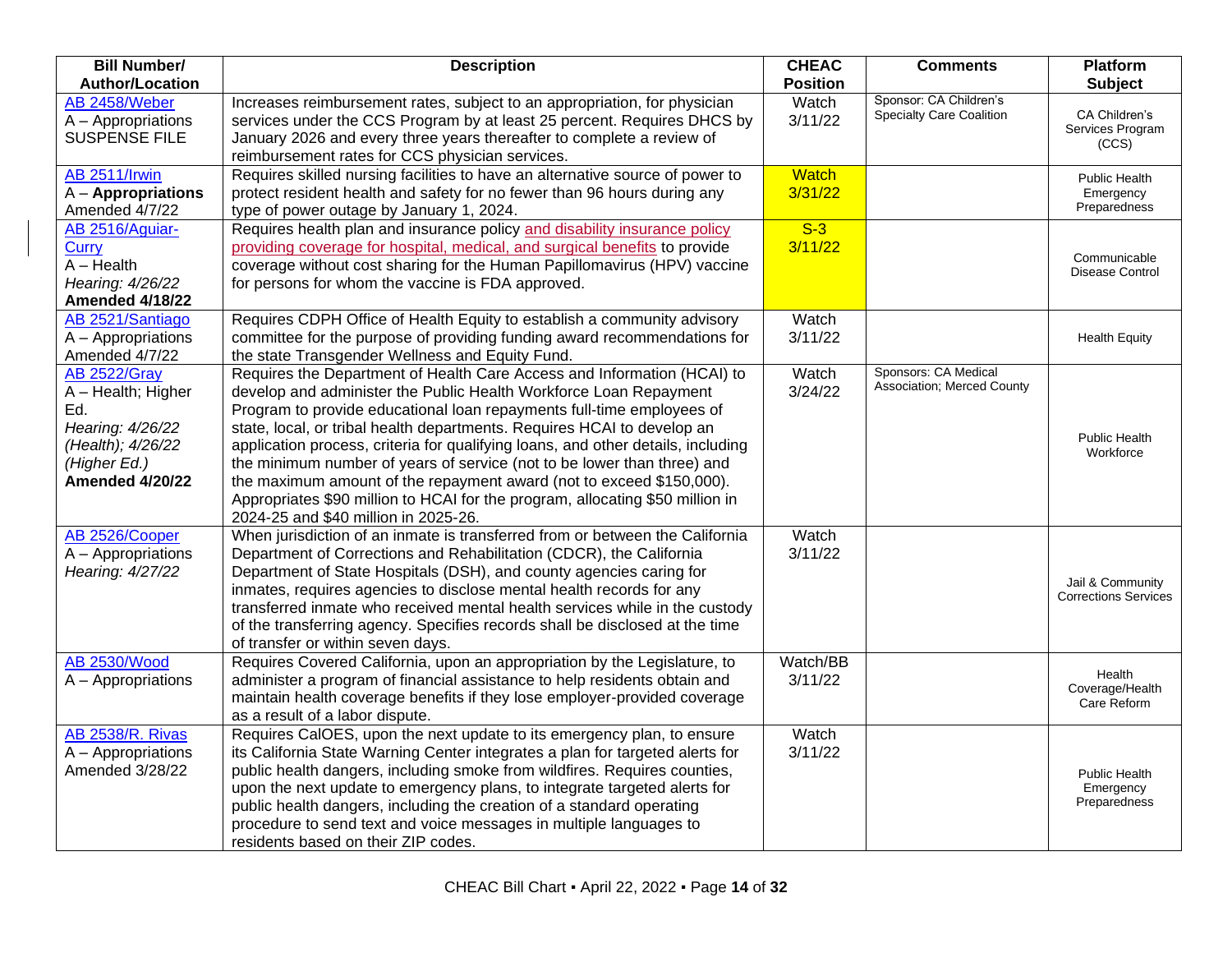| <b>Bill Number/</b><br><b>Author/Location</b>                                                           | <b>Description</b>                                                                                                                                                                                                                                                                                                                                                                                                                                                                                                                                                                                                                                                                                                                                                                                                        | <b>CHEAC</b><br><b>Position</b>         | <b>Comments</b>                        | <b>Platform</b><br><b>Subject</b>                                   |
|---------------------------------------------------------------------------------------------------------|---------------------------------------------------------------------------------------------------------------------------------------------------------------------------------------------------------------------------------------------------------------------------------------------------------------------------------------------------------------------------------------------------------------------------------------------------------------------------------------------------------------------------------------------------------------------------------------------------------------------------------------------------------------------------------------------------------------------------------------------------------------------------------------------------------------------------|-----------------------------------------|----------------------------------------|---------------------------------------------------------------------|
| AB 2546/Nazarian<br>$A -$ Health<br>Hearing: 4/26/22<br>Amended 4/20/22                                 | Sets forth the right of long-term care facility residents to in-person, onsite<br>access to a minimum of two designated support persons during any public<br>health emergency in which visitation rights are curtailed by a state or local<br>order. Prohibits these rights from being suspended, superseded, or<br>modified by a state or local government order triggered by the declaration of<br>a state of emergency, local emergency, health emergency, or local health<br>emergency.                                                                                                                                                                                                                                                                                                                               | <b>OUA</b><br>4/11/22                   | HOAC: OUA                              | <b>Public Health</b><br>Emergency<br>Preparedness                   |
| AB 2549/Bonta<br>$A - Health$<br><b>Amended 4/18/22</b>                                                 | Requires CDPH to conduct research and prepare a report on street<br>harassment in public places throughout the state. Requires CDPH to<br>conduct a five-year statewide public campaign to raise awareness and<br>understanding of street harassment as a public health problem.                                                                                                                                                                                                                                                                                                                                                                                                                                                                                                                                          | Watch<br>3/11/22                        |                                        | <b>Health Equity</b>                                                |
| AB 2586/C. Garcia<br>$A -$ Appropriations<br><b>Amended 4/21/22</b>                                     | Requires CDPH to convene a working group to examine the root causes of<br>reproductive health and sexual health inequities in the state. Specifies<br>membership of the working group to include public health departments,<br>reproductive justice organizations, providers, and others. Establishes the<br>California Reproductive Justice and Freedom Fund to provide grants, upon<br>an appropriation by the Legislature, to eligible entities to provide medically<br>accurate, culturally congruent sexual and reproductive health resources and<br>services.                                                                                                                                                                                                                                                       | Watch<br>4/21/22                        |                                        | Communicable<br><b>Disease Control</b>                              |
| AB 2630/O'Donnell<br>$A - Housing$ &<br>Comm. Devel<br>Hearing: 4/27/22<br>Amended 4/21/22              | Requires each city, county, and city and county that has used funds from<br>any state funding source to address homelessness to annually report<br>specified information and data to the Interagency Council on<br>Homelessness.complete and publish a report with specified information on<br>its internet website by July 2023.                                                                                                                                                                                                                                                                                                                                                                                                                                                                                         | Watch<br>3/11/22                        |                                        | <b>Health Equity</b>                                                |
| AB 2638/Bloom<br>$A$ – Env. Safety &<br><b>Toxic Mat.</b><br>Hearing: 4/26/22<br><b>Amended 4/21/22</b> | Requires new construction or modernization project submitted to the<br>Division of the State Architect by a school district or charter school to be<br>equipped withinclude water bottle filling stations. Specifies requirement only<br>applies to projects submitted to the State Architect three months after<br>voters approve a statewide general obligation bond providing funding for<br>school facilities in a statewide election occurring on or after November 1,<br>2022. and Requires school districts and charter schools to allow pupils,<br>teachers, and staff to bring and carry water bottles. Requires school<br>administrators to inform teachers, staff, parents, and pupils about their<br>rights under the bill and encourage water consumption through promotional<br>and educational activities. | <b>Support in</b><br>Concept<br>3/11/22 | Sponsor: American Heart<br>Association | <b>Chronic Disease</b><br>Prevention &<br><b>Wellness Promotion</b> |
| AB 2645/Rodriguez<br>A - Emerg. Mngmnt.<br>Hearing: 4/25/22<br><b>Amended 4/18/22</b>                   | Requires a county to integrate specified access and functional needs,<br>including transportation and sheltering plans for local community resilience<br>centers, into its emergency plan upon the next update to its emergency<br>plan.                                                                                                                                                                                                                                                                                                                                                                                                                                                                                                                                                                                  | Watch<br>3/11/22                        |                                        | <b>Public Health</b><br>Emergency<br>Preparedness                   |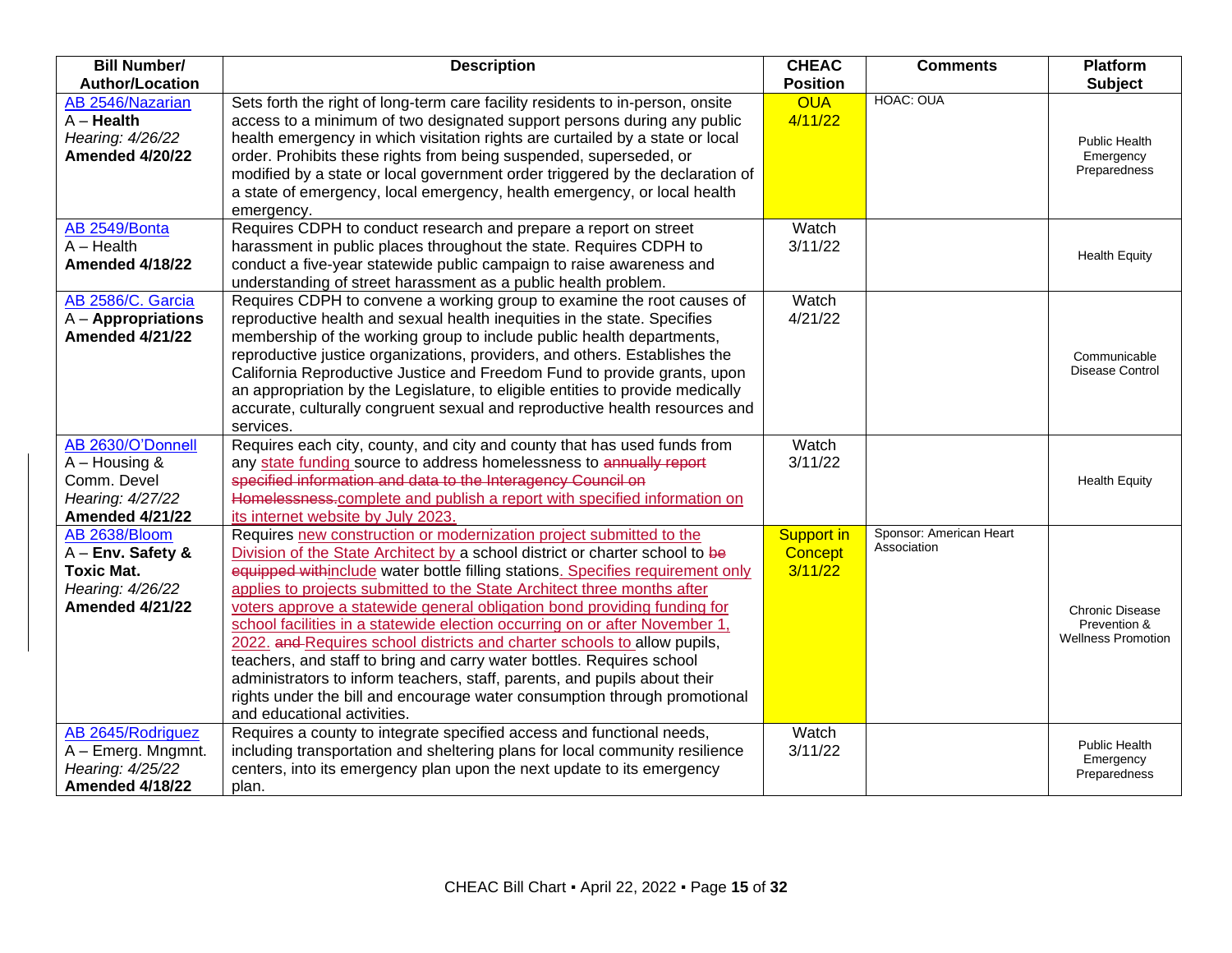| <b>Bill Number/</b>                                                             | <b>Description</b>                                                                                                                                                                                                                                                                                                                                                                                                                                                                                                                                                                                                                                                                                                                                                           | <b>CHEAC</b>     | <b>Comments</b>                                                                                                                                                                                    | <b>Platform</b>                                              |
|---------------------------------------------------------------------------------|------------------------------------------------------------------------------------------------------------------------------------------------------------------------------------------------------------------------------------------------------------------------------------------------------------------------------------------------------------------------------------------------------------------------------------------------------------------------------------------------------------------------------------------------------------------------------------------------------------------------------------------------------------------------------------------------------------------------------------------------------------------------------|------------------|----------------------------------------------------------------------------------------------------------------------------------------------------------------------------------------------------|--------------------------------------------------------------|
| <b>Author/Location</b>                                                          |                                                                                                                                                                                                                                                                                                                                                                                                                                                                                                                                                                                                                                                                                                                                                                              | <b>Position</b>  |                                                                                                                                                                                                    | <b>Subject</b>                                               |
| AB 2650/Arambula<br>A - Education<br>Hearing: 4/27/22<br>Amended 4/5/22         | Authorizes a drowning or injury prevention organization to provide<br>information materials to public elementary schools on water safety.<br>Requires public elementary schools, upon receipt of the information, to<br>provide the informational materials to parents, legal guardians, or<br>caregivers of pupils K-3.                                                                                                                                                                                                                                                                                                                                                                                                                                                     | Watch<br>3/11/22 | Sponsor: CA Coalition for<br>Children's Safety & Health;<br><b>Drowning Prevention</b><br>Foundation<br>4/22/22: No longer relevant;<br>measure will be removed<br>from subsequent bill<br>charts. | <b>Injury Prevention</b>                                     |
| AB 2654/Lackey<br>A - Human Services<br>Hearing: 4/26/22<br>Amended 4/7/22      | Removes funding contingency language and requires operation of the<br>California State Child Death Review Council. Modifies the Council's report<br>from annual to biannual.                                                                                                                                                                                                                                                                                                                                                                                                                                                                                                                                                                                                 | Watch<br>3/11/22 |                                                                                                                                                                                                    | <b>Health Equity</b>                                         |
| AB 2659/Patterson<br>$A - Health$                                               | Requires a Medi-Cal managed care plan to have within its provider network<br>at least one licensed midwife and one certified nurse-midwife within each<br>county where the Medi-Cal managed care plan provides services to<br>beneficiaries. Exempts requirement if no licensed midwife or certified nurse-<br>midwife is available in that county or the providers in that county do not<br>accept Medi-Cal payments. For exempt plans, requires plan to reevaluate<br>its network adequacy on an annual basis and make a good faith effort to<br>determine the availability of midwives in the county who accept Medi-Cal.<br>Requires Medi-Cal managed care plan to have within its network at least<br>one alternative birth center specialty clinic within each county. | Watch<br>3/11/22 |                                                                                                                                                                                                    | Maternal, Child, and<br>Adolescent Health<br>Services (MCAH) |
| <b>AB</b><br>2660/Maienschein<br>$A -$ Appropriations<br><b>Amended 4/18/22</b> | Requires all counties to establish an interagency child death review team by<br>January 2025. Requires the Attorney General to annually submit to the<br>Governor and Legislature a budget that is sufficient to fund the Council and<br>its activities and county child death review teams.                                                                                                                                                                                                                                                                                                                                                                                                                                                                                 | Watch<br>3/11/22 |                                                                                                                                                                                                    | <b>Injury Prevention</b>                                     |
| AB 2680/Arambula<br>$A - Health$<br>Hearing: 4/26/22<br>Amended 4/7/22          | Requires DHCS to create the Community Health Navigator Program to<br>make direct grants to qualified community-based organizations to conduct<br>targeted outreach, enrollment, utilization, and access activities for<br>individuals and families eligible for Medi-Cal.                                                                                                                                                                                                                                                                                                                                                                                                                                                                                                    | Watch<br>3/11/22 |                                                                                                                                                                                                    | Health<br>Coverage/Health<br>Care Reform                     |
| AB 2693/Reyes<br>A - Appropriations<br>Hearing: 4/27/22                         | Extends the provisions requiring all private and public employers to notify all<br>their employees when they may have been exposed to COVID-19 in the<br>workplace through 2025.                                                                                                                                                                                                                                                                                                                                                                                                                                                                                                                                                                                             | Watch<br>3/11/22 | Extension of 2020's AB<br>685/Reyes.                                                                                                                                                               | Communicable<br><b>Disease Control</b>                       |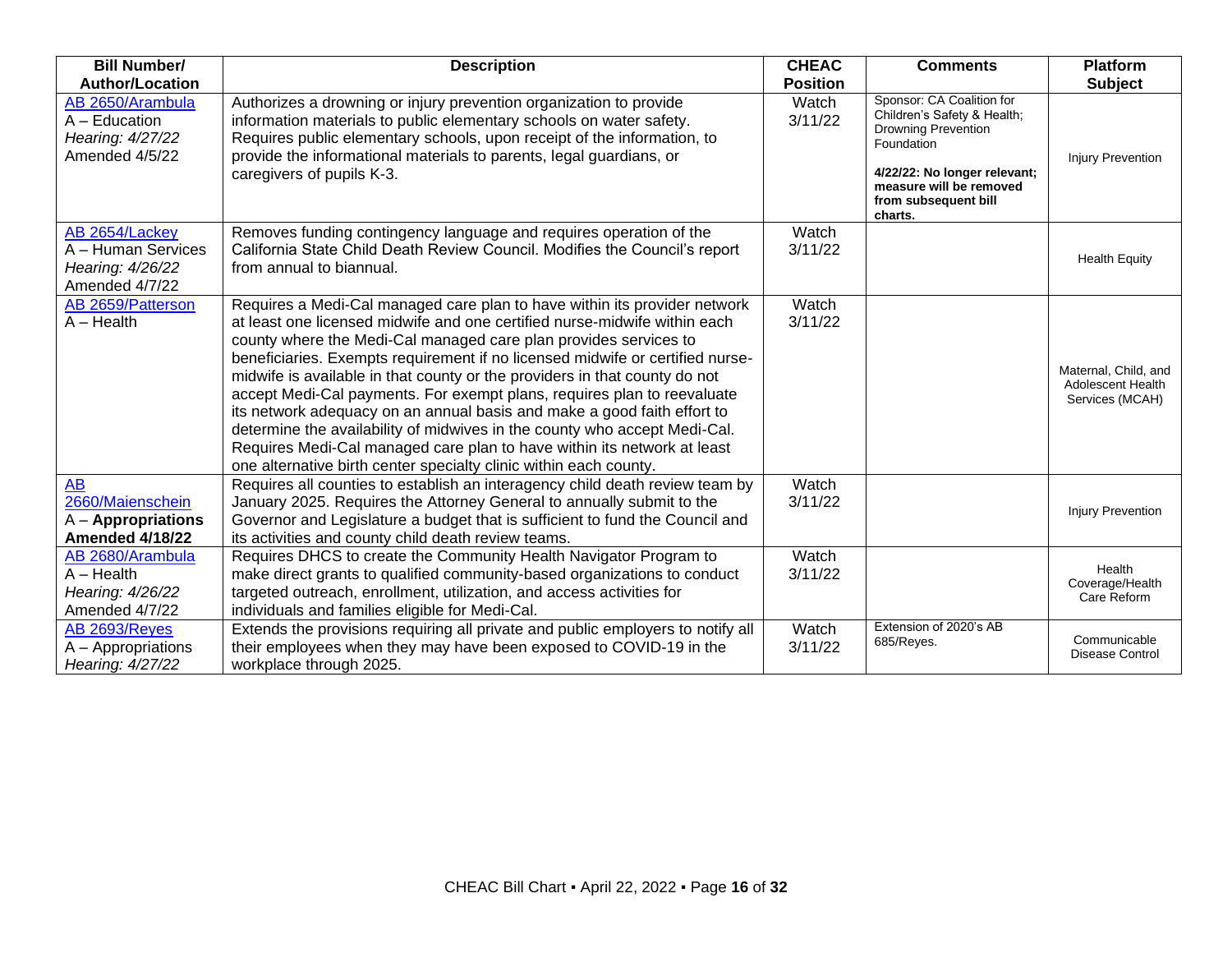| <b>Bill Number/</b>                                          | <b>Description</b>                                                                                                                                                                                                                                                                                                                                                                                                                                                                                                                                                                                                                                                                                                                                                                                                                   | <b>CHEAC</b>     | <b>Comments</b>                                                                                                                                                                                                | <b>Platform</b>                      |
|--------------------------------------------------------------|--------------------------------------------------------------------------------------------------------------------------------------------------------------------------------------------------------------------------------------------------------------------------------------------------------------------------------------------------------------------------------------------------------------------------------------------------------------------------------------------------------------------------------------------------------------------------------------------------------------------------------------------------------------------------------------------------------------------------------------------------------------------------------------------------------------------------------------|------------------|----------------------------------------------------------------------------------------------------------------------------------------------------------------------------------------------------------------|--------------------------------------|
| <b>Author/Location</b>                                       |                                                                                                                                                                                                                                                                                                                                                                                                                                                                                                                                                                                                                                                                                                                                                                                                                                      | <b>Position</b>  |                                                                                                                                                                                                                | Subject                              |
| AB 2697/Aguiar-<br>Curry<br>$A - Health$<br>Hearing: 4/26/22 | Requires DHCS, upon receipt of any necessary federal approvals, to<br>implement a community health workers and promotores (CHW/P) benefit<br>within the Medi-Cal program. Specifies CHW/Ps may include community<br>health representatives, promotores, peer health promoters, and other<br>nonlicensed public health workers. Specifies CHW services, including<br>providing health education and navigation services, referrals, and support in<br>accessing health services. Requires Medi-Cal managed care plans to<br>develop and implement annual outreach and education plans to notify<br>enrollees and providers of the CHW/P benefit. Requires DHCS to annually<br>review the outreach and education plans developed by Medi-Cal managed<br>care plans and annually publish specified information on the CHW/P<br>benefit. | Watch<br>3/31/22 | Sponsors: California Pan-<br>Ethnic Health Network; Latino<br>Coalition for a Healthy<br>California<br>Note: Codifies CHW as a<br>Medi-Cal Benefit enacted in<br>2021 Budget Act with<br>additional provisions | Access to Health<br><b>Services</b>  |
| AB 2723/Holden                                               | Prohibits an animal control agency, shelter, or group from being listed as                                                                                                                                                                                                                                                                                                                                                                                                                                                                                                                                                                                                                                                                                                                                                           | Watch w/         | Modifies SB 573/Chang                                                                                                                                                                                          |                                      |
| A - Public Safety                                            | the primary owner with a microchipping company of the dog or cat                                                                                                                                                                                                                                                                                                                                                                                                                                                                                                                                                                                                                                                                                                                                                                     | <b>Concerns</b>  | requiring animal control<br>agencies to microchip dogs                                                                                                                                                         |                                      |
| Amended 4/20/22                                              | beginning 90 days after the dog or cat has been released to the owner.<br>Such agencies also not allowed to release a microchipped dog or cat from                                                                                                                                                                                                                                                                                                                                                                                                                                                                                                                                                                                                                                                                                   | 3/11/22          | and cats in their facilities.                                                                                                                                                                                  |                                      |
|                                                              | their facility unless the person, or authorized by the registered owner, is the                                                                                                                                                                                                                                                                                                                                                                                                                                                                                                                                                                                                                                                                                                                                                      |                  |                                                                                                                                                                                                                | Animal Care and                      |
|                                                              | registered primary owner with the microchip registry company. Requires                                                                                                                                                                                                                                                                                                                                                                                                                                                                                                                                                                                                                                                                                                                                                               |                  |                                                                                                                                                                                                                | Control                              |
|                                                              | agency, shelter, or group to document and retain for at least two years                                                                                                                                                                                                                                                                                                                                                                                                                                                                                                                                                                                                                                                                                                                                                              |                  |                                                                                                                                                                                                                |                                      |
|                                                              | efforts made to contact a microchip's primary registrant or other                                                                                                                                                                                                                                                                                                                                                                                                                                                                                                                                                                                                                                                                                                                                                                    |                  |                                                                                                                                                                                                                |                                      |
|                                                              | demonstrated owner if dog or cat has preexisting microchip or if there is                                                                                                                                                                                                                                                                                                                                                                                                                                                                                                                                                                                                                                                                                                                                                            |                  |                                                                                                                                                                                                                |                                      |
|                                                              | reasonable proof of ownership.                                                                                                                                                                                                                                                                                                                                                                                                                                                                                                                                                                                                                                                                                                                                                                                                       |                  |                                                                                                                                                                                                                |                                      |
| AB 2739/Patterson<br>$A - Health$                            | Requires the CDPH California Pregnancy-Associated Review Committee to<br>collect and include in publications data from counties participating in the                                                                                                                                                                                                                                                                                                                                                                                                                                                                                                                                                                                                                                                                                 | Watch<br>3/17/22 |                                                                                                                                                                                                                |                                      |
|                                                              | CDPH Fetal and Infant Mortality Review (FIMR) process. Requires CDPH                                                                                                                                                                                                                                                                                                                                                                                                                                                                                                                                                                                                                                                                                                                                                                 |                  |                                                                                                                                                                                                                |                                      |
|                                                              | to establish a process to accept information from the public who have                                                                                                                                                                                                                                                                                                                                                                                                                                                                                                                                                                                                                                                                                                                                                                |                  |                                                                                                                                                                                                                | Maternal, Child, and                 |
|                                                              | experienced stillbirth relating to the cause of stillbirth, demographic                                                                                                                                                                                                                                                                                                                                                                                                                                                                                                                                                                                                                                                                                                                                                              |                  |                                                                                                                                                                                                                | Adolescent Health<br>Services (MCAH) |
|                                                              | information, and other maternal factors. Requires CDPH to provide                                                                                                                                                                                                                                                                                                                                                                                                                                                                                                                                                                                                                                                                                                                                                                    |                  |                                                                                                                                                                                                                |                                      |
|                                                              | specified grief counseling and support services to individuals who have                                                                                                                                                                                                                                                                                                                                                                                                                                                                                                                                                                                                                                                                                                                                                              |                  |                                                                                                                                                                                                                |                                      |
|                                                              | experienced stillbirth and their families.                                                                                                                                                                                                                                                                                                                                                                                                                                                                                                                                                                                                                                                                                                                                                                                           |                  |                                                                                                                                                                                                                |                                      |
| AB 2761/McCarty                                              | Requires death certificate to reflect when the decedent died through use of                                                                                                                                                                                                                                                                                                                                                                                                                                                                                                                                                                                                                                                                                                                                                          | Watch            |                                                                                                                                                                                                                |                                      |
| $A -$ Appropriations<br><b>Amended 4/21/22</b>               | force by a peace officer, while in custody of a peace officer, or while in the                                                                                                                                                                                                                                                                                                                                                                                                                                                                                                                                                                                                                                                                                                                                                       | 3/11/22          |                                                                                                                                                                                                                |                                      |
|                                                              | custody of state or local law enforcement, including a city or county jail or<br>state prison. Requires, when a person in custody dies, an agency with                                                                                                                                                                                                                                                                                                                                                                                                                                                                                                                                                                                                                                                                               |                  |                                                                                                                                                                                                                | <b>Vital Statistics</b>              |
|                                                              | jurisdiction over a state or local correctional facility with custodial                                                                                                                                                                                                                                                                                                                                                                                                                                                                                                                                                                                                                                                                                                                                                              |                  |                                                                                                                                                                                                                |                                      |
|                                                              | responsibility for the person at the time of the death to post online specified                                                                                                                                                                                                                                                                                                                                                                                                                                                                                                                                                                                                                                                                                                                                                      |                  |                                                                                                                                                                                                                |                                      |
|                                                              | information about death of a person in custody.                                                                                                                                                                                                                                                                                                                                                                                                                                                                                                                                                                                                                                                                                                                                                                                      |                  |                                                                                                                                                                                                                |                                      |
| <b>AB 2832/R. Rivas</b>                                      | Requires the California Department of Social Services (CDSS) and the                                                                                                                                                                                                                                                                                                                                                                                                                                                                                                                                                                                                                                                                                                                                                                 | Watch            |                                                                                                                                                                                                                |                                      |
| A - Human Services                                           | California Department of Education (CDE), in consultation with the Early                                                                                                                                                                                                                                                                                                                                                                                                                                                                                                                                                                                                                                                                                                                                                             | 3/11/22          |                                                                                                                                                                                                                | Maternal, Child, and                 |
| Hearing: 4/26/22                                             | Childhood Policy Council, First 5 California, and others, to develop the                                                                                                                                                                                                                                                                                                                                                                                                                                                                                                                                                                                                                                                                                                                                                             |                  |                                                                                                                                                                                                                | Adolescent Health                    |
| <b>Amended 4/19/22</b>                                       | Whole Child Community Equity Framework and Whole Child Equity                                                                                                                                                                                                                                                                                                                                                                                                                                                                                                                                                                                                                                                                                                                                                                        |                  |                                                                                                                                                                                                                | Services (MCAH)                      |
|                                                              | Screening Tool to address racial and economic inequities in childcare.                                                                                                                                                                                                                                                                                                                                                                                                                                                                                                                                                                                                                                                                                                                                                               |                  |                                                                                                                                                                                                                |                                      |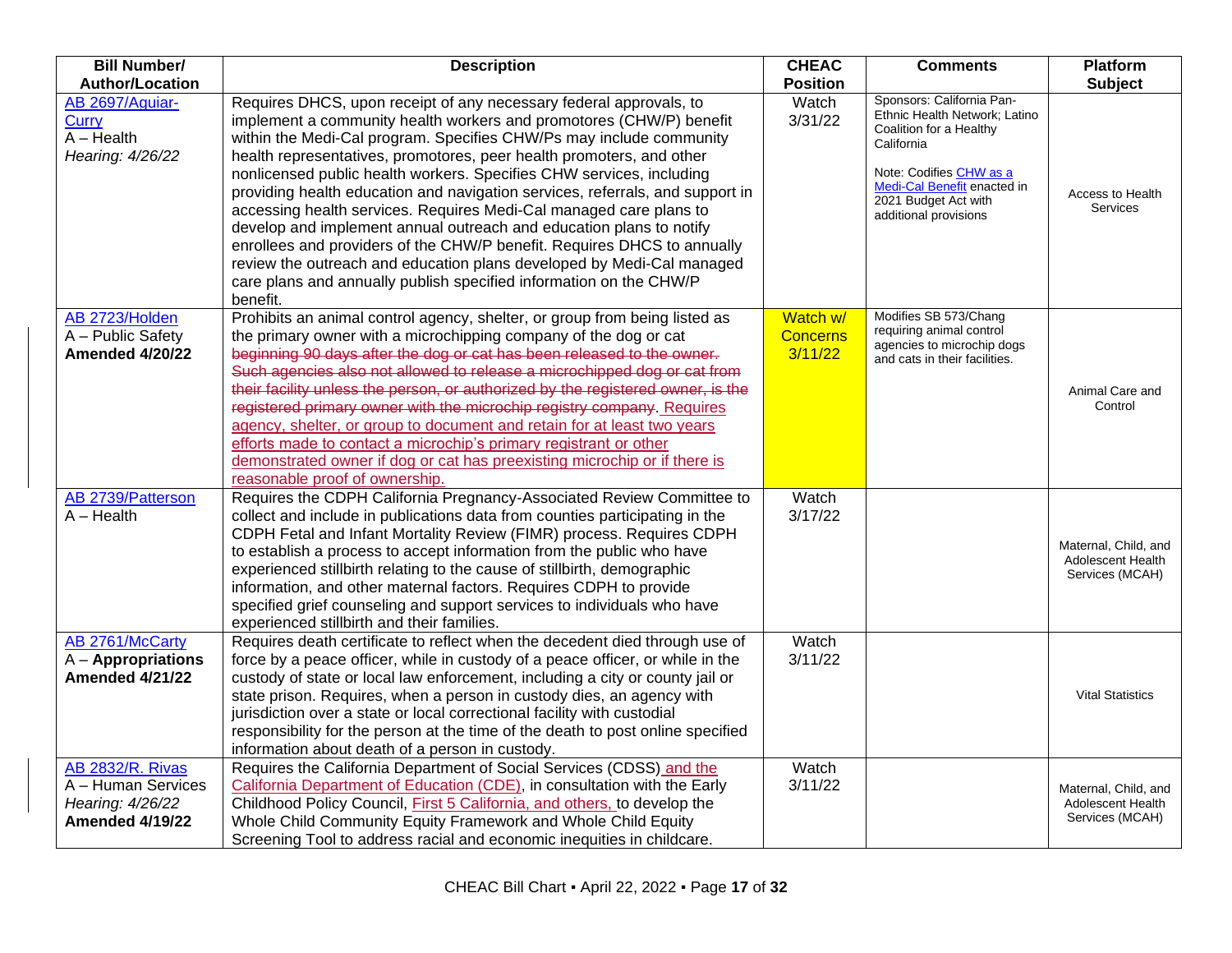| <b>Bill Number/</b>                                                  | <b>Description</b>                                                                                                                                                                                                                                                                                                                                                                                                                                                                                                                                                                                                                                                                                                             | <b>CHEAC</b>                                      | <b>Comments</b>         | <b>Platform</b>                            |
|----------------------------------------------------------------------|--------------------------------------------------------------------------------------------------------------------------------------------------------------------------------------------------------------------------------------------------------------------------------------------------------------------------------------------------------------------------------------------------------------------------------------------------------------------------------------------------------------------------------------------------------------------------------------------------------------------------------------------------------------------------------------------------------------------------------|---------------------------------------------------|-------------------------|--------------------------------------------|
| <b>Author/Location</b>                                               |                                                                                                                                                                                                                                                                                                                                                                                                                                                                                                                                                                                                                                                                                                                                | <b>Position</b>                                   |                         | <b>Subject</b>                             |
| <b>AB 2833/Irwin</b><br>$A - Health$<br>Hearing: 4/26/22             | Requires CDPH to make plans to ensure the laboratory infrastructure in the<br>state is sufficient to meet both of the following: 1) COVID-19 testing<br>capacity to be scaled, within a period of two calendar weeks, to 500,000<br>tests per day; and 2) results of at least 90 percent of COVID-19 tests are<br>returned within 24 hours of sample collection. Authorizes CDPH to make<br>plans to use the laboratory infrastructure for public health applications other<br>than COVID-19 testing.                                                                                                                                                                                                                          | Watch<br>3/31/22                                  | Sponsor: SummerBio      | Communicable<br><b>Disease Control</b>     |
| AB 2844/Kalra<br>A - Gov. Org.<br>Hearing: 4/27/22<br>Amended 4/6/22 | Authorizes the Department of Cannabis Control (DCC) to issue a state<br>caterer license authorizing the licensee to serve cannabis at a private event<br>approved by a local jurisdiction for the purpose of allowing event attendees<br>21 years of age and older to consume cannabis. Specifies a private event is<br>an event not open to the public and not hosted, sponsored, or advertised by<br>the caterer licensee. Allows consumption of alcohol or tobacco on the<br>premises of an event. Prohibits caterer licensee from serving cannabis at<br>no more than 36 events in one calendar year unless the local jurisdiction<br>determines additional events may be catered to satisfy substantial public<br>demand. | <b>Watch</b><br>4/21/22                           |                         | Cannabis                                   |
| AB 2902/Kiley<br>A - Emerg. Mngmnt.                                  | Requires a state of emergency to terminate 30 days after the Governor's<br>proclamation unless the Legislature extends it by a concurrent resolution.<br>Prohibits a concurrent resolution from extending a state of emergency by<br>more than 30 days.                                                                                                                                                                                                                                                                                                                                                                                                                                                                        | Watch<br>3/11/22                                  |                         | Public Health<br>Emergency<br>Preparedness |
| <b>ACA 11/Kalra</b>                                                  | Imposes an annual excise tax on qualified businesses, a payroll tax for<br>employers with 50 or more employees, and a personal income tax for<br>specified high earners for the purpose of funding a comprehensive<br>universal single-payer health care coverage and health care cost control<br>system.                                                                                                                                                                                                                                                                                                                                                                                                                      | <b>Special</b><br><b>Interest Bill</b><br>1/27/22 |                         | Health<br>Coverage/Health<br>Care Reform   |
| <b>ACR 46/Kiley</b>                                                  | Declares an end to the state of emergency declared on March 4, 2020, and<br>terminates the Governor's emergency powers.                                                                                                                                                                                                                                                                                                                                                                                                                                                                                                                                                                                                        | Watch<br>3/18/21                                  | Same as SCR 5/Melendez. | COVID-19                                   |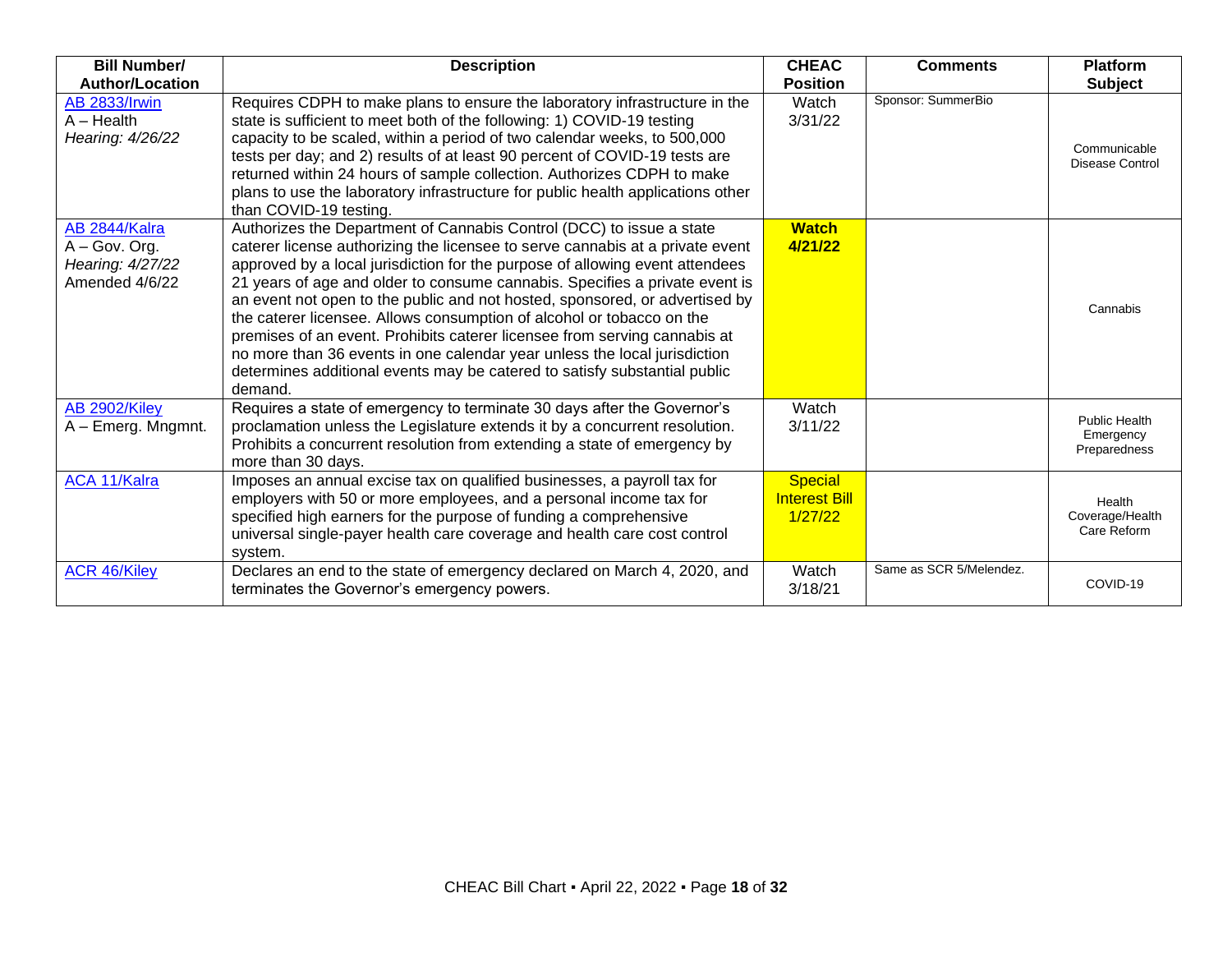| <b>Bill Number/</b>                                                                                | <b>Description</b>                                                                                                                                                                                                                                                                                                                                                                                                                                                                                                                                                                                                                                                                                                                                                         | <b>CHEAC</b>     | <b>Comments</b>                                                                                                                                                                                                                                  | <b>Platform</b>                                                   |
|----------------------------------------------------------------------------------------------------|----------------------------------------------------------------------------------------------------------------------------------------------------------------------------------------------------------------------------------------------------------------------------------------------------------------------------------------------------------------------------------------------------------------------------------------------------------------------------------------------------------------------------------------------------------------------------------------------------------------------------------------------------------------------------------------------------------------------------------------------------------------------------|------------------|--------------------------------------------------------------------------------------------------------------------------------------------------------------------------------------------------------------------------------------------------|-------------------------------------------------------------------|
| <b>Author/Location</b>                                                                             | <b>Senate Bills</b>                                                                                                                                                                                                                                                                                                                                                                                                                                                                                                                                                                                                                                                                                                                                                        | <b>Position</b>  |                                                                                                                                                                                                                                                  | <b>Subject</b>                                                    |
| SB 17/Pan<br>$A - Appr$<br>Amended 7/1/21<br><b>TWO YEAR BILL</b>                                  | Establishes a statewide Office of Racial Equity to be governed by a Racial<br>Equity Advisory and Accountability Council to coordinate, analyze,<br>develop, evaluate, and recommend strategies for advancing racial equity<br>across state agencies, departments, and the office of the Governor.<br>Requires Office to develop a statewide Racial Equity Framework and<br>requires state agencies to develop and implement a Racial Equity Action<br>Plan that aligns with the statewide Racial Equity Framework. Requires<br>annual reporting. Creates Chief Equity Officer position within the<br>Government Operations Agency and specifies responsibilities, including<br>collaborating with the Office of Racial Equity to develop a statewide equity<br>framework. | $S-2$<br>2/25/21 | CWDA, CAPH, and CBHDA<br>Support                                                                                                                                                                                                                 | <b>Health Equity</b>                                              |
| SB 56/Durazo<br>$A - Appr$<br>Amended 6/14/21<br><b>TWO YEAR BILL</b>                              | Expands, effective July 2022, Medi-Cal to all undocumented adults 60<br>years of age and older with incomes at or below 138% FPL subject to an<br>appropriation in the annual Budget Act or other act approved by the<br>Legislature. Requires DHCS seek federal approvals to obtain federal<br>financial participation; if federal funds are unavailable, specifies benefits<br>shall be provided with state-only funds.                                                                                                                                                                                                                                                                                                                                                  | $S-2$<br>2/25/21 | Sponsors: Health Access<br>California and CA Immigrant<br><b>Policy Center</b><br>5/28/21: Aligns with Governor's<br>May Revision proposal to<br>expand coverage to<br>undocumented individuals<br>ages 60 and older.                            | Health<br>Coverage/Health<br>Care Reform                          |
| <b>SB 57/Wiener</b><br>A - Public Safety<br>Amended 1/18/22<br><b>TWO YEAR BILL</b>                | Authorizes the City and County of San Francisco, the City of Oakland, City<br>of Los Angeles, and Los Angeles County to approve entities to operate<br>overdose prevention programs, including supervised injection sites.<br>Delineates the requirements for these sites and provides prosecutorial<br>immunity for those involved in the operation or use of the site. Specifies<br>required operating procedures. Requires participating jurisdictions to<br>choose a single independent entity to conduct a peer-reviewed study of the<br>efficacy of the program and community impacts of the program.                                                                                                                                                                | Watch<br>2/25/21 | Sponsors: CA Assn of Alcohol<br>& Drug Program Executives,<br>CA Society of Addiction<br>Medicine, Drug Policy Alliance,<br>National Harm Reduction<br>Coalition, Healthright 360, SF<br>AIDS Foundation, and Tarzana<br><b>Treatment Center</b> | Drug & Alcohol<br><b>Services</b>                                 |
| SB 108/Hurtado<br>$A - Appr$<br><b>HELD ON SUSPENSE</b><br>Amended 5/20/21<br><b>TWO YEAR BILL</b> | Declares the established policy of the state that every human being has<br>the right to access sufficient affordable and healthy food. Requires all<br>relevant state agencies, including CDSS, CDFA, and CDPH, to consider<br>the policy when revising, adopting, or establishing policies, regulations, or<br>grant criteria when pertinent to food and nutrition assistance. Requires<br>CDSS, in consultation with CDFA and the Department of Conservation, to<br>submit a report to the legislature on food access, nutrition assistance, and<br>availability of sufficient affordable and healthy foods.                                                                                                                                                             | Watch<br>3/25/21 |                                                                                                                                                                                                                                                  | <b>Chronic Disease</b><br>Prevention and<br>Wellness<br>Promotion |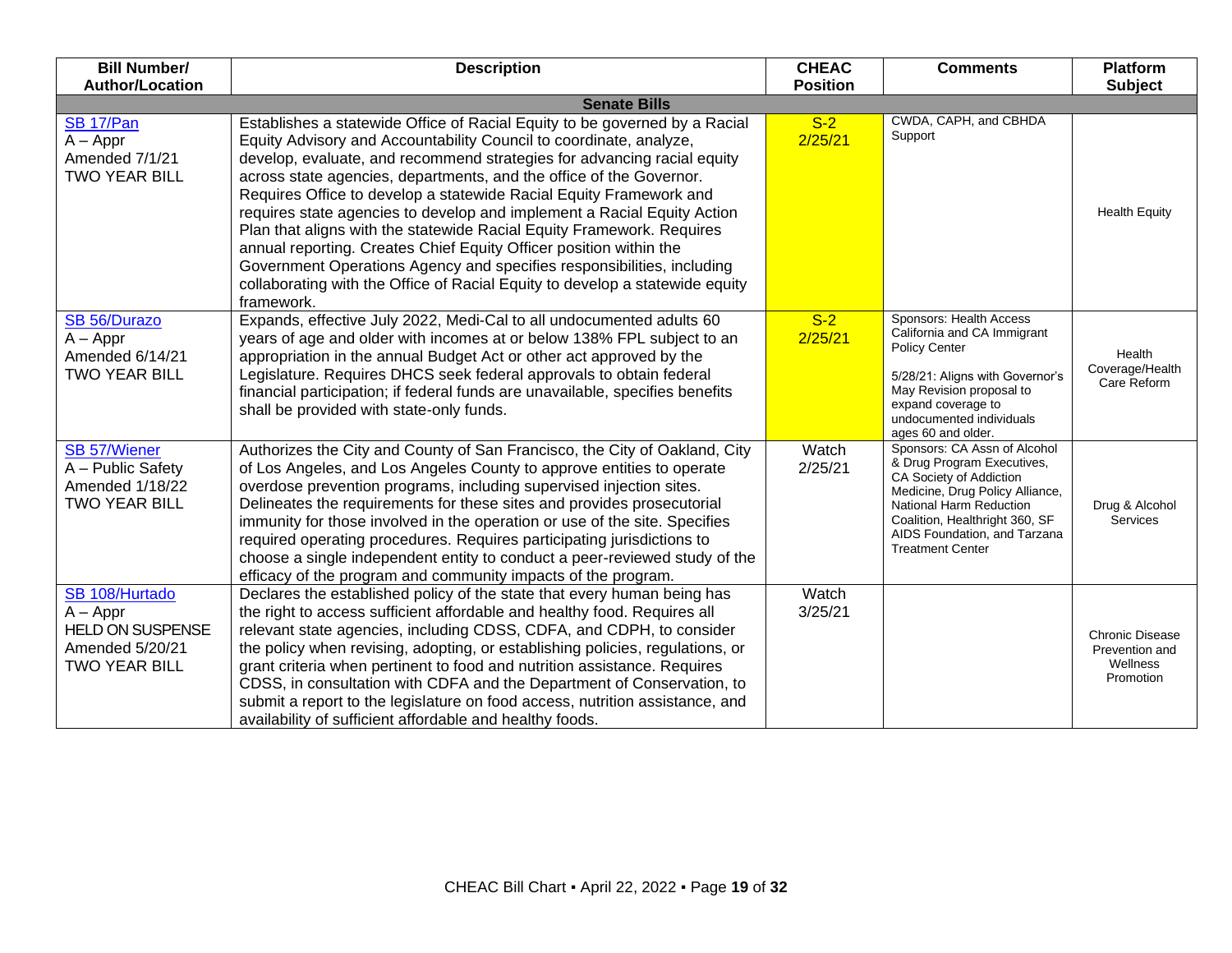| <b>Bill Number/</b>                                                          | <b>Description</b>                                                                                                                                                                                                                                                                                                                                                                                                                                                                                                                                                                                                                                                                                                                                                                                                                                                                                                                                                                                                                                                                                                                                                                                                                                                                                                                                                                                        | <b>CHEAC</b>     | <b>Comments</b>                                                           | Platform                            |
|------------------------------------------------------------------------------|-----------------------------------------------------------------------------------------------------------------------------------------------------------------------------------------------------------------------------------------------------------------------------------------------------------------------------------------------------------------------------------------------------------------------------------------------------------------------------------------------------------------------------------------------------------------------------------------------------------------------------------------------------------------------------------------------------------------------------------------------------------------------------------------------------------------------------------------------------------------------------------------------------------------------------------------------------------------------------------------------------------------------------------------------------------------------------------------------------------------------------------------------------------------------------------------------------------------------------------------------------------------------------------------------------------------------------------------------------------------------------------------------------------|------------------|---------------------------------------------------------------------------|-------------------------------------|
| <b>Author/Location</b>                                                       |                                                                                                                                                                                                                                                                                                                                                                                                                                                                                                                                                                                                                                                                                                                                                                                                                                                                                                                                                                                                                                                                                                                                                                                                                                                                                                                                                                                                           | <b>Position</b>  |                                                                           | <b>Subject</b>                      |
| <b>SB 256/Pan</b><br>$A - Health$<br>Amended 5/11/21<br><b>TWO YEAR BILL</b> | Establishes the California Advancing and Innovating Medi-Cal (CalAIM)<br>initiative and requires DHCS to seek necessary federal approvals and<br>federal financial participation. Beginning January 2023, requires DHCS to<br>implement the Population Health Management Program under the Medi-<br>Cal managed care delivery system. Requires each Medi-Cal managed care<br>plan to develop and maintain a beneficiary-centered population health<br>management program that meets specified standards, including identifying<br>and mitigating social determinants of health and reducing health<br>disparities. Requires DHCS to implement an enhanced care management<br>(ECM) as a covered Medi-Cal benefit, no sooner than January 2022, to<br>address the clinical and nonclinical needs to specified Medi-Cal beneficiary<br>target populations. Requires DHCS to annually publicly report utilization of<br>ECM services. Requires DHCS to authorize Medi-Cal managed care plans<br>to elect to cover cost effective and medically appropriate services in lieu of<br>applicable Medi-Cal state plan services. Beginning January 2022, requires<br>DHCS to make incentive payments available to Medi-Cal managed care<br>plans that meet specified milestones and metrics associated with the<br>implementation of CaIAIM components. Authorizes DHCS to establish<br>regional capitation rates. | Watch<br>2/25/21 | 7/16/21: CalAIM provisions<br>included in AB 133 (Health<br>Omnibus TBL). | CalAIM                              |
| SB 316/Eggman<br>$A - Floor$<br><b>Inactive File</b><br><b>TWO YEAR BILL</b> | Authorizes Medi-Cal reimbursement for a maximum of two visits on the<br>same day at a single location if: 1) after the first visit, the patient suffers<br>illness/injury requiring additional diagnosis/treatment; or 2) the patient has<br>a medical visit and a mental health visit or dental visit. Defines medical visit<br>as a face-to-face encounter with a physician, PA, NP, nurse-midwife,<br>visiting nurse, or perinatal practitioner. Defines a mental health visit as a<br>face-to-face encounter with a psychiatrist, clinical psychologist, LCSW,<br>MFT. Defines dental visit as a face-to-face encounter with a dentist or<br>dental hygienist. Authorizes FQHC/RHC to apply for a per-visit rate<br>adjustment for a medical visit and mental health visit occurring on the same<br>day at a single location. Adds licensed acupuncturist to list of health<br>professionals covered under the definition of a "visit." Requires DHCS to<br>submit state plan amendment to CMS by 07/01/2022.                                                                                                                                                                                                                                                                                                                                                                                         | $S-2$<br>2/25/21 |                                                                           | Access to Health<br><b>Services</b> |
| SB 364/Skinner<br>To Assembly<br>Amended 1/20/22<br><b>TWO YEAR BILL</b>     | Creates a non-competitive grant program to cover costs incurred from<br>purchasing California-grown or produced school foods. Establishes the<br>Better Out of School Time (BOOST) Nutrition EBT program, contingent<br>upon an appropriation in the Budget Act, to be administered by the<br>California Department of Social Services (CDSS) to provide eligible pupils<br>with breakfast and lunch benefits during regularly scheduled school breaks<br>lasting longer than five days or during a state of emergency that closes the<br>school for longer than five days. Requires CDSS to seek all available<br>funding for the Pandemic EBT (P-EBT) program and requires CDSS to<br>issue BOOST EBT benefits to any child/pupil eligible for P-EBT benefits.                                                                                                                                                                                                                                                                                                                                                                                                                                                                                                                                                                                                                                          | Watch<br>3/18/21 |                                                                           | <b>Health Equity</b>                |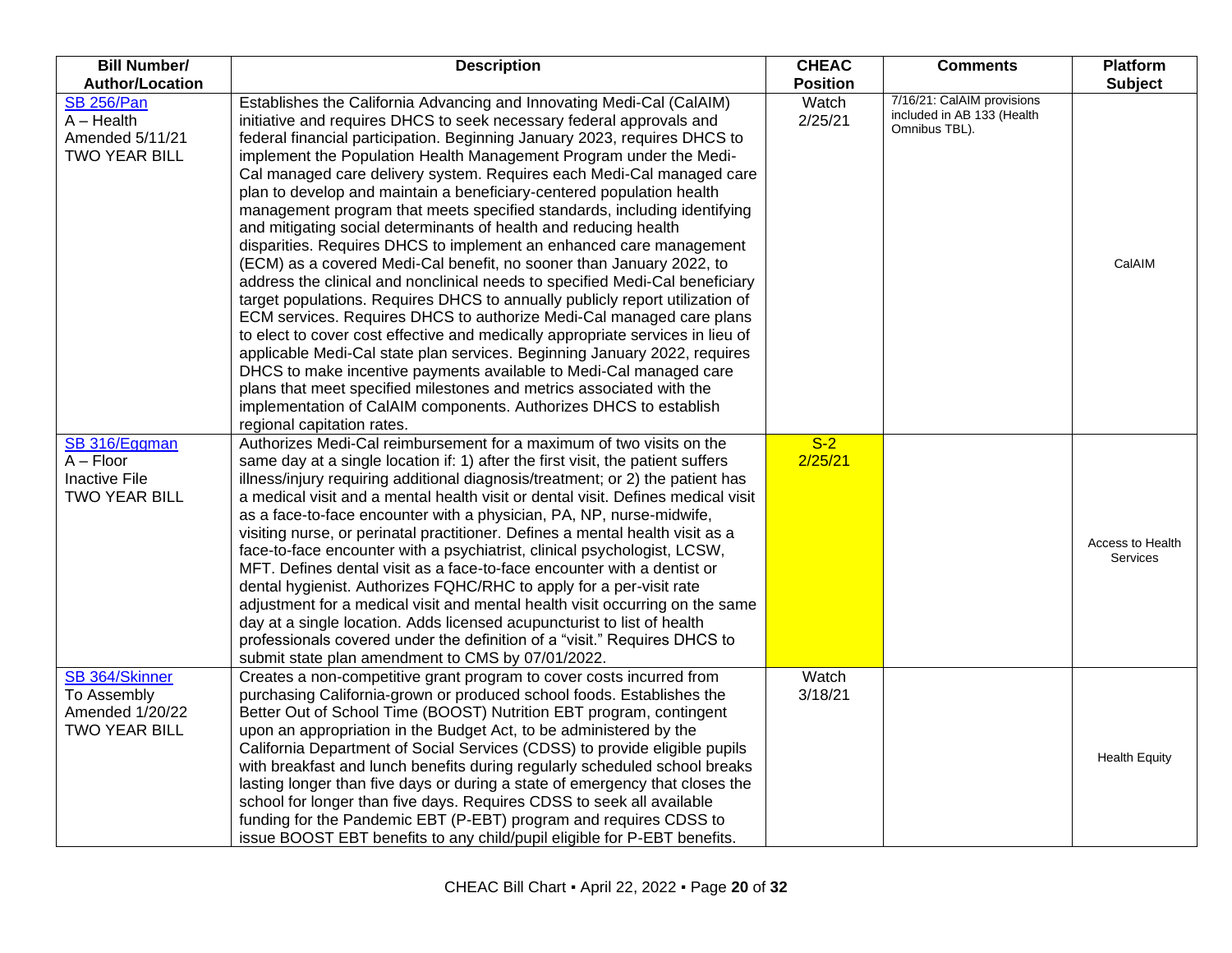| <b>Bill Number/</b>                                                                                          | <b>Description</b>                                                                                                                                                                                                                                                                                                                                                                                                                                                                                                                                                                                                                                                                                                                                                                                                                                                                                                                                                                                                                                                                                                                                                                                                                                                                                                                                                                                             | <b>CHEAC</b>                                               | <b>Comments</b>                                                    | <b>Platform</b>                                                 |
|--------------------------------------------------------------------------------------------------------------|----------------------------------------------------------------------------------------------------------------------------------------------------------------------------------------------------------------------------------------------------------------------------------------------------------------------------------------------------------------------------------------------------------------------------------------------------------------------------------------------------------------------------------------------------------------------------------------------------------------------------------------------------------------------------------------------------------------------------------------------------------------------------------------------------------------------------------------------------------------------------------------------------------------------------------------------------------------------------------------------------------------------------------------------------------------------------------------------------------------------------------------------------------------------------------------------------------------------------------------------------------------------------------------------------------------------------------------------------------------------------------------------------------------|------------------------------------------------------------|--------------------------------------------------------------------|-----------------------------------------------------------------|
| <b>Author/Location</b>                                                                                       |                                                                                                                                                                                                                                                                                                                                                                                                                                                                                                                                                                                                                                                                                                                                                                                                                                                                                                                                                                                                                                                                                                                                                                                                                                                                                                                                                                                                                | <b>Position</b>                                            |                                                                    | <b>Subject</b>                                                  |
| SB 367/Hurtado<br>$A - Rules$<br>Amended 4/12/21<br><b>TWO YEAR BILL</b><br>SB 371/Caballero<br>$A - Health$ | Requires the Governing Boards of California's Community Colleges and<br>the CSU System, and requests the same of the UC Regents, to provide to<br>all students as part of their established campus orientation programs to<br>provide educational and preventive information on opioid overdose and the<br>use and location of opioid overdose reversal medication. Also requires<br>higher education schools to apply to use the statewide standing order<br>issued by the State Public Health Officer to distribute doses of opioid<br>reversal medication and apply to participate in the Naloxone Distribution<br>Project administered by DHCS. Upon approval, requires campus health<br>centers to distribute opioid overdose reversal medication.<br>Directs funding to small physician/dental practices, community health<br>centers, critical access hospitals, and other safety net providers as well s                                                                                                                                                                                                                                                                                                                                                                                                                                                                                               | $S-3$<br>2/25/21<br><b>Special</b><br><b>Interest Bill</b> | Sponsor: CA Medical<br>Association                                 | Drug & Alcohol<br>Services                                      |
| Amended 5/20/21<br><b>TWO YEAR BILL</b>                                                                      | social service entities and community-based organizations addressing<br>social health needs to help them implement or expand their use of health<br>information technology (HIT) and connect to health information exchanges.<br>Creates a new Deputy Secretary for HIT in the CA Health and Human<br>Services Agency (CHHS) to serve as the single point of contact for HIT in<br>CA. Establishes an HIT Advisory Committee to advise CHHS on HIT<br>issues including coordination amongst providers that use different<br>technologies/platforms, seek funding for data exchange, and identify gaps<br>in existing state systems including CDPH, CURES, and OSHPD. Requires<br>DHCS to apply for federal funding, including from the Coronavirus Aid,<br>Relief, and Economic Security Act of 2020, the American Rescue Plan Act<br>of 2021, the Medicaid Information Technology Architecture (MITA)<br>program, or other demonstration projects to be used to improve<br>bidirectional data exchange between state sources and health providers<br>including Medi-Cal, CalREDIE, CAIR, and CURES, and to provide<br>technical assistance and support to safety net health care providers.<br>Requires health information organizations to be connected to the California<br>Trusted Exchange Network (CTEN). Requires entities involved in health<br>information exchange to comply with federal standards. | 2/25/21                                                    |                                                                    | Health Information<br>Technology                                |
| SB 402/Hurtado<br>$A - Appr$<br><b>HELD ON SUSPENSE</b><br>Amended 6/14/21<br><b>TWO YEAR BILL</b>           | Would convene a multipayer payment reform collaborative including<br>representatives from health care insurance plans, health insurers, primary<br>care practices, self-insured employers, multi-employer self-insured plans,<br>and consumer representatives. This collaborative will be tasked with<br>proposing multipayer payment reform pilots for fee-for-service primary care<br>in areas hardest hit by COVID-19. Defines criteria and payment methods<br>for pilots.                                                                                                                                                                                                                                                                                                                                                                                                                                                                                                                                                                                                                                                                                                                                                                                                                                                                                                                                  | Watch<br>2/25/21                                           |                                                                    | Health<br>Coverage/Health<br>Care Reform                        |
| SB 464/Hurtado<br>$A - Appr$<br>Amended 5/20/21<br><b>TWO YEAR BILL</b>                                      | Modernizes the California Food Assistance Program (CFAP) by recasting<br>eligibility criteria to include noncitizens meeting all CalFresh eligibility<br>criteria except for requirements related to immigration status.                                                                                                                                                                                                                                                                                                                                                                                                                                                                                                                                                                                                                                                                                                                                                                                                                                                                                                                                                                                                                                                                                                                                                                                       | $S-2$<br>3/11/21                                           | Sponsor: California Immigrant<br><b>Policy Center</b><br>CWDA: S-2 | <b>Chronic Disease</b><br>Prevention &<br>Wellness<br>Promotion |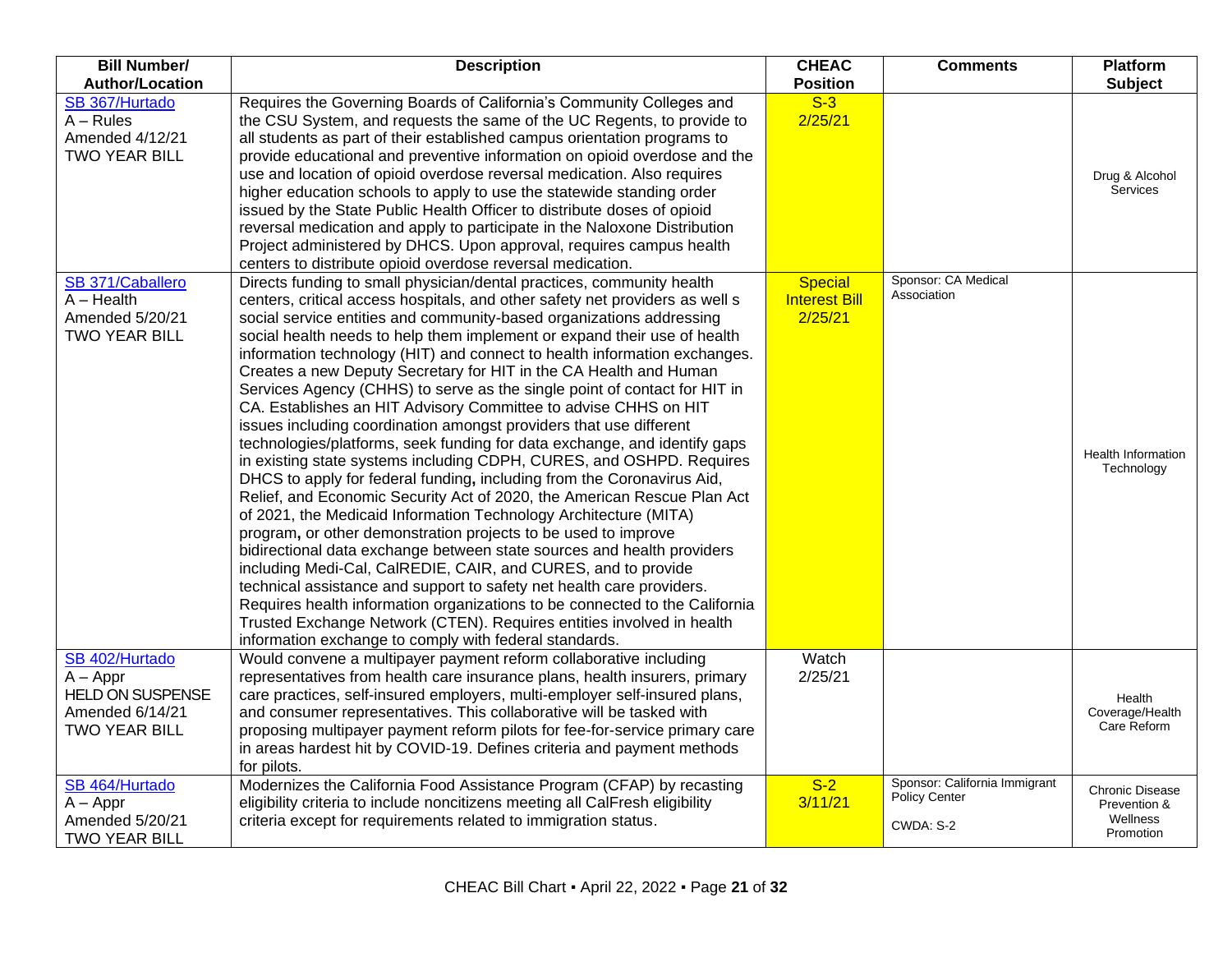| <b>Bill Number/</b>                                                                                  | <b>Description</b>                                                                                                                                                                                                                                                                                                                                                                                                                                                                                                                                                                                                                                                                                                                                                                                                                                                                                                                                                                     | <b>CHEAC</b>     | <b>Comments</b>                                                                                                                          | <b>Platform</b>                                                        |
|------------------------------------------------------------------------------------------------------|----------------------------------------------------------------------------------------------------------------------------------------------------------------------------------------------------------------------------------------------------------------------------------------------------------------------------------------------------------------------------------------------------------------------------------------------------------------------------------------------------------------------------------------------------------------------------------------------------------------------------------------------------------------------------------------------------------------------------------------------------------------------------------------------------------------------------------------------------------------------------------------------------------------------------------------------------------------------------------------|------------------|------------------------------------------------------------------------------------------------------------------------------------------|------------------------------------------------------------------------|
| <b>Author/Location</b>                                                                               |                                                                                                                                                                                                                                                                                                                                                                                                                                                                                                                                                                                                                                                                                                                                                                                                                                                                                                                                                                                        | <b>Position</b>  |                                                                                                                                          | <b>Subject</b>                                                         |
| SB 487/Rubio<br>$A - Rules$<br>Amended 4/5/21<br><b>TWO YEAR BILL</b>                                | Requires the Tobacco Education and Research Oversight Committee<br>(TEROC) to submit its master plan on tobacco education programming and<br>tobacco prevention and cessation efforts on a biennial basis. Requires the<br>master plan to include a goal of achieving a 75 percent reduction in<br>tobacco consumption by 2030. Requires TEROC to annually report to the<br>Legislature specified information regarding state agency and department<br>expenditures of Proposition 56 funds.                                                                                                                                                                                                                                                                                                                                                                                                                                                                                           | Watch<br>4/8/21  | Note: Incorporates<br>recommendations from State<br>Auditor Report 2019-046<br>relative to state oversight of<br>Proposition 56 funding. | Tobacco                                                                |
| SB 519/Wiener<br>$A - Appr$<br><b>SUSPENSE FILE</b><br>Amended 8/16/21<br><b>TWO YEAR BILL</b>       | Decriminalizes the possession and personal use of certain drugs including<br>psilocybin (acid), MDMA (ecstasy), LSD, and mescaline. Includes penalties<br>for those under 21 using these substances including drug education or<br>counseling and community service. Tasks CDPH with convening a working<br>group to study and make recommendations regarding the possible<br>regulatory systems that California could adopt to promote safe and<br>equitable access to certain substances in permitted legal contexts and<br>recommending options for caregiving and compassionate use of these<br>controlled substances. Allows for the personal cultivation of these<br>substances but does not create a legal market for the sale of these<br>substances.                                                                                                                                                                                                                          | Watch<br>7/1/21  | CA State Sheriffs' Association<br>Opposed                                                                                                | Drug & Alcohol<br>Services                                             |
| SB <sub>528</sub> /Jones<br>A - Human Services;<br>Health<br>Amended 5/25/21<br><b>TWO YEAR BILL</b> | Requires California Department of Social Services (CDSS) to create an<br>electronic portal to provide health care providers with access to health<br>information and Judicial Council forms relative to the administration of<br>psychotropic medications associated with a foster care child. Requires<br>foster care public health nurses (FCPHNs) to add and update specified<br>information in the CDSS electronic portal. Requires FCPHNs provide foster<br>care child medical, dental, and mental health records to health care<br>providers no later than five days before the child's appointment with the<br>provider and to the child and/or caregiver within 24 hours of a request.<br>Requires counties to provide training to FCPHNs on the use of the CDSS<br>electronic portal. Requires counties to provide information to foster care<br>children, caregivers, and health care providers on how to contact FCPHNs<br>and how to request foster care children records. | Watch<br>4/22/21 | CWDA: SIA contingent upon<br>implementation workgroup.                                                                                   | Maternal, child,<br>and Adolescent<br><b>Health Services</b><br>(MCAH) |
| SB 547/Glazer<br>A - Higher Edu.<br>Amended 4/13/21<br><b>TWO YEAR BILL</b>                          | Requires the UC Davis School of Veterinary Medicine to develop the<br>California Veterinary Emergency Team program to assist with the<br>coordination and training of a network of government agencies,<br>nongovernmental organizations, and individuals to assist in the evacuation<br>and care of household and domestic animals and livestock in emergencies.                                                                                                                                                                                                                                                                                                                                                                                                                                                                                                                                                                                                                      | Watch<br>3/11/21 |                                                                                                                                          | Animal Care &<br>Control                                               |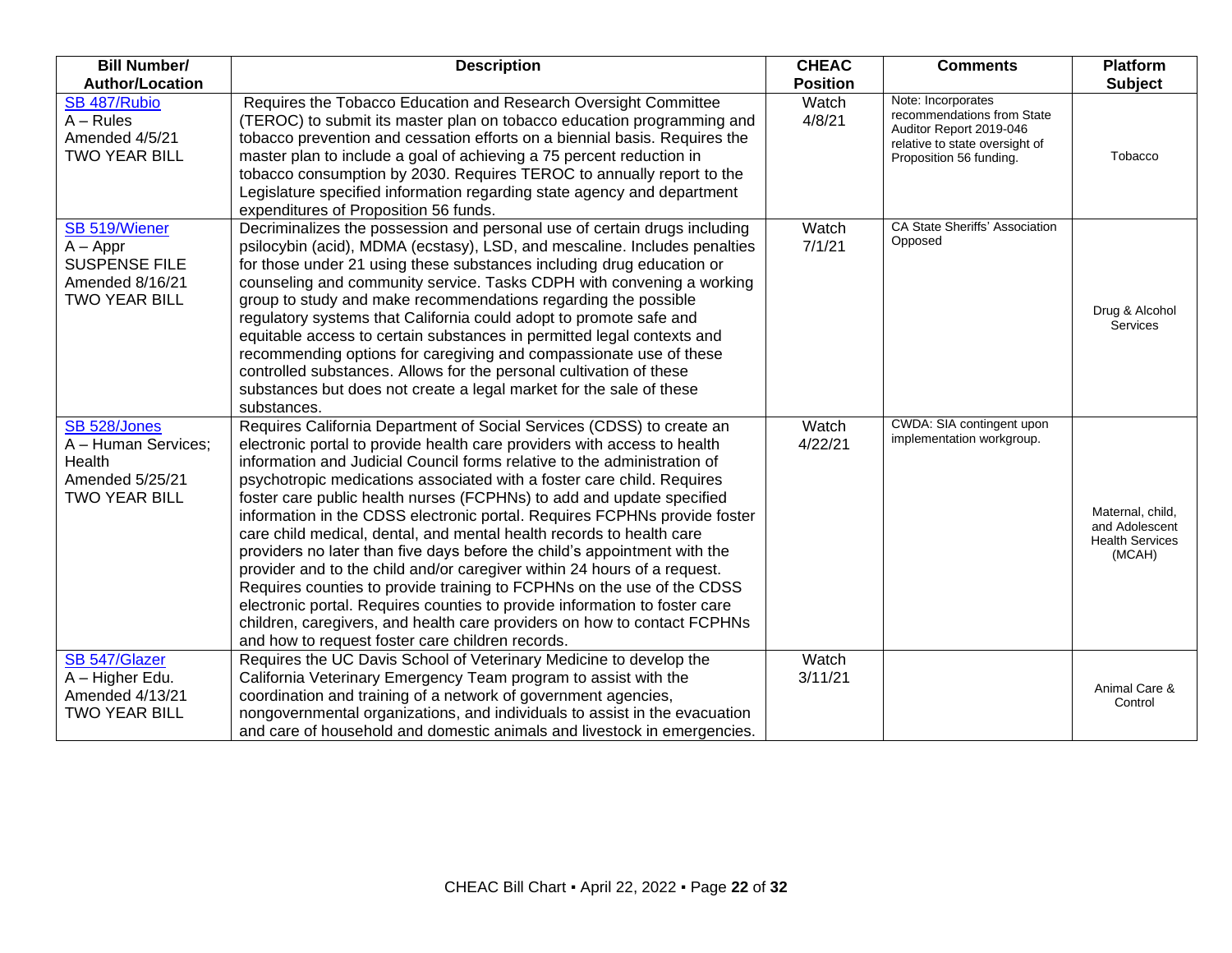| <b>Bill Number/</b><br><b>Author/Location</b>                                                  | <b>Description</b>                                                                                                                                                                                                                                                                                                                                                                                                                                                                                                                                                                                                                                                                                                                                                                                                                                                                 | <b>CHEAC</b><br><b>Position</b> | <b>Comments</b>                                                                                                            | <b>Platform</b><br><b>Subject</b>                 |
|------------------------------------------------------------------------------------------------|------------------------------------------------------------------------------------------------------------------------------------------------------------------------------------------------------------------------------------------------------------------------------------------------------------------------------------------------------------------------------------------------------------------------------------------------------------------------------------------------------------------------------------------------------------------------------------------------------------------------------------------------------------------------------------------------------------------------------------------------------------------------------------------------------------------------------------------------------------------------------------|---------------------------------|----------------------------------------------------------------------------------------------------------------------------|---------------------------------------------------|
| SB 582/Stern<br>$S - Floor$<br><b>Inactive File</b><br>Amended 5/20/21<br><b>TWO YEAR BILL</b> | Requires the State Air Resources Board to ensure a 40 to 80 percent<br>reduction in greenhouse gas emissions. Requires Natural Resources<br>Agency Secretary to develop a Climate Restoration Plan relative to<br>greenhouse gas reductions and carbon removal targets. Requires the<br>Office of Planning and Research (OPR) to develop criteria to ensure that<br>public expenditures for projects that address climate change resilience<br>protect the most vulnerable communities first, rectify intersectional and<br>systemic inequities, and enhance low-income and vulnerable communities'<br>labor standards.                                                                                                                                                                                                                                                            | Watch<br>3/18/21                |                                                                                                                            | <b>Built Environment</b><br>and Climate<br>Change |
| SB <sub>644</sub> /Leyva<br>$A - Rules$<br>Amended 4/19/21<br><b>TWO YEAR BILL</b>             | Requires Covered California, beginning July 2022 and monthly thereafter,<br>to request from the Employment Development Department (EDD) name<br>and contact information of each applicant for unemployment compensation<br>and other EDD-administered programs for purposes of notifying the<br>individual of available health care coverage options through the Exchange<br>and to assist individuals in obtaining coverage. Requires EDD to provide<br>specified information to Covered California or the Department of Health<br>Care Services (DHCS) to assist those entities in determining eligibility for<br>state or federal health subsidy programs.                                                                                                                                                                                                                      | $S-3$<br>3/11/21                | Sponsors: California Pan-<br><b>Ethnic Health Network</b><br>(CPEHN); Health Access;<br>Western Center on Law &<br>Poverty | Access to Health<br><b>Services</b>               |
| SB 678/Rubio<br>$A - Appr$<br><b>HELD ON SUSPENSE</b><br><b>TWO YEAR BILL</b>                  | Requires the Homeless Coordinating and Financing Council to set specific,<br>measurable goals relative to preventing and ending homelessness among<br>unaccompanied women statewide. Requires Homeless Coordinating and<br>Financing Council to define outcome measures and gather relevant data,<br>including data collection from state and county agencies. Specifies data<br>sharing shall be a condition upon receipt of any state-funded<br>homelessness programs. Requires Homeless Coordinating and Financing<br>Council to coordinate with unaccompanied women experiencing<br>homelessness and others to inform policies, practices, and programs.                                                                                                                                                                                                                       | Watch<br>3/11/21                |                                                                                                                            | <b>Health Equity</b>                              |
| SB 744/Glazer<br>$A - Appr$<br><b>HELD ON SUSPENSE</b><br>Amended 7/14/21<br>TWO YEAR BILL     | Requires CDPH, upon an appropriation by the Legislature, to create a<br>program to provide for expedited release, during a declared public health<br>emergency, of specified health care data to researchers of specified<br>institutions of higher education. Requires CDPH to create a special<br>Institutional Review Board (IRB) to review researcher requests. Requires<br>MOU between CDPH and researchers to be published on the CDPH<br>website for public access. Requires any electronic tool used by local<br>health officers for reporting communicable disease cases to include the<br>capacity to collect and report data including the type of housing where the<br>patient resides, the number of people in the household where the patient<br>resides, the occupation and workplace of the patient, and a relevant travel<br>history based on the disease course. | <b>OUA</b><br>3/11/21           | <b>HOAC: Oppose Unless</b><br>Amended                                                                                      | Communicable<br>Disease Control                   |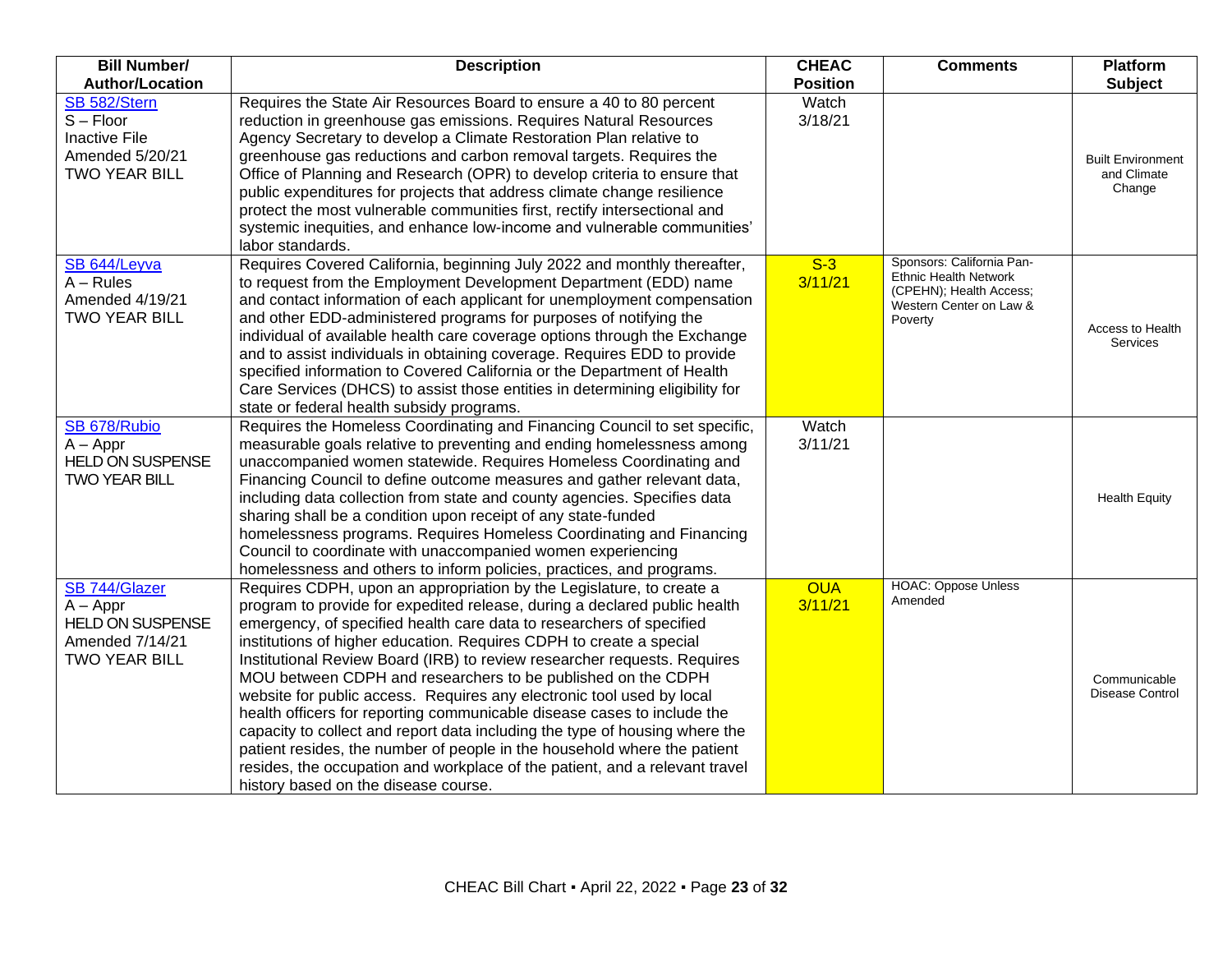| <b>Bill Number/</b>     | <b>Description</b>                                                          | <b>CHEAC</b>         | <b>Comments</b>                                            | <b>Platform</b>                        |
|-------------------------|-----------------------------------------------------------------------------|----------------------|------------------------------------------------------------|----------------------------------------|
| <b>Author/Location</b>  |                                                                             | <b>Position</b>      |                                                            | <b>Subject</b>                         |
| <b>NEW BILL</b>         | Until December 2032, authorizes CalHHS and its departments to enter         | <b>Watch</b>         | Note: HCAI has \$100m FY<br>2022 budget change             |                                        |
| <b>SB 838/Pan</b>       | into exclusive or nonexclusive contracts on a bid or negotiated basis       | 4/21/22              | proposal to support generic                                |                                        |
| $S - Health$            | to create a California-branded label for generic prescription drugs.        |                      | label production.                                          |                                        |
| <b>Hearing: 4/27/22</b> | Requires partnerships entered into to produce and guarantee priority        |                      |                                                            | <b>Access to Health</b>                |
|                         | access to at least one form of generic insulin and guarantee                |                      |                                                            | <b>Services</b>                        |
|                         | manufacturing of at least four high-priority drugs for California.          |                      |                                                            |                                        |
|                         | Requires CalHHS, upon an appropriation by the Legislature, to               |                      |                                                            |                                        |
|                         | develop a California-based manufacturing facility for generic drugs.        |                      |                                                            |                                        |
| SB 855/Newman           | Requires the California Department of Public Health (CDPH) to administer    | Watch                | Sponsors: American Academy                                 |                                        |
| S - Appropriations      | the Childhood Drowning Data Collection Pilot Program to collect detailed    | 2/25/22              | of Pediatrics, California;<br>California State Alliance of |                                        |
| <b>SUSPENSE FILE</b>    | data on childhood fatal and nonfatal drownings. Requires CDPH to work       |                      | <b>YMCAs</b>                                               |                                        |
| Amended 3/28/22         | with 5-10 county child death review teams or other local agencies to track  |                      |                                                            | <b>Injury Prevention</b>               |
|                         | fatal drownings and collect detailed information. Requires CDPH to report   |                      |                                                            |                                        |
|                         | specified information to the Legislature. Requires CDPH to develop a        |                      |                                                            |                                        |
|                         | California Water Safety Action Plan for Children and a standardized form    |                      |                                                            |                                        |
|                         | for counties to use in reporting drowning statistics.                       |                      |                                                            |                                        |
| SB 866/Wiener           | Authorizes a minor 12 years of age or older to consent to a vaccine that is | <b>Special</b>       |                                                            |                                        |
| S - Judiciary           | approved by the U.S. Food and Drug Administration (FDA) and meets the       | <b>Interest Bill</b> |                                                            |                                        |
| Amended 3/9/22          | recommendations of the U.S. Centers for Disease Control and Prevention      | 2/3/22               |                                                            | Communicable<br><b>Disease Control</b> |
|                         | (CDC) Advisory Committee on Immunization Practices (ACIP) without the       |                      |                                                            |                                        |
|                         | consent of a parent or guardian of the minor.                               |                      |                                                            |                                        |
| <b>SB 871/Pan</b>       | Prohibits public and private schools and childcare/daycare centers from     | <b>Special</b>       | 4/15/22: Author not moving                                 |                                        |
| S - Judiciary           | unconditionally admitting a pupil unless they have been fully immunized     | <b>Interest Bill</b> | forward with measure at this<br>time.                      |                                        |
|                         | against COVID-19. Removes exception for full immunization against           | 2/3/22               |                                                            | Communicable                           |
|                         | hepatitis B as a condition of admission for public and private schools.     |                      |                                                            | <b>Disease Control</b>                 |
|                         | Removes personal belief exemption for additional immunizations deemed       |                      |                                                            |                                        |
|                         | appropriate by CDPH.                                                        |                      |                                                            |                                        |
| <b>SB 872/Dodd</b>      | Authorizes a county or a city and county to operate a licensed mobile       | $S-2$                | Sponsors: San Diego and                                    |                                        |
| S - Appropriations      | pharmacy unit to provide prescription medication to individuals without     | 2/25/22              | Santa Clara counties                                       | Health                                 |
| <b>SUSPENSE FILE</b>    | fixed addresses, individuals living in county-owned housing facilities, and |                      |                                                            | Coverage/Health                        |
|                         | those enrolled in Medi-Cal managed care plans operated by the county, a     |                      |                                                            | Care Reform                            |
|                         | health district, or joint powers authority.                                 |                      |                                                            |                                        |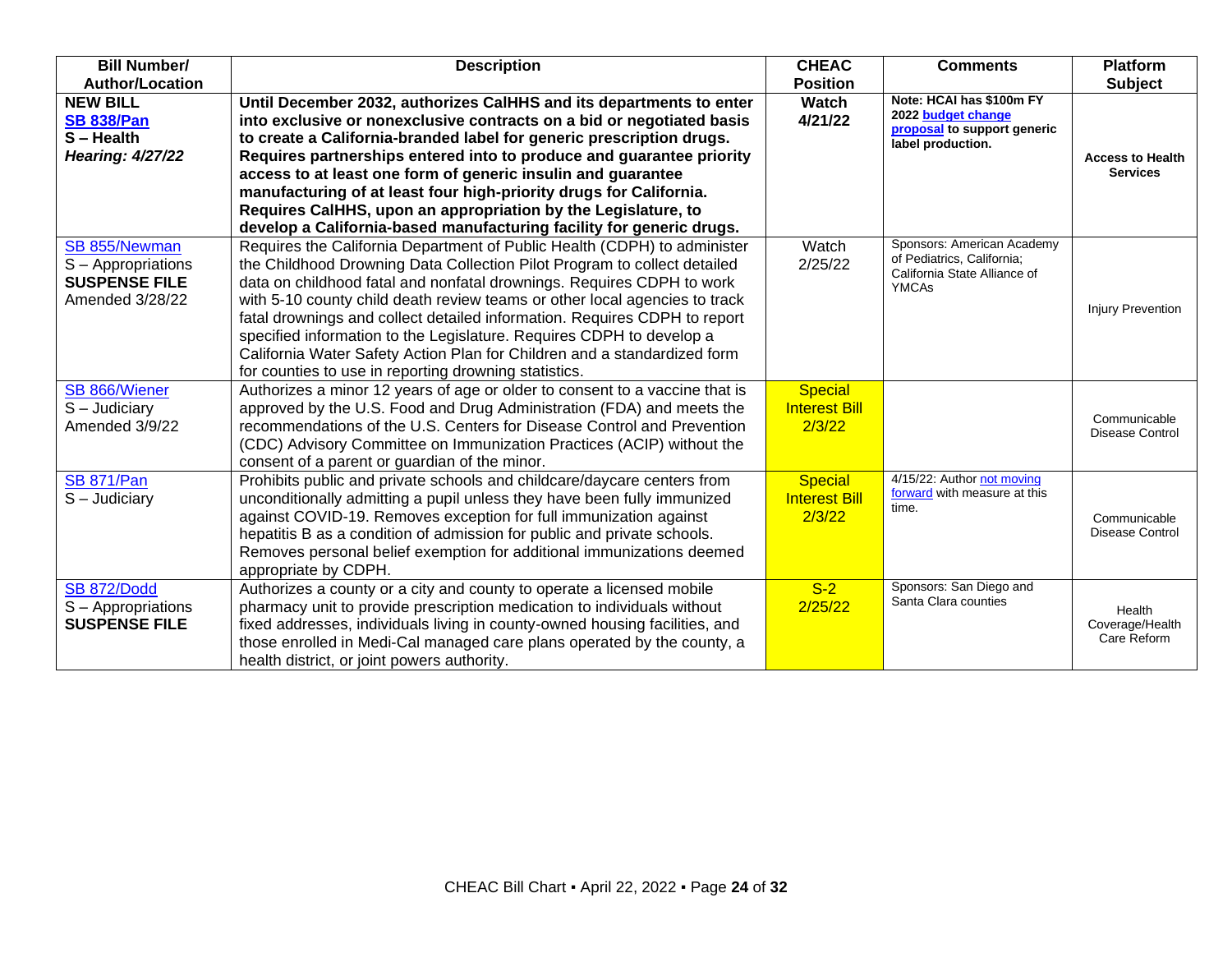| <b>Bill Number/</b><br><b>Author/Location</b>                                    | <b>Description</b>                                                                                                                                                                                                                                                                                                                                                                                                                                                                                                                                                                                                                                                                                                                                                                                                                                                                                                                                                                                                                                                                                                                                                                                                                                                                                                                                                           | <b>CHEAC</b><br><b>Position</b> | <b>Comments</b>                                                          | <b>Platform</b><br><b>Subject</b>                 |
|----------------------------------------------------------------------------------|------------------------------------------------------------------------------------------------------------------------------------------------------------------------------------------------------------------------------------------------------------------------------------------------------------------------------------------------------------------------------------------------------------------------------------------------------------------------------------------------------------------------------------------------------------------------------------------------------------------------------------------------------------------------------------------------------------------------------------------------------------------------------------------------------------------------------------------------------------------------------------------------------------------------------------------------------------------------------------------------------------------------------------------------------------------------------------------------------------------------------------------------------------------------------------------------------------------------------------------------------------------------------------------------------------------------------------------------------------------------------|---------------------------------|--------------------------------------------------------------------------|---------------------------------------------------|
| SB 933/Melendez<br>$S - Gov.$ Org.;<br>Judiciary                                 | Enacts the Emergency Power Limitation Act and requires an emergency<br>order to be narrowly tailored to serve a compelling public health or safety<br>purpose and limited in duration, applicability, and scope. Authorizes any<br>person to bring action to invalidate or enjoin enforcement of an emergency<br>order. Prohibits a state agency from issuing an emergency order that<br>infringes on an express constitutional right. Requires an emergency order<br>issued by the Governor that infringes on an express constitutional right to<br>expire within specified time frames. Removes authority for allocations from<br>the Disaster Response-Emergency Operations Account (DREOA) to be<br>extended beyond the initial 120-day period. Requires Director of Finance to<br>notify the Joint Legislative Budget Committee and the chairpersons of the<br>Senate and Assembly Appropriations Committees when a transfer to<br>DREOA occurs.                                                                                                                                                                                                                                                                                                                                                                                                                        | Watch<br>2/25/22                |                                                                          | <b>Public Health</b><br>Emergency<br>Preparedness |
| SB 966/Limon<br>S - Appropriations<br><b>SUSPENSE FILE</b>                       | Includes in the definition of a "visit" to an FQHC or RHC a face-to-face<br>encounter between a patient and an associate clinical social worker (ASW)<br>or associate marriage and family therapist (AMFT) when supervised by a<br>licensed behavioral health practitioner.                                                                                                                                                                                                                                                                                                                                                                                                                                                                                                                                                                                                                                                                                                                                                                                                                                                                                                                                                                                                                                                                                                  | Watch<br>3/17/22                | Sponsor: CA Primary Care<br>Association; California Health+<br>Advocates | Access to Health<br>Services                      |
| SB 967/Hertzberg<br>S-Appropriations<br>Amended 4/4/22<br><b>Amended 4/18/22</b> | Requires the Franchise Tax Board to provide a checkbox on individual<br>income tax returns for taxpayers to indicate their interest in no-cost or low-<br>cost health care coverage. Requires Covered California to annually<br>conduct outreach and enrollment efforts to individuals expressing interest.                                                                                                                                                                                                                                                                                                                                                                                                                                                                                                                                                                                                                                                                                                                                                                                                                                                                                                                                                                                                                                                                  | $S-3$<br>2/25/22                |                                                                          | Health<br>Coverage/Health<br>Care Reform          |
| SB 972/Gonzalez<br>$S -$ Appropriations                                          | Modifies a series of provisions of the California Retail Food Code (CRFC).<br>Expands CRFC definition of "limited food preparation." Removes gross<br>annual sales limitations on Cottage Food Operations (CFOs). Authorizes<br>CFO sales at a mobile food facility. Removes meal preparation and gross<br>annual sales limitations on Microenterprise Home Kitchen Operations<br>(MEHKOs). Authorizes MEHKO sales at a mobile food facility. Adds to<br>CRFC "compact mobile food facility" defined as a food facility operating<br>from a pushcart, stand, display, pedal-driven cart, wagon, showcase, rack,<br>or other nonmotorized conveyance. Provides various exemptions relative<br>to food safety principles and sinks. Requires local enforcement agencies to<br>allow storage of compact mobile food facility in the home of the operator if<br>facility is sanitized daily. Provides exemptions relative to sink and restroom<br>access for mobile food facilities. Authorizes local enforcement agencies to<br>preapprove a standard plan for a mass-produced facility intended to serve<br>as a mobile food facility. Replaces local enforcement agency authority to<br>issue infractions and civil penalties with administrative fines. Repeals<br>penalties relative to food handler safety violations and children's meals<br>default beverage violations. | <b>OUA</b><br>2/25/22           | CCDEH, HOAC, CSAC: OUA<br>See also SB 1290/Allen                         | Environmental<br>Health                           |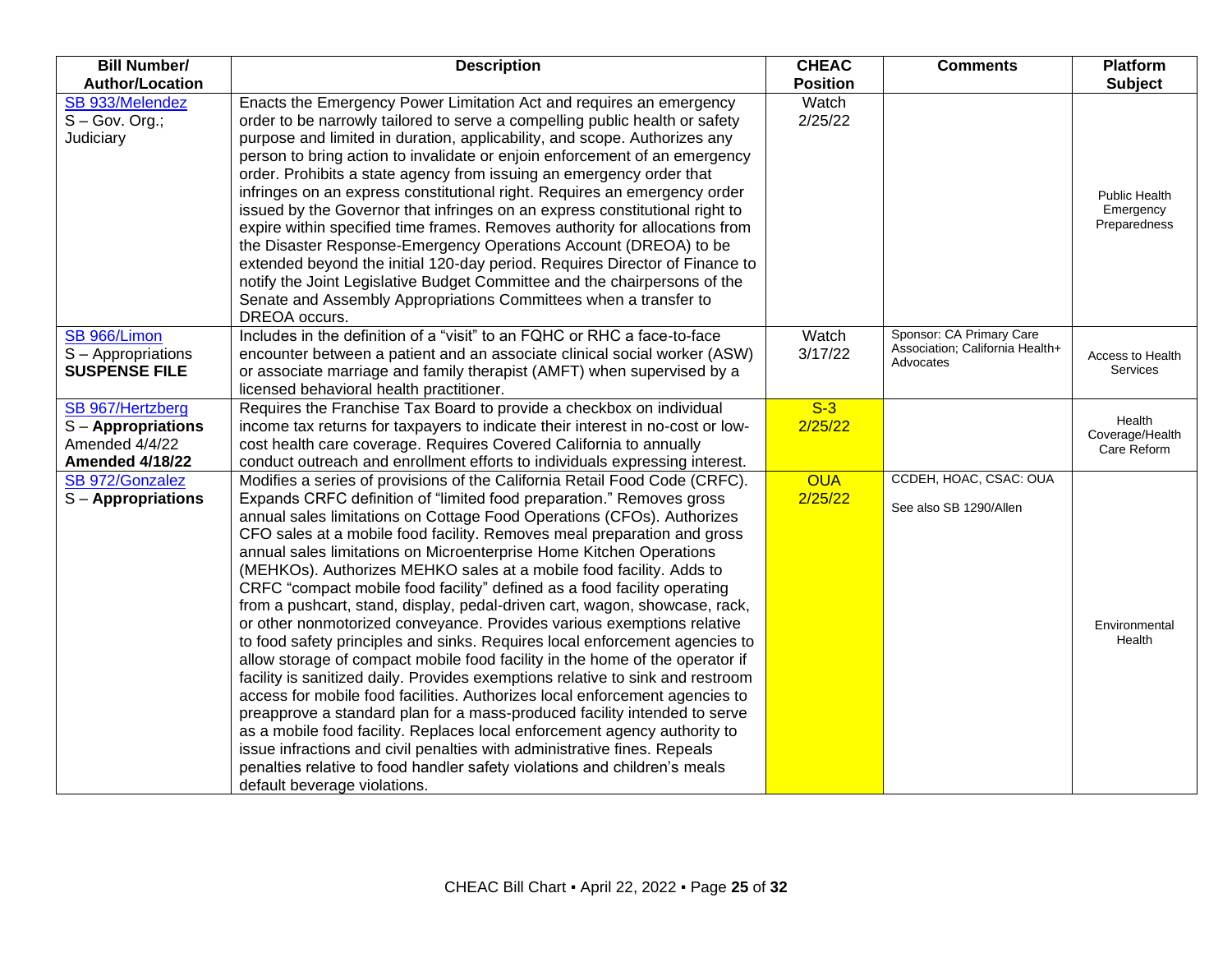| <b>Bill Number/</b>        | <b>Description</b>                                                            | <b>CHEAC</b>    | <b>Comments</b>          | <b>Platform</b>      |
|----------------------------|-------------------------------------------------------------------------------|-----------------|--------------------------|----------------------|
| <b>Author/Location</b>     |                                                                               | <b>Position</b> |                          | <b>Subject</b>       |
| SB 974/Portantino          | Requires health care service plan, health insurance policy, disability        | $S-3$           |                          |                      |
| $S -$ Appropriations       | insurance policy that provides hospital, medical, or surgical coverage or a   | 2/25/22         |                          | Health               |
| Amended 4/6/22             | self-insured employee welfare benefit plan to provide coverage without        |                 |                          | Coverage/Health      |
|                            | cost sharing for screening mammography and medically necessary                |                 |                          | Care Reform          |
|                            | diagnostic breast imaging following an abnormal mammography result or         |                 |                          |                      |
|                            | for a beneficiary with a risk factor associated with breast cancer.           |                 |                          |                      |
| <b>SB 979/Dodd</b>         | Authorizes California Department of Public Health (CDPH) to waive             | Watch w/        |                          |                      |
| $S - Health$               | specified licensing requirements and regulations for health facilities during | <b>Concerns</b> |                          |                      |
| Hearing: 4/27/22           | a state of emergency declared by the Governor or a health emergency           | 2/25/22         |                          |                      |
| <b>Amended 4/19/22</b>     | declared by the State Public Health Officer. Expands health plan and          |                 |                          | <b>Public Health</b> |
|                            | health insurer notification requirements relative to operational impacts to   |                 |                          | Emergency            |
|                            | health emergencies declared by the State Public Health Officer. Authorizes    |                 |                          | Preparedness         |
|                            | the Emergency Medical Services Authority (EMSA) to approve out-of-state       |                 |                          |                      |
|                            | health care personnel to provide services in California during a state of     |                 |                          |                      |
|                            | emergency declared by the Governor or a health emergency declare by           |                 |                          |                      |
|                            | the State Public Health Officer.                                              |                 |                          |                      |
| SB 994/Jones               | Authorizes a licensed vocational nurse to perform specified services,         | Watch           |                          | Communicable         |
| $S -$ Appropriations       | including certain tests and immunizations, when acting under the direction    | 3/11/22         |                          | Disease Control      |
| <b>Amended 4/21/22</b>     | of a naturopathic doctor.                                                     |                 |                          |                      |
| SB 1014/Hertzberg          | Requires DHCS to authorize the Enhanced Clinically Integrated Program         | Watch           | Sponsor: SEIU California |                      |
| $S -$ Appropriations       | (ECIP) as an optional, new supplemental payment program for federally         | 3/11/22         |                          |                      |
| Amended 4/7/22             | qualified health centers (FQHCs) and FQHC look-alikes. Requires the           |                 |                          | Access to Health     |
|                            | nonfederal share of ECIP funding, upon appropriation, to be used to           |                 |                          | Services             |
|                            | support the ability of FQHCs to pay wages, conduct workforce training, and    |                 |                          |                      |
|                            | improve delivery of care. Requires DHCS to convene a statewide board to       |                 |                          |                      |
|                            | develop participation criteria.                                               |                 |                          |                      |
| <b>SB 1018/Pan</b>         | Establishes the Office of Platform Accountability and Transparency within     | <b>Watch</b>    |                          |                      |
| $\overline{S}$ – Judiciary | the California Department of Technology (CDT). Requires a platform            | 4/21/22         |                          |                      |
| Hearing: 4/26/22           | operator to annually disclose to the Office-public specified information      |                 |                          | Communicable         |
| <b>Amended 4/18/22</b>     | about its algorithms and metrics, content moderation and content violating    |                 |                          | Disease Control      |
|                            | policies, and information about advertisements. Sets forth processes for      |                 |                          |                      |
|                            | research and data disclosure by platforms.                                    |                 |                          |                      |
| SB 1029/Hurtado            | Requires CDPH and CDFA to jointly establish and administer the One            | Watch           |                          |                      |
| S - Agriculture            | Health Program for the purpose of developing a framework for interagency      | 3/11/22         |                          | Communicable         |
| Hearing: 4/27/22           | coordination in responding to zoonotic diseases and reducing hazards to       |                 |                          | Disease Control      |
|                            | human and nonhuman animal health consistent with One Health principles        |                 |                          |                      |
|                            | established by the U.S. Centers for Disease Control and Prevention (CDC).     |                 |                          |                      |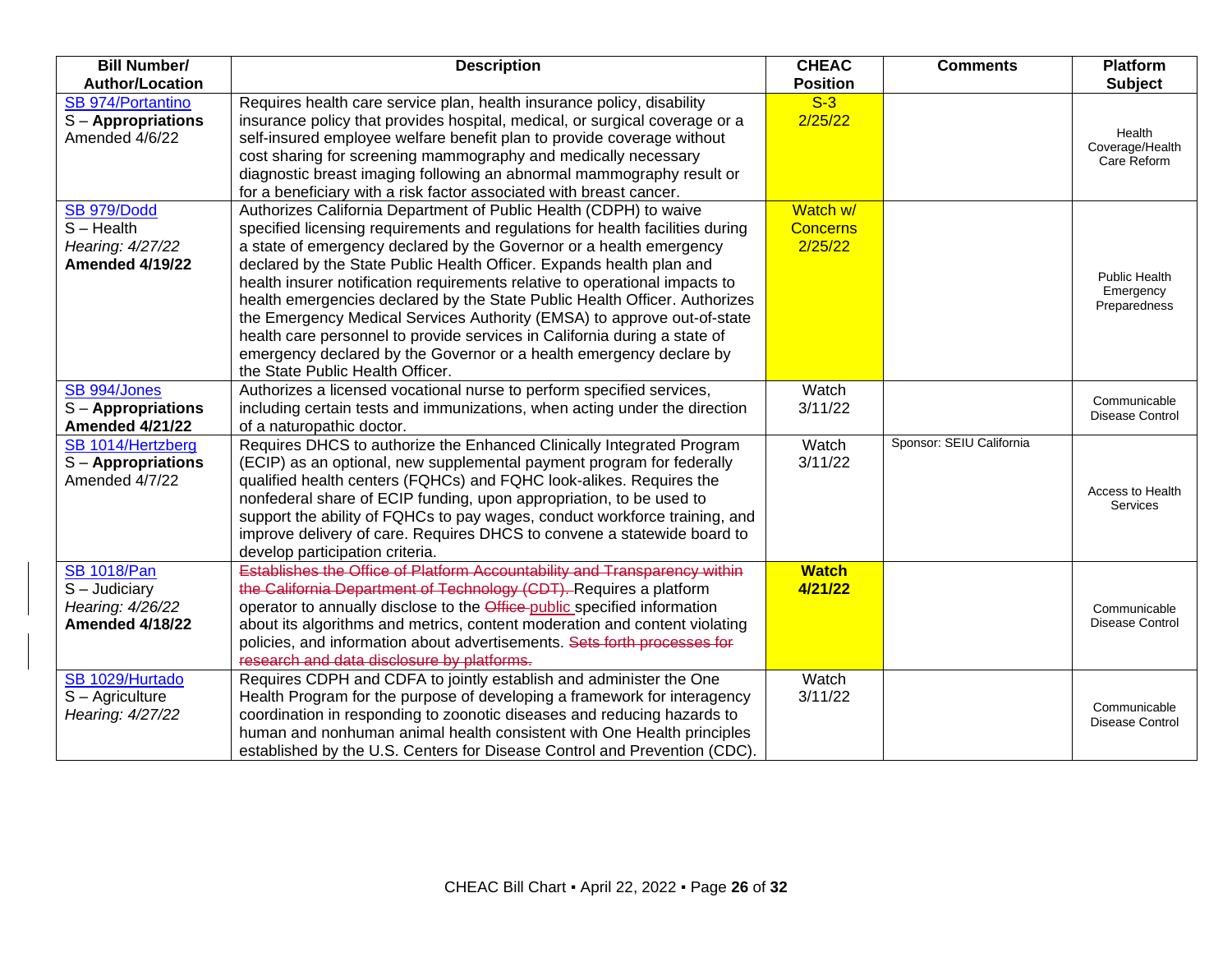| <b>Bill Number/</b><br><b>Author/Location</b>                                       | <b>Description</b>                                                                                                                                                                                                                                                                                                                                                                                                                                                                                                                                                                   | <b>CHEAC</b><br><b>Position</b>                   | <b>Comments</b>                                          | <b>Platform</b><br><b>Subject</b>                                      |
|-------------------------------------------------------------------------------------|--------------------------------------------------------------------------------------------------------------------------------------------------------------------------------------------------------------------------------------------------------------------------------------------------------------------------------------------------------------------------------------------------------------------------------------------------------------------------------------------------------------------------------------------------------------------------------------|---------------------------------------------------|----------------------------------------------------------|------------------------------------------------------------------------|
| <b>SB 1033/Pan</b><br>S - Appropriations                                            | Requires the Department of Managed Health Care (DMHC) and the<br>Department of Insurance (DOI) to revise regulations governing health<br>plans and insurers to require an assessment of cultural, linguistic, and<br>health-related social needs of enrollees for the purpose of identify and<br>addressing health disparities. Requires health plans/insurers to obtain<br>NCQA Health Equity Accreditation and establish standardized data<br>collection and reporting on demographic and health-related social needs<br>data consistent with best practice methods.               | Watch/BB<br>3/11/22                               | Sponsor: California Pan-Ethnic<br>Health Network (CPEHN) | <b>Health Equity</b>                                                   |
| SB 1083/Skinner<br>S - Appropriations<br>Hearing: 4/25/22                           | Requires county human services agencies to refer specified pregnant<br>CalWORKs recipients to perinatal home visiting services administered by<br>the county health department. Modifies various provisions around<br>CalWORKs homeless assistance available to families and pregnant<br>persons.                                                                                                                                                                                                                                                                                    | Watch<br>3/11/22                                  |                                                          | Maternal, Child,<br>and Adolescent<br><b>Health Services</b><br>(MCAH) |
| <b>SB 1097/Pan</b><br>S - Appropriations<br><b>SUSPENSE FILE</b><br>Amended 3/29/22 | Requires the Department of Cannabis Control (DCC), in consultation with<br>CDPH to create a single page brochure including information on the safer<br>use of cannabis. Starting in 2025, requires all cannabis and cannabis<br>products to have large warning labels with various messages including<br>directed to breastfeeding and pregnant persons, children and teens, and<br>the dangers of driving while intoxicated. Requires these warning messages<br>to also be used for print, radio, television, and digital media<br>advertisements.                                  | <b>Special</b><br><b>Interest Bill</b><br>3/11/22 |                                                          | Cannabis                                                               |
| SB 1144/Wiener<br>S - Education<br>Hearing: 4/27/22<br><b>Amended 4/18/22</b>       | Requires schools and state agencies to conduct water efficiency and<br>quality assessment reports. For those with covered buildings with a cooling<br>tower system, requires the operating agency to implement a Legionella<br>management program, and requires the operating agency to notify the<br>local health department within 24 hours of receipt of a Legionella culture<br>sampling analysis that exceeds 1,000 CFU/mL.                                                                                                                                                     | <b>Watch</b><br>3/17/22                           |                                                          | Communicable<br>Disease Control                                        |
| SB 1186/Wiener<br>S - Appropriations<br>Amended 3/29/22                             | Establishes the Medicinal Cannabis Patients' Right of Access Act that<br>would prohibit cities or counties from prohibiting the sale of medicinal<br>cannabis within their jurisdiction. Local governments may also not<br>unreasonably restrict the number of medicinal cannabis businesses<br>authorized to operate within their jurisdiction, regulate their operating<br>hours, or the number or frequency of sales nor the types and quantities of<br>cannabis sold. Cities or counties may limit the sale of medicinal cannabis<br>to delivery only within their jurisdiction. | Watch<br>3/17/22                                  |                                                          | Cannabis                                                               |
| SB 1207/Portantino<br>$S - Health$<br>Hearing: 4/27/22<br>Amended 4/7/22            | Extends the deadline for health care service plan or health insurance policy<br>to establish a maternal mental health program to July 1, 2023. Requires<br>program guidelines and criteria to be provided to relevant medical<br>providers. Encourages coverage of doulas, incentivization of training<br>opportunities for obstetric providers, and education to enrollees about the<br>program.                                                                                                                                                                                    | Watch<br>3/24/22                                  |                                                          | Maternal, Child,<br>and Adolescent<br><b>Health Services</b><br>(MCAH) |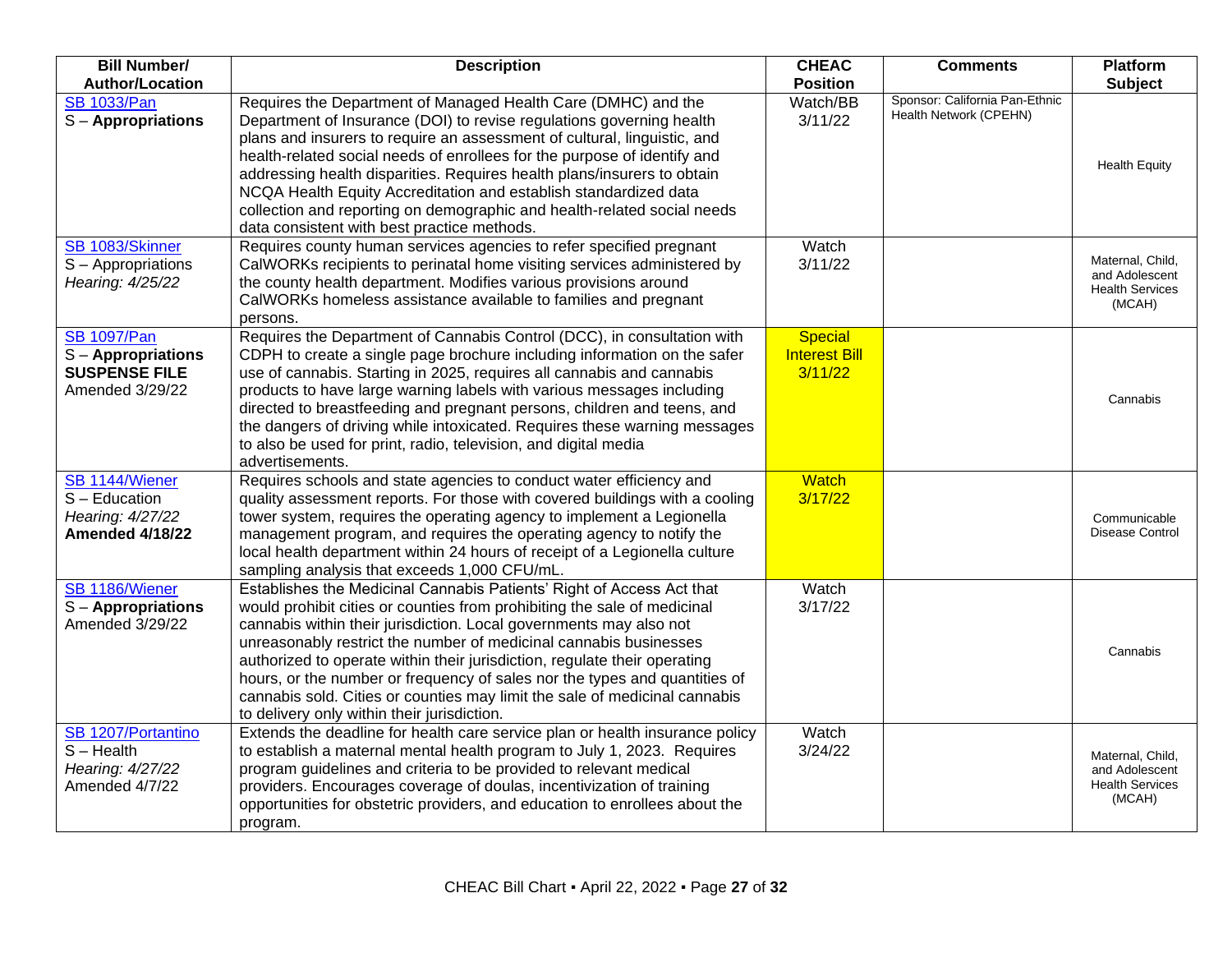| <b>Bill Number/</b>                                                                                                   | <b>Description</b>                                                                                                                                                                                                                                                                                                                                                                                                                                                                                                       | <b>CHEAC</b>     | <b>Comments</b> | <b>Platform</b>                        |
|-----------------------------------------------------------------------------------------------------------------------|--------------------------------------------------------------------------------------------------------------------------------------------------------------------------------------------------------------------------------------------------------------------------------------------------------------------------------------------------------------------------------------------------------------------------------------------------------------------------------------------------------------------------|------------------|-----------------|----------------------------------------|
| <b>Author/Location</b>                                                                                                |                                                                                                                                                                                                                                                                                                                                                                                                                                                                                                                          | <b>Position</b>  |                 | <b>Subject</b>                         |
| <b>SB 1222/B. Dahle</b><br>S - Education<br><b>FAILED PASSAGE</b><br>(Reconsid. Granted)                              | Requires any comprehensive sexual health education and HIV prevention<br>educational materials provided to children younger than 7th grade be age<br>appropriate. Requires school districts to adopt policies on how parents can<br>review these materials and specifies when materials must be made<br>available for review.                                                                                                                                                                                            | Watch<br>3/11/22 |                 | Communicable<br>Disease Control        |
| <b>NEW BILL</b><br>SB 1231/Caballero<br>$S - Health$<br><b>Hearing: 4/27/22</b>                                       | Requires CDPH to create a California Standard Diagnostic for Valley<br>Fever. Requires CDPH to conduct an awareness campaign with LHJs,<br>providers, and the public about the Standard Diagnostic.                                                                                                                                                                                                                                                                                                                      | Watch<br>4/21/22 |                 | Communicable<br><b>Disease Control</b> |
| <b>SB 1234/Pan</b><br>S - Appropriations<br><b>SUSPENSE FILE</b>                                                      | Requires reimbursement in the Family PACT program, subject to<br>appropriation and draw down of FFP, for STD related services to the<br>uninsured, income eligible patients, or patients without healthcare<br>coverage with confidentiality concerns who are not at risk for pregnancy or<br>do not need contraceptive services.                                                                                                                                                                                        | $S-2$<br>3/11/22 |                 | Communicable<br><b>Disease Control</b> |
| SB 1282/Bates<br>S - Public Safety;<br>Health<br>Hearing: 4/26/22 (PS);<br>4/27/22 (Health)<br><b>Amended 4/18/22</b> | Establishes the California Opioid Settlement Fund in the State Treasury<br>and requires distribution of funds to occur by annual appropriation of the<br>Legislature. Specifies at least 60 percent of funds appropriated shall be<br>used to provide addiction-related services for people who are homeless or<br>at risk of becoming homeless. Specifies no more than 10 percent of all<br>funds appropriated each year shall be used on mass media campaigns.<br>Specifies priority activities for remaining funding. | Watch<br>3/24/22 |                 | Drug & Alcohol<br>Services             |
| SB 1289/Ochoa-Bogh<br>S - Appropriations<br>Hearing: 5/2/22<br>Amended 4/7/22                                         | Adds private recreation programs to the existing exemption from day care<br>licensing laws for public recreation programs except for fingerprinting and<br>criminal record clearance requirements.                                                                                                                                                                                                                                                                                                                       | Watch<br>3/11/22 |                 | Environmental<br>Health                |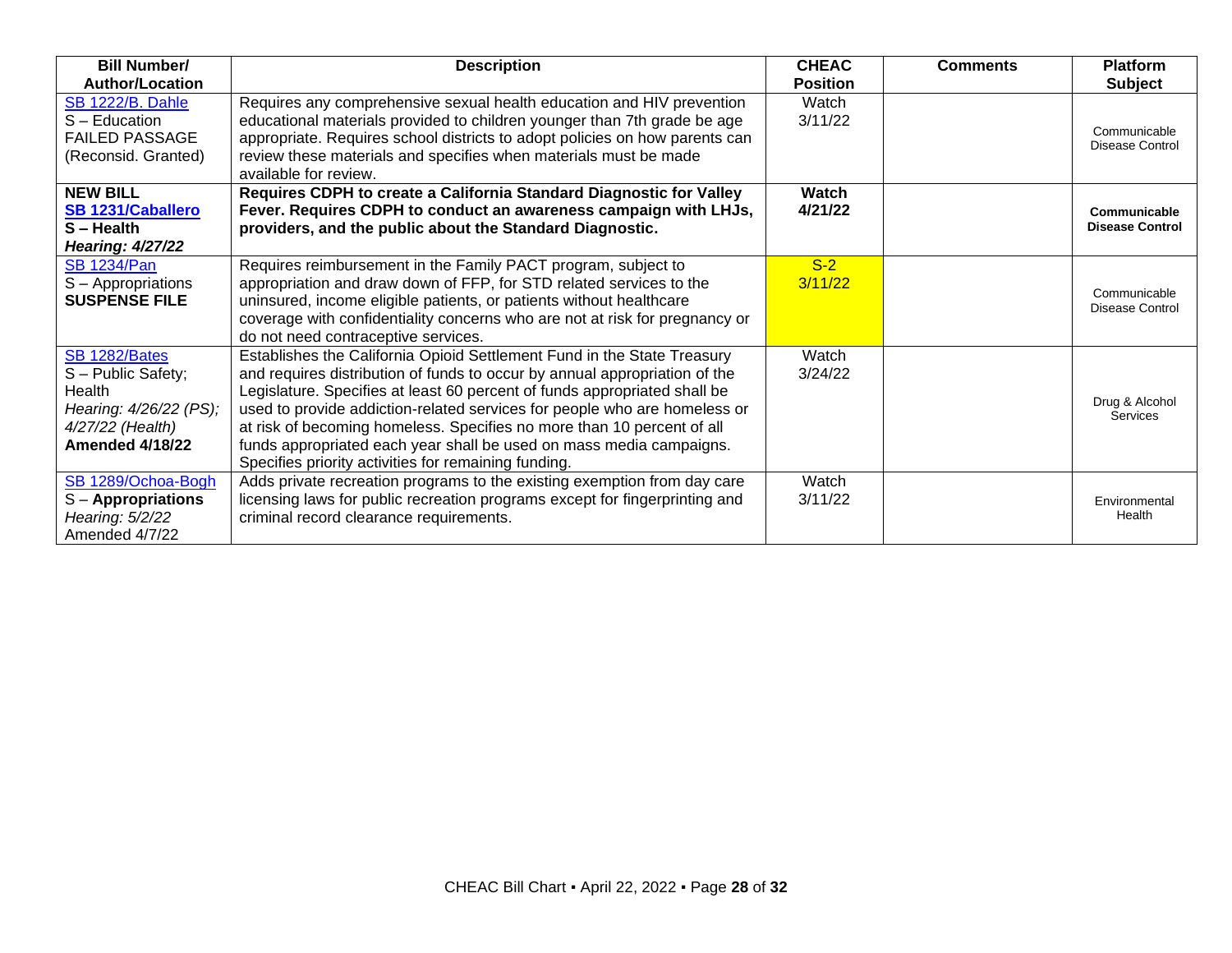| <b>Bill Number/</b>       | <b>Description</b>                                                                 | <b>CHEAC</b>    | <b>Comments</b>          | <b>Platform</b>          |
|---------------------------|------------------------------------------------------------------------------------|-----------------|--------------------------|--------------------------|
| <b>Author/Location</b>    |                                                                                    | <b>Position</b> |                          | <b>Subject</b>           |
| <b>SB 1290/Allen</b>      | Modifies a series of provisions of the California Retail Food Code (CRFC).         | <b>Watch</b>    | See also SB 972/Gonzalez |                          |
| $S - Rules$               | Authorizes local jurisdiction to adopt requirements prohibiting specified          | 4/21/22         |                          |                          |
| Amended 4/20/22           | activities of street vendors. Authorizes local enforcement agency to               |                 |                          |                          |
|                           | temporarily impound a cart and equipment if a vendor refuses to accept a           |                 |                          |                          |
|                           | citation or show identification. Expands CRFC definition of "limited food          |                 |                          |                          |
|                           | preparation." Removes gross annual sales limitations on Cottage Food               |                 |                          |                          |
|                           | Operations (CFOs). Authorizes CFO sales at a mobile food facility.                 |                 |                          |                          |
|                           | Removes meal preparation and gross annual sales limitations on                     |                 |                          |                          |
|                           | Microenterprise Home Kitchen Operations (MEHKOs). Authorizes MEHKO                 |                 |                          |                          |
|                           | sales at a mobile food facility. Adds to CRFC "compact mobile food facility"       |                 |                          |                          |
|                           | defined as a food facility operating from a pushcart, stand, display, pedal-       |                 |                          |                          |
|                           | driven cart, wagon, showcase, rack, or other nonmotorized conveyance.              |                 |                          | Environmental            |
|                           | Provides various exemptions relative to food safety principles and sinks.          |                 |                          | Health                   |
|                           | Requires local enforcement agencies to allow storage of compact mobile             |                 |                          |                          |
|                           | food facility in the home of the operator if facility is sanitized daily. Provides |                 |                          |                          |
|                           | exemptions relative to sink and restroom access for mobile food facilities.        |                 |                          |                          |
|                           | Authorizes local enforcement agencies to preapprove a standard plan for a          |                 |                          |                          |
|                           | mass-produced facility intended to serve as a mobile food facility. Replaces       |                 |                          |                          |
|                           | local enforcement agency authority to issue infractions and civil penalties        |                 |                          |                          |
|                           | with administrative fines. Repeals penalties relative to food handler safety       |                 |                          |                          |
|                           | violations and children's meals default beverage violations. Authorizes a          |                 |                          |                          |
|                           | local authority to not make ability-to-pay determination or fine reduction for     |                 |                          |                          |
|                           | sidewalk vendors with four or more violations within one year of the first         |                 |                          |                          |
|                           | violation.                                                                         |                 |                          |                          |
| <b>SB 1296/Pan</b>        | Requires CDPH to establish the Viral Surveillance Hub (VSH) that would             | Watch/BB        |                          |                          |
| <b>S</b> – Appropriations | be responsible for the timely communication with any lab that conducts             | 3/17/22         |                          |                          |
| Amended 4/6/22            | viral surveillance that identifies a potential novel virus or variant. Any lab     |                 |                          |                          |
|                           | conducting viral surveillance would be required to notify VSH within the           |                 |                          | Communicable             |
|                           | appropriate timeframes established by CDPH if it identifies a potential            |                 |                          | Disease Control          |
|                           | novel virus or variant strongly suspected to be a pathogen and also submit         |                 |                          |                          |
|                           | samples to VSH within the appropriate timeframes established by CDPH               |                 |                          |                          |
|                           | for further analysis. VSH is required to notify local health departments and       |                 |                          |                          |
|                           | the CDC upon confirmation of a new novel virus or variant that is detected.        |                 |                          |                          |
| SB 1302/Portantino        | Appropriates \$1 billion from an unspecified fund to provide annual grants of      | Watch           |                          |                          |
| S - Appropriations        | up to \$250,000 to local educational agencies to establish or improve pupil        | 3/11/22         |                          | <b>Chronic Disease</b>   |
| <b>SUSPENSE FILE</b>      | wellness centers to provide comprehensive medical and behavioral health            |                 |                          | Prevention &<br>Wellness |
|                           | services. Specifies allowable expenditures and services to be provided by          |                 |                          | Promotion                |
|                           | pupil wellness centers.                                                            |                 |                          |                          |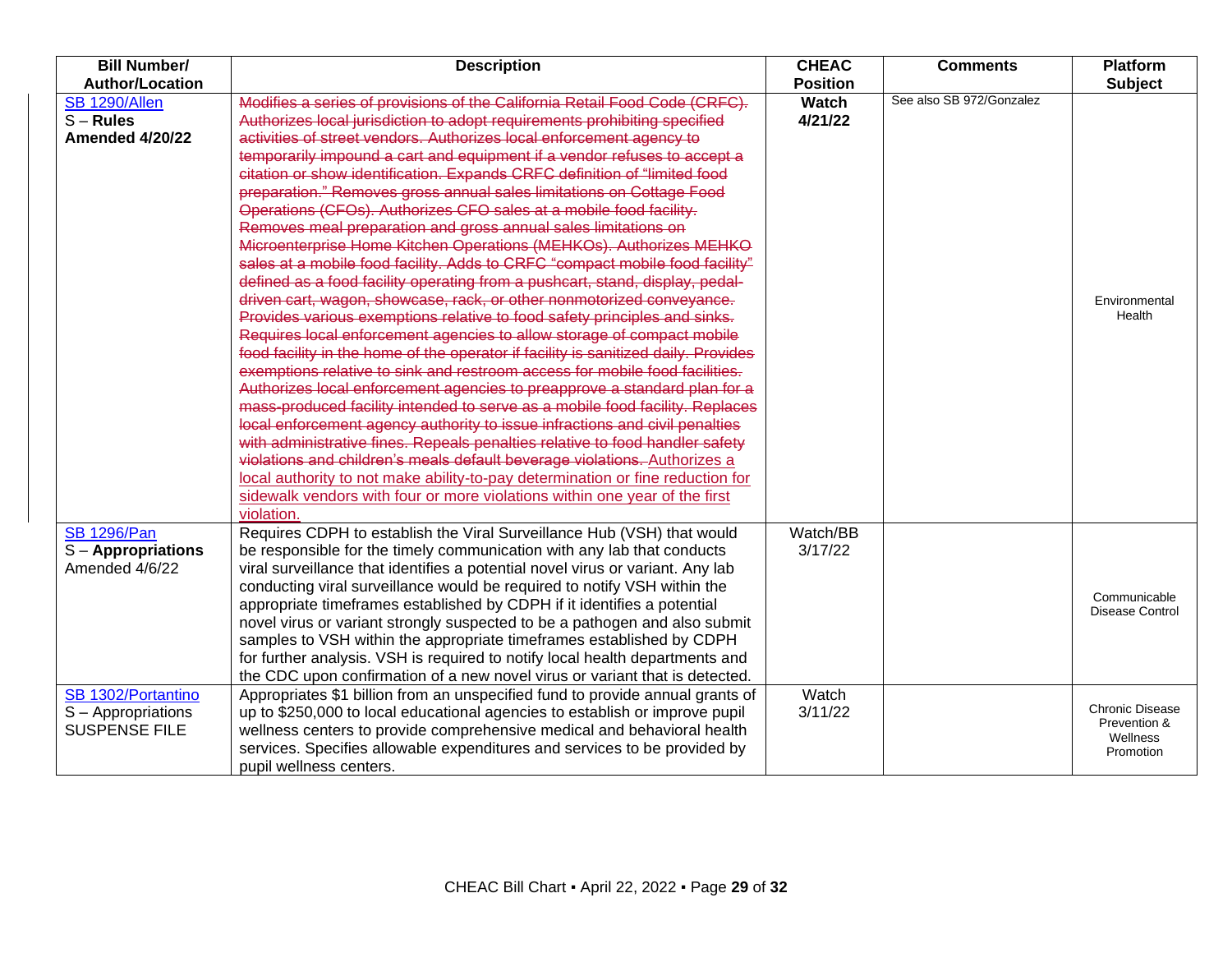| <b>Bill Number/</b>                                                                  | <b>Description</b>                                                                                                                                                                                                                                                                                                                                                                                                                                                                                                                                                                                                                                                                                                                                                                                 | <b>CHEAC</b>                            | <b>Comments</b>        | Platform                                                        |
|--------------------------------------------------------------------------------------|----------------------------------------------------------------------------------------------------------------------------------------------------------------------------------------------------------------------------------------------------------------------------------------------------------------------------------------------------------------------------------------------------------------------------------------------------------------------------------------------------------------------------------------------------------------------------------------------------------------------------------------------------------------------------------------------------------------------------------------------------------------------------------------------------|-----------------------------------------|------------------------|-----------------------------------------------------------------|
| <b>Author/Location</b>                                                               |                                                                                                                                                                                                                                                                                                                                                                                                                                                                                                                                                                                                                                                                                                                                                                                                    | <b>Position</b>                         |                        | <b>Subject</b>                                                  |
| SB 1342/Bates<br>$S -$ Judiciary<br>Hearing: 4/26/22<br>Amended 3/30/22              | Authorizes counties or area agencies on aging (AAA) to establish an aging<br>multidisciplinary personnel team to facilitate expedited identification,<br>assessment, and linkage of older adults to services within the county.<br>Specifies allowable information disclosure and exchange of information<br>between specified county/AAA personnel. Specifies privacy and<br>confidentiality provisions.                                                                                                                                                                                                                                                                                                                                                                                          | Watch<br>3/11/22                        | Sponsor: Orange County | <b>Chronic Disease</b><br>Prevention &<br>Wellness<br>Promotion |
| <b>SB 1353/Wilk</b><br>S-Appropriations<br>Hearing: 5/2/22<br><b>Amended 4/18/22</b> | Requires local governments to collect provide specified information on its<br>homeless population for the purposes of reporting to the California<br>Interagency Council on Homelessness by January 2025 and posting on a<br>newly required publicly available data dashboard. Specifies information to<br>be collected on homeless populations, including changes in demographics<br>and geographic locations of the homeless population and number of<br>homeless persons who died while they were homeless, among other<br>elements. Requires local governments to post data to its publicly available<br>data dashboard on a quarterly basis. Other reporting requirements.<br>Requires Council to develop and maintain a publicly available online<br>homelessness dashboard by January 2026. | Watch<br>3/11/22                        |                        | <b>Health Equity</b>                                            |
| <b>SB 1368/B. Dahle</b><br>$S - Gov.$ Org.<br>Hearing: 4/26/22                       | Adds two new ways to terminate a state of emergency declared by the<br>Governor to now include ending 45 days after the emergency proclamation<br>unless the Legislature extends the emergency via a concurrent resolution<br>or by a Legislative concurrent resolution declaring the state of emergency<br>at an end.                                                                                                                                                                                                                                                                                                                                                                                                                                                                             | Watch<br>3/11/22                        |                        | <b>Public Health</b><br>Emergency<br>Preparedness               |
| <b>SB 1390/Pan</b><br>$S -$ Judiciary                                                | Prohibits social media platforms from amplifying harmful content defined as<br>any content that is libelous or slanderous as defined in Civil Code, threats<br>of imminent violence against government entities, and disinformation or<br>misinformation that could include false or misleading information regarding<br>medicine or vaccinations. Requires social media platforms to establish a<br>complaint process for uses to report harmful content and develop a<br>database to track harmful content complaints. The complaint database<br>must be shared with the Attorney General and violations are subject to civil<br>penalties up to \$100,000 for each item of harmful content amplified.                                                                                           | <b>Support in</b><br>Concept<br>3/17/22 |                        | Communicable<br><b>Disease Control</b>                          |
| SB 1427/Ochoa-Bogh<br>S - Appropriations<br><b>SUSPENSE FILE</b>                     | Creates two new grant programs within the Board of State and Community<br>Corrections (BSCC): 1) the Homeless and Mental Health Court Grant<br>Program; and 2) the Transitioning Home Grant Program. Specifies required<br>activities associated with the grant programs and allowable expenditures of<br>grant funds.                                                                                                                                                                                                                                                                                                                                                                                                                                                                             | Watch<br>3/11/22                        |                        | <b>Health Equity</b>                                            |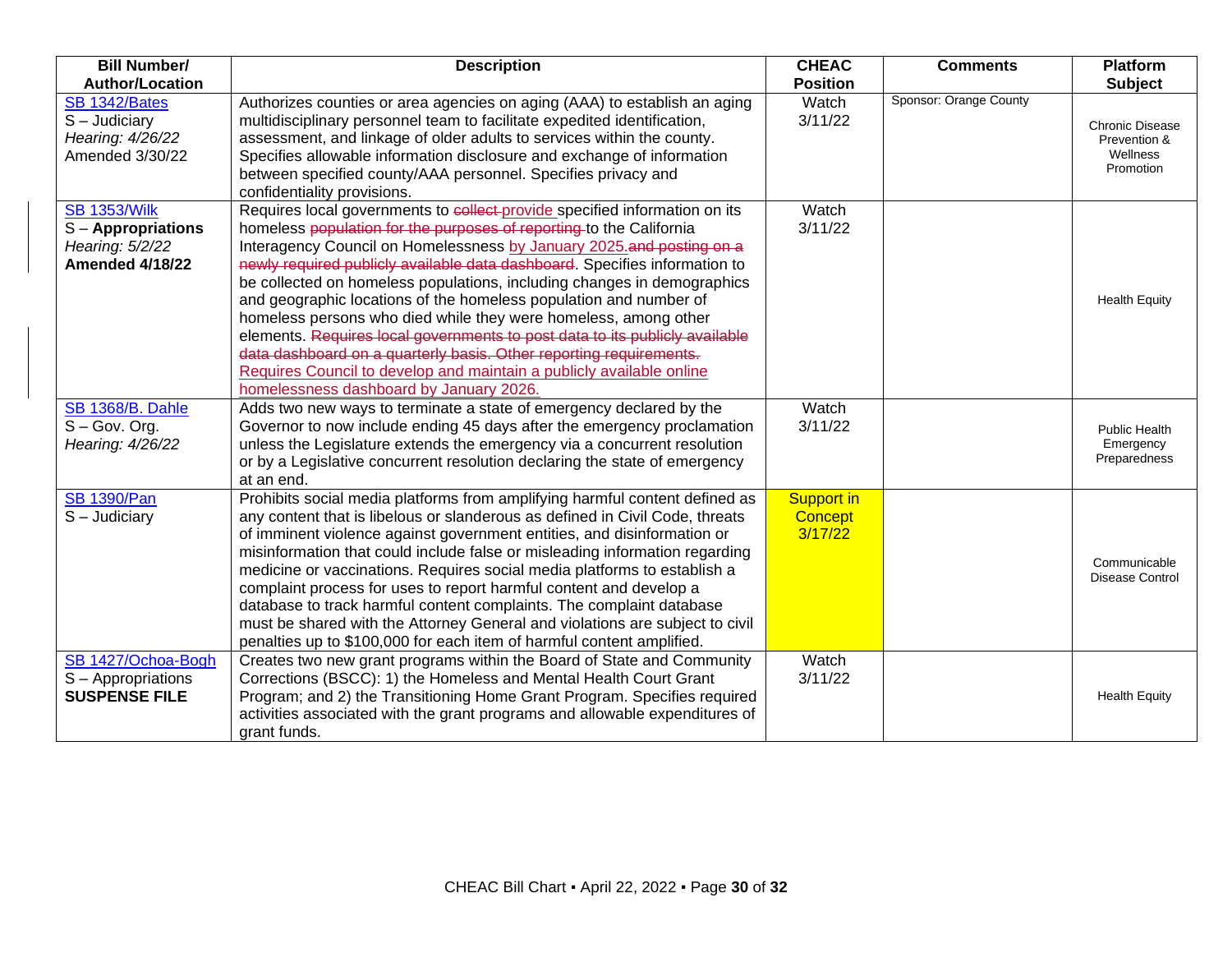| <b>Bill Number/</b>                                                                    | <b>Description</b>                                                                                                                                                                                                                                                                                                                                                                                                                                                                                                                                                                                                                                   | <b>CHEAC</b>                                      | <b>Comments</b>                                                     | <b>Platform</b>                                   |
|----------------------------------------------------------------------------------------|------------------------------------------------------------------------------------------------------------------------------------------------------------------------------------------------------------------------------------------------------------------------------------------------------------------------------------------------------------------------------------------------------------------------------------------------------------------------------------------------------------------------------------------------------------------------------------------------------------------------------------------------------|---------------------------------------------------|---------------------------------------------------------------------|---------------------------------------------------|
| <b>Author/Location</b>                                                                 |                                                                                                                                                                                                                                                                                                                                                                                                                                                                                                                                                                                                                                                      | <b>Position</b>                                   |                                                                     | <b>Subject</b>                                    |
| <b>SB 1464/Pan</b><br>S-Health; Public<br>Safety<br><b>Amended 4/18/22</b>             | Modifies existing statute relating to the enforcement of local public health<br>officer orders by local sheriffs from permissive to mandatory. Prohibits the<br>provision of any state funding allocated for pandemic response to any law<br>enforcement agency that either publicly announces they will oppose not<br>follow or adopts a policy to opposestating they will not follow a public<br>health order. Requires state funds for law enforcement withheld pursuant<br>to this section to be reallocated for public health purposes to the county<br>public health department of the county in which the law enforcement<br>agency operates. | <b>Special</b><br><b>Interest Bill</b><br>3/11/22 | 4/22/22: Author not moving<br>forward with measure at this<br>time. | <b>Public Health</b><br>Emergency<br>Preparedness |
| <b>SB 1473/Pan</b><br><b>Passed to Assembly</b>                                        | Extends the Covered California (Exchange) open enrollment period for<br>health care coverage to November 1 through January 31. If enrollment<br>occurs prior to December 31, coverage should begin January 1, and if<br>enrollment occurs after January 1, coverage should begin February 1.                                                                                                                                                                                                                                                                                                                                                         | $S-3$<br>3/17/22                                  |                                                                     | Health<br>Coverage/Health<br>Reform               |
| <b>SB 1479/Pan</b><br>S - Education<br>Hearing: 4/27/22<br>Amended 4/4/22              | Requires CDPH to coordinate COVID-19 testing in local educational<br>agencies and expand testing to include preschools and childcare centers.<br>Requires CDPH to provide supportive services related to LEA testing plans<br>for teachers, staff, pupils, and surrounding communities. Requires LEAs<br>create a COVID-19 testing plan consistent with CDPH guidance and<br>designate staff to report data to CDPH and the school district.                                                                                                                                                                                                         | $S-2$<br>3/11/22                                  |                                                                     | Communicable<br><b>Disease Control</b>            |
| <b>SCR 5/Melendez</b><br>S - Gov't Org<br><b>FAILED PASSAGE</b><br>(Reconsid. Granted) | Declares an end to the state of emergency declared on March 4, 2020 and<br>terminates the Governor's emergency powers.                                                                                                                                                                                                                                                                                                                                                                                                                                                                                                                               | Watch<br>2/25/21                                  | Same as ACR 46/Kiley                                                | COVID-19                                          |